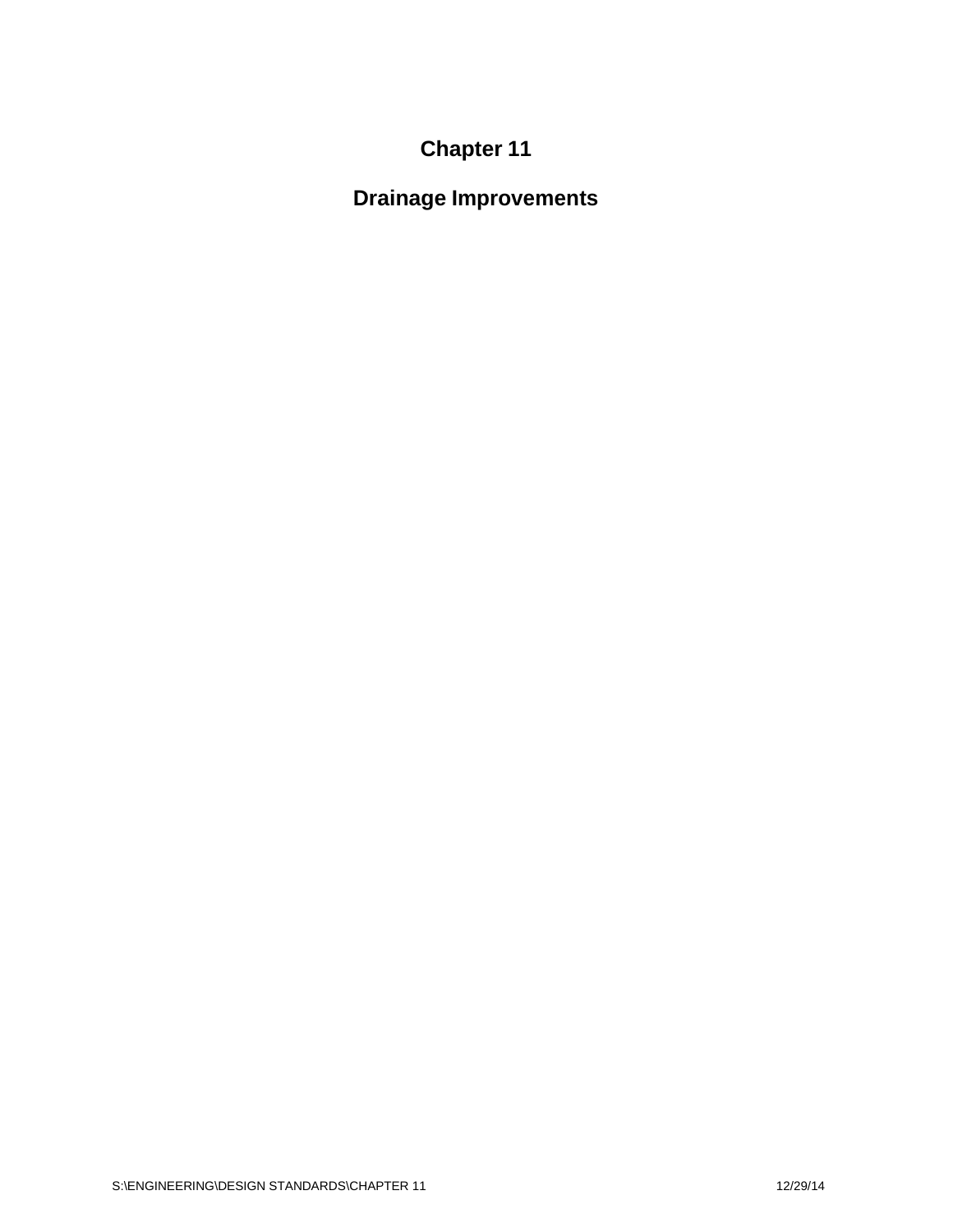# Chapter 11

# **Drainage Improvements**

| 11.1    |                                                  |                |
|---------|--------------------------------------------------|----------------|
| 11.1.1  |                                                  |                |
| 11.1.2  |                                                  |                |
| 11.1.3  |                                                  |                |
| 11.1.4  |                                                  | $\overline{7}$ |
| 11.1.5  | Developers Preliminary Drainage and Grading Plan | 7              |
| 11.1.6  |                                                  | 8              |
| 11.1.7  |                                                  | 11             |
| 11.1.8  |                                                  | 11             |
| 11.2    |                                                  |                |
| 11.2.1  |                                                  | 11             |
| 11.2.2  |                                                  | 11             |
| 11.2.3  |                                                  | 11             |
| 11.2.4  |                                                  | 12             |
| 11.2.5  |                                                  | 12             |
| 11.2.6  |                                                  | 12             |
| 11.2.7  |                                                  | 12             |
| 11.2.8  |                                                  | 12             |
| 11.2.9  |                                                  | 13             |
| 11.2.10 |                                                  | 13             |
| 11.2.11 |                                                  | 13             |
| 11.3    |                                                  |                |
| 11.3.1  |                                                  | 13             |
| 11.3.2  |                                                  | 14             |
| 11.3.3  |                                                  | 15             |
| 11.4    |                                                  |                |
|         |                                                  | 18             |
| 11.4.2  |                                                  | 18             |
| 11.5    |                                                  |                |
| 11.5.1  |                                                  | 19             |
| 11.6    |                                                  |                |
| 11.6.1  |                                                  | 21             |
| 11.6.2  |                                                  | 21             |
| 11.6.3  |                                                  | 22             |
| 11.6.4  |                                                  | 23             |
| 11.6.5  |                                                  | 23             |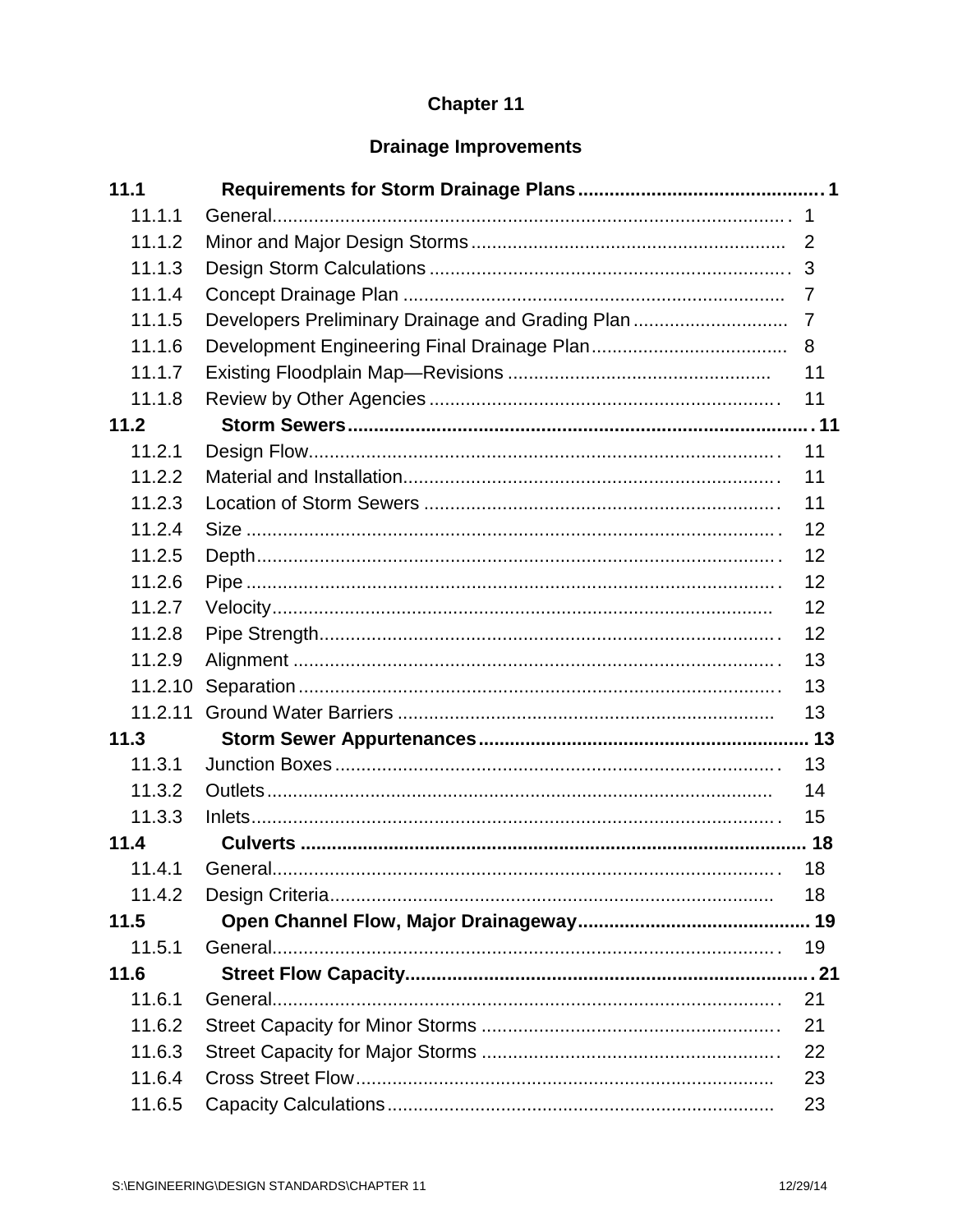| 11.6.6  |                                                                          | 24 |
|---------|--------------------------------------------------------------------------|----|
| 11.6.7  |                                                                          | 24 |
| 11.7    |                                                                          |    |
| 11.7.1  |                                                                          | 25 |
| 11.7.2  |                                                                          | 26 |
| 11.7.3  |                                                                          | 26 |
| 11.7.4  |                                                                          | 26 |
| 11.7.5  |                                                                          | 26 |
| 11.7.6  |                                                                          | 27 |
| 11.8    |                                                                          |    |
| 11.8.1  | Two-Step Process of Best Management Practices                            | 27 |
| 11.8.2  |                                                                          | 29 |
| 11.8.3  |                                                                          | 33 |
| 11.8.4  |                                                                          | 36 |
| 11.8.5  | Incorporating Water Quality Capture Volume into Storm Water              | 39 |
| 11.8.6  |                                                                          | 39 |
| 11.8.7  |                                                                          | 46 |
| 11.8.8  |                                                                          | 48 |
| 11.8.9  |                                                                          | 55 |
| 11.8.10 |                                                                          | 62 |
|         | 11.8.11 Water Quality Catch Basins and Water Quality Catch Basin Inserts | 65 |
|         |                                                                          | 67 |
|         |                                                                          | 74 |
|         |                                                                          | 74 |
| 11.9    |                                                                          |    |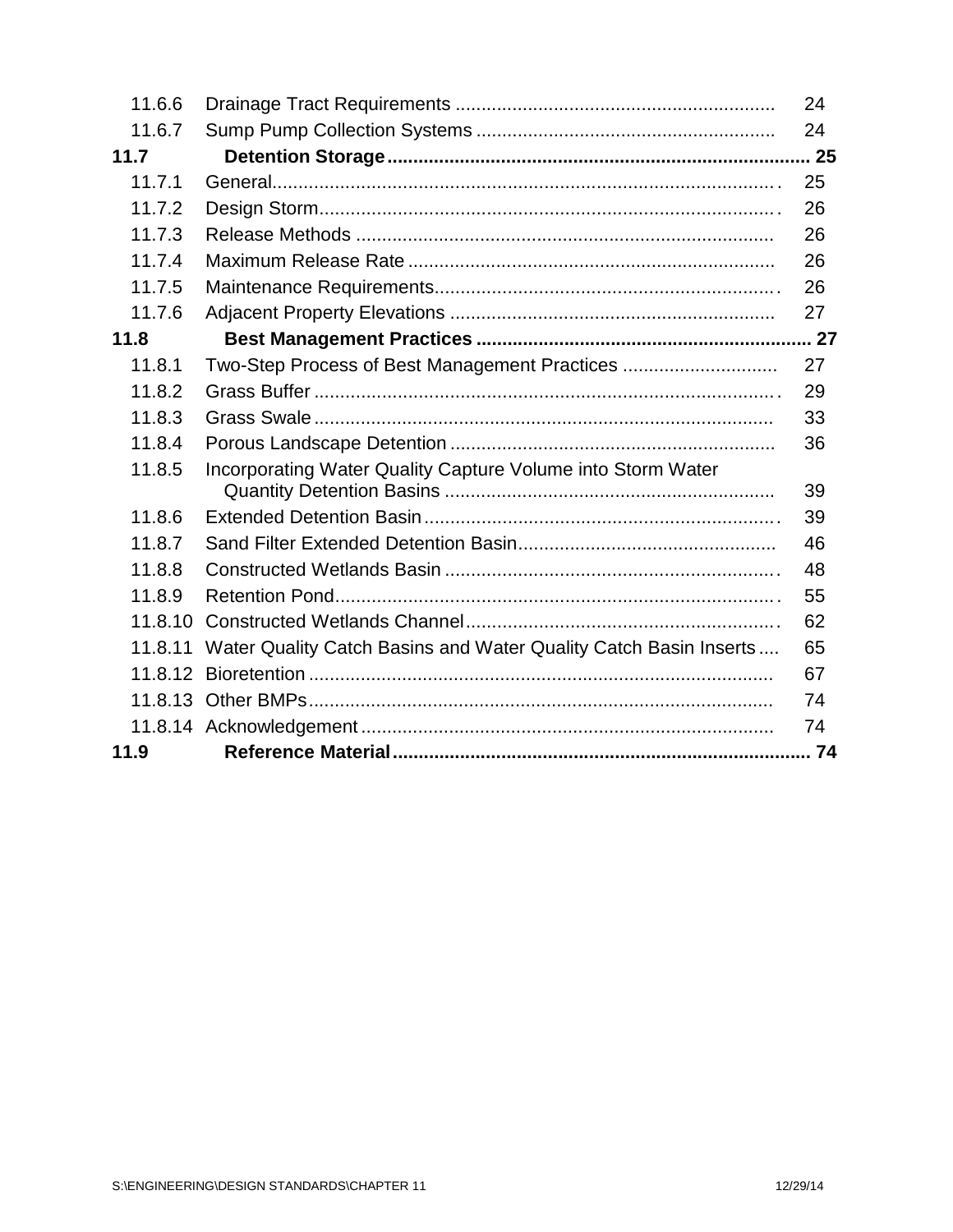# **Chapter 11**

# **Drainage Improvements**

# **11.1 Requirements for Storm Drainage Plans**

### **11.1.1 General**

The following criteria shall be utilized in the analysis of the drainage system:

a. Runoff analysis shall be based upon proposed land use, and shall take into consideration all contributing runoff from areas outside of the study areas.

The analysis of storm runoff from existing developed areas lying outside of the study area shall be based upon present land use and topographic features.

All undeveloped land lying outside of the study area shall be considered as fully developed based upon the Sioux Falls Comprehensive Plan. Whenever the future land use of a specific undeveloped area cannot be accurately predicted, the average runoff coefficient to be used in said area shall not be less than 0.50 for the Rational Method runoff coefficient or an approved equivalent value for any other method, Table 11.1 (Appendix).

- b. The probable future flow pattern in undeveloped areas shall be based on existing natural topographic features (existing slopes, drainage ways, etc.).
- c. Average land slopes in both developed and undeveloped areas may be used in computing runoff. However, for areas in which drainage patterns and slopes are established, actual slopes and patterns shall be utilized.
- d. Flows and velocities which may occur at a design point when the upstream area is fully developed shall be considered. Drainage facilities shall be designed to assure flows and velocities will not cause erosion damage.
- e. The primary use of streets shall be for the conveyance of traffic. The computed amount of runoff in streets shall not exceed the requirements set forth in these Design Standards.
- f. The use of onsite detention, detention within the development or detention in a drainage basin of which the development is part may be required. See the Subdivision Ordinances regarding drainageways and detention pond right-of-way dedication.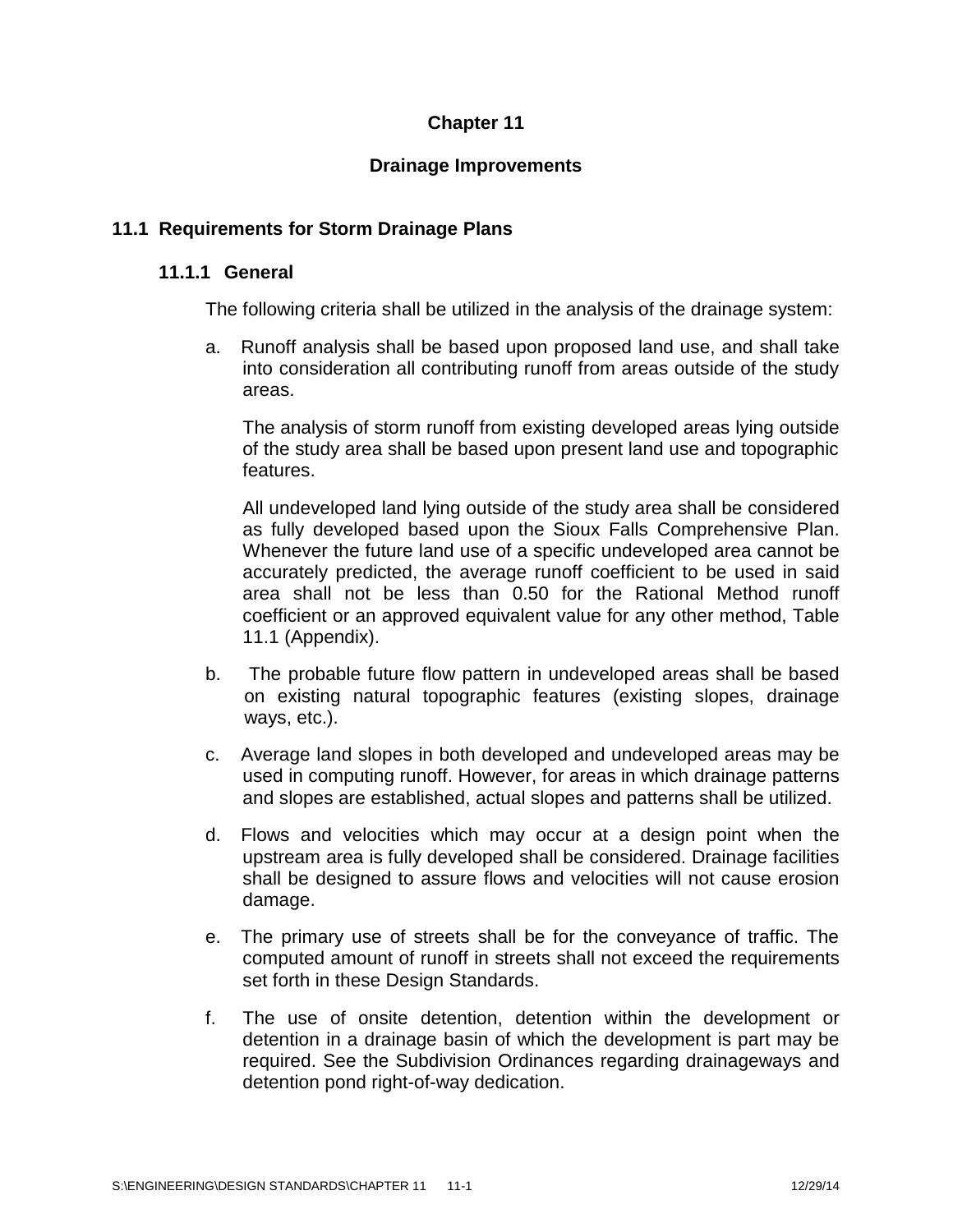- g. The changing of natural drainageway locations will not be approved unless such change is shown to protect against unreasonable hazard and liability, substantiated by thorough analysis.
- h. The planning and design of drainage systems shall be such that problems are not transferred from one location to another. Outfall points shall be designed in such a manner that will not create flooding hazards.
- i. Localized flooding information shall include the area inundated by the major storm runoff.
- j. The flow routing for both the minor and major storm runoff shall conform to the master drainage plan. Drainage easements conforming to the City Master Drainage Plan will be required and shall be designated on all drainage drawings and subdivision plats.
- k. Approval will not be made for any proposed building or construction of any type of structure including retaining walls, fences, etc., or the placement of any type of fill material, which will encroach on any utility or drainage easement or which will impair surface or subsurface drainage from surrounding areas.

# **11.1.2 Minor and Major Design Storms**

- 1. Urban areas generally have two separate and distinct drainage systems. One is the minor system corresponding to the minor (or ordinary) storm recurring at regular intervals. The other is the major system corresponding to the major (or extraordinary storm) which has a one percent probability of occurring in any one year, called the 100-year storm event. Since the effects and routing of storm waters for the major storm may not be the same for the minor storm, all storm drainage plans submitted for approval shall be submitted in detail identifying the effects of both the minor storm and the major storm.
	- a. Minor Storm Provisions.

The minor storm drainage system shall be designed to provide protection against regularly recurring damage, to reduce street maintenance costs, to provide an orderly urban drainage system and to provide convenience to the urban residents. Storm sewer systems consisting of underground piping, natural drainageways, and other required appurtenances shall be considered as part of the minor storm drainage system.

b. Major Storm Provisions.

The major storm drainage system shall be designed to prevent major property damage or loss of life. The effects of the major storm on the minor drainage system shall be noted. The route of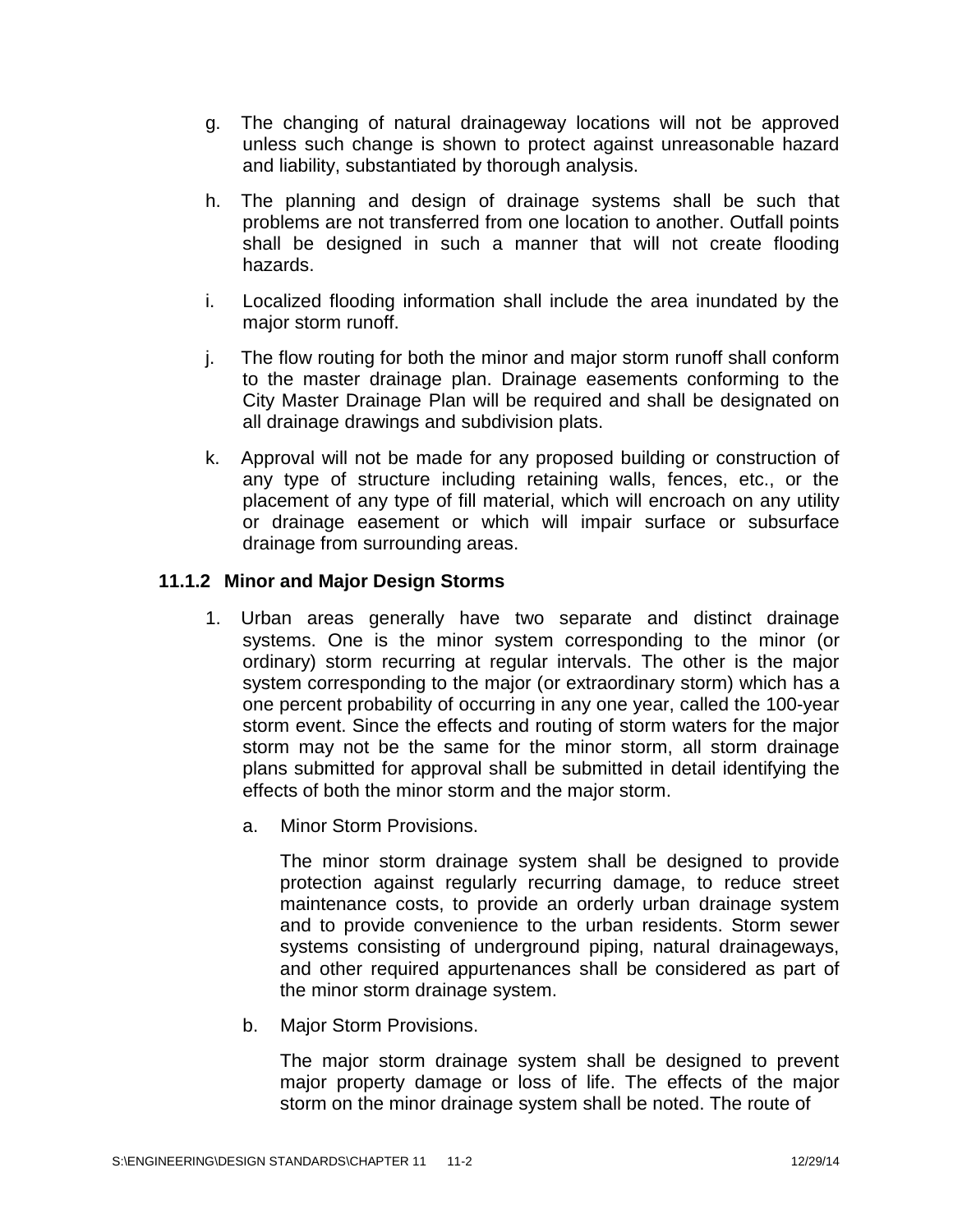the major storm shall be noted to assure an outlet to a designated major drainageway is available.

### **11.1.3 Design Storm Calculations**

### **1. Introduction**

Presented in this section are the criteria and methodology for determining the storm runoff design peaks and volumes to be used in the City of Sioux Falls for the preparation of storm drainage studies, plans, and facility design.

# **2. Design Frequencies**

The residential and commercial design storm return frequency shall not be less than 5 years for the minor storm and 100 years for the major storm. The industrial design return frequency shall not be less than 2 years for the minor storm and 100 years for the major storm.

### **3. Design Rainfall**

The design rainfall data to be used for the Sioux Falls area was obtained from the National Weather Bureau. The intensity-durationfrequency chart in Figure 11.1A (Appendix) for storm durations less than 1 hour.

#### **4. Rational Method**

The Rational Method may be used in both the minor and major storm runoff computations for basins that are not complex and generally have less than 100 acres.

The Rational Method is based upon the following formula:

$$
Q = CIA
$$

 $(Equation 1)$ 

Where:

- $Q =$  Peak Discharge (cfs);
- C = Runoff Coefficient;
- $I =$  Rainfall Intensity (inches/hour); and
- $A = D$ rainage Area (acres).

When using the Rational formula, an assumption is made that the maximum rate of flow is produced by a constant rainfall which is maintained for a time equal to the period of concentration of flow at the point under consideration. Theoretically, this is the time of concentration, which is the time required for the surface runoff from the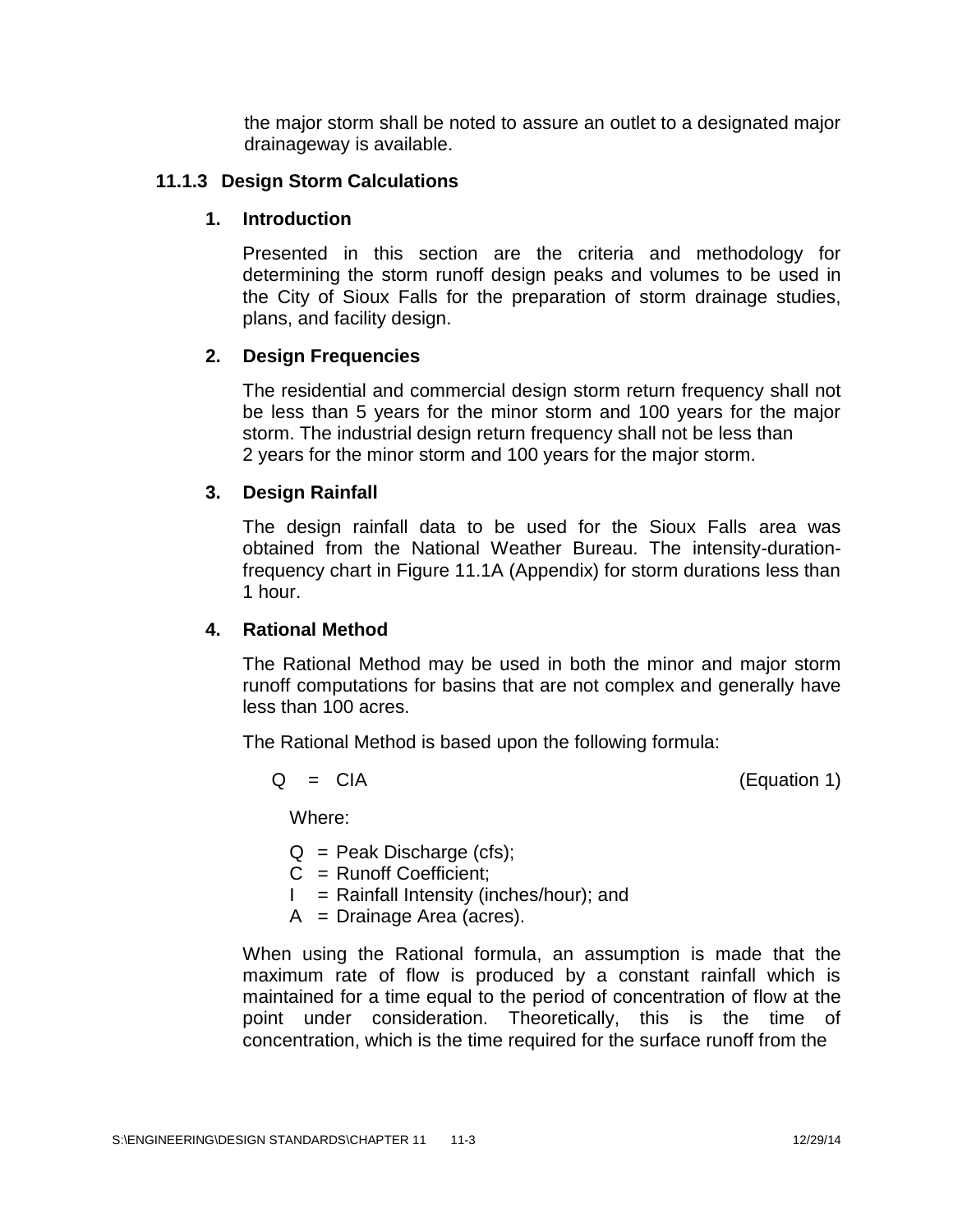most remote part of the drainage basin to reach the point being considered.

However in practice, the concentration time,  $T_c$ , is an empirical value that results in acceptable peak flow estimates.

Watershed and storm sewer modeling for City projects shall be completed using SWMM-based modeling software or other software capable of exporting to a SWMM format. Electronic versions of the storm sewer model shall be submitted to the City once construction as built plans have been submitted. On private developments, other storm water modeling methods may be used. Design parameters used in the model shall be submitted with the drainage calculations.

#### **5. Time of Concentration and Travel Time**

As discussed in this Section,  $T_c$ , the time of concentration, is the time it requires for runoff to travel from the hydraulically most distant point of the watershed to the point of interest within the watershed.

Travel time is the time it takes water to travel from one location to another in a watershed.

In the application of the Rational Method, the time of concentration must be estimated so that the average rainfall rate of a corresponding duration can be determined from the intensity-duration-frequency chart in Figure 11.1A (Appendix) for storm durations less than one hour.

Water travels across a watershed as sheet flow, shallow concentrated flow, open channel flow, or some combination of these. The type that occurs is a function of the conveyance system andis best determined by field inspection. The minimum time of concentration shall be 15 minutes.

a. Sheet Flow

Sheet flow is flow over plane surfaces. It usually occurs in the headwater of streams. With sheet flow, the friction value (Manning's n) is an effective roughness coefficient that includes the effect of raindrop impact; drag over the plane surface; obstacles such as litter, crop ridges, and rocks; and erosion and transportation of sediment. These n values are for very shallow flow depths of about 0.1 foot or so. Table 11.2 (Appendix) provides Manning's n values for sheet flow for various surface conditions.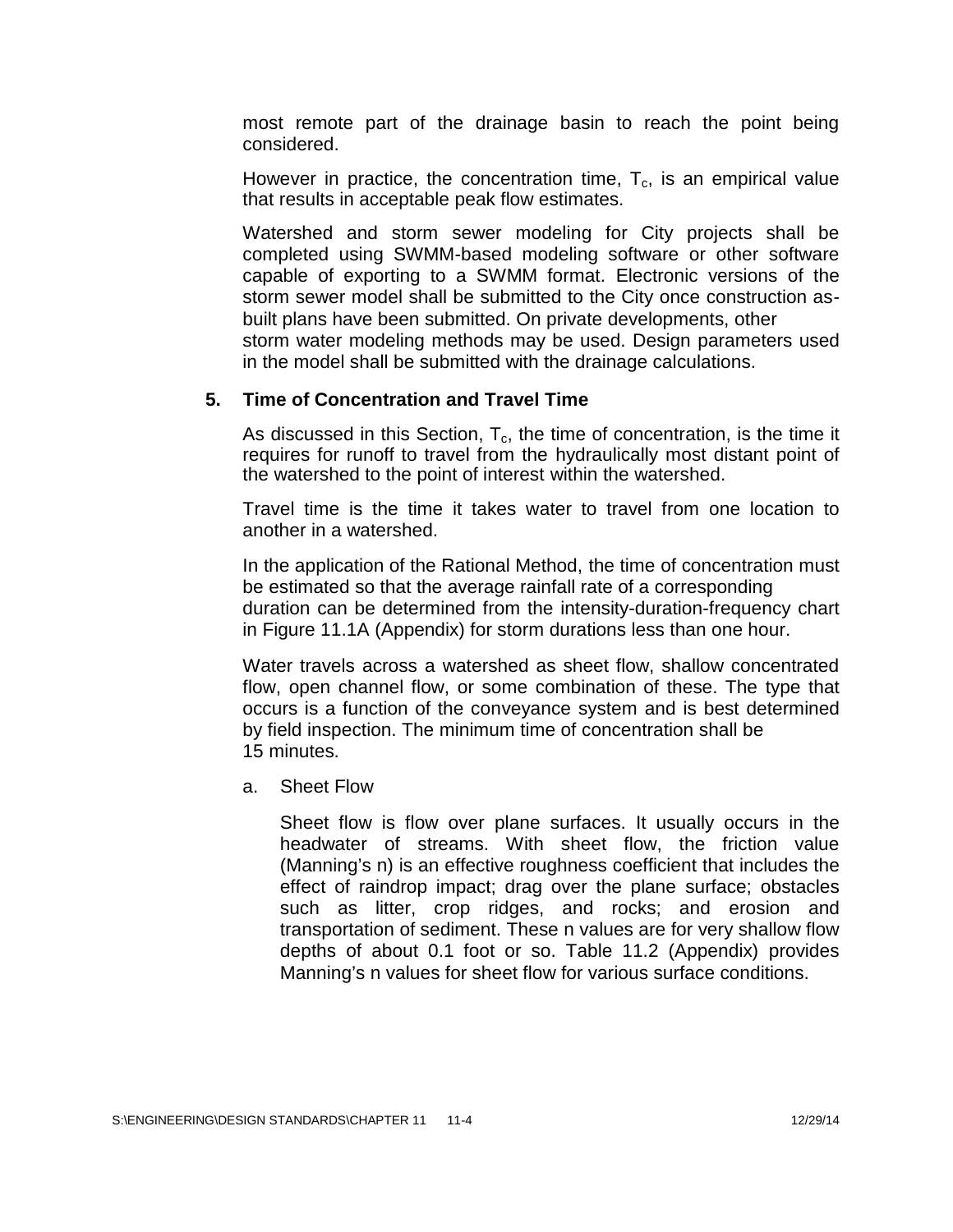For sheet flow of less than 300 feet, use Manning's kinematic solution (Overton and Meadows 1976) to compute  $T_t$ :

$$
\frac{T_t = 0.007 \text{ (nL)}^{0.8}}{(P_2)^{0.5} \text{ s}^{0.4}}
$$
 (Equation 2)

Where:

 $T_t =$ travel time (hr);

- T<sub>t</sub> = travel time (hr);<br>n = Manning's roughness coefficient, Table 11.2 (Appendix);
- $L =$  flow length (ft);

 $P_2 =$  $=$  Two-year, 24-hour rainfall (in)  $=$  2.7 inch for our area; and  $=$  slope of hydraulic grade line (land slope. ft/ft).

P<sub>2</sub> = Two-year, 24-hour rainfall (in) = 2.7 inch for our ar<br>s slope of hydraulic grade line (land slope, ft/ft).

This simplified form of the Manning's kinematic solution is based on the following: (1) shallow steady uniform flow; (2) constant intensity of rainfall excess (that part of a rain available for runoff); (3) rainfall duration of 24 hours; and (4) minor effect of infiltration on travel time.

# **i. Limitations**

- Manning's kinematic solution should not be used for sheet flow longer than 300 feet. Equation 2 was developed for use with the four standard rainfall intensity-duration relationships.
- South Dakota is a Type II intensity-duration relationship, as defined by the Soil Conservation Service (SCS).
- In watersheds with storm sewers, carefully identify the appropriate hydraulic flow path to estimate  $T_c$ . Storm sewers generally handle only a small portion of a large event. The rest of the peak flow travels by streets, lawns, and so on, to the outlet. Consult a standard hydraulics textbook to determine average velocity in pipes for either pressure or nonpressure flow.
- The minimum  $T_t$  used in Technical Release-55 (TR-55) Urban Hydrology for Small Watersheds is 0.1 hr (6 minutes).
- b. Shallow Concentrated Flow

After a maximum of 300 feet, sheet flow usually becomes shallow concentrated flow. The average velocity for this flow can be determined from Figure 11.2 (Appendix) in which average velocity is a function of watercourse slope and type of channel. Tillage can affect the direction of shallow concentrated flow.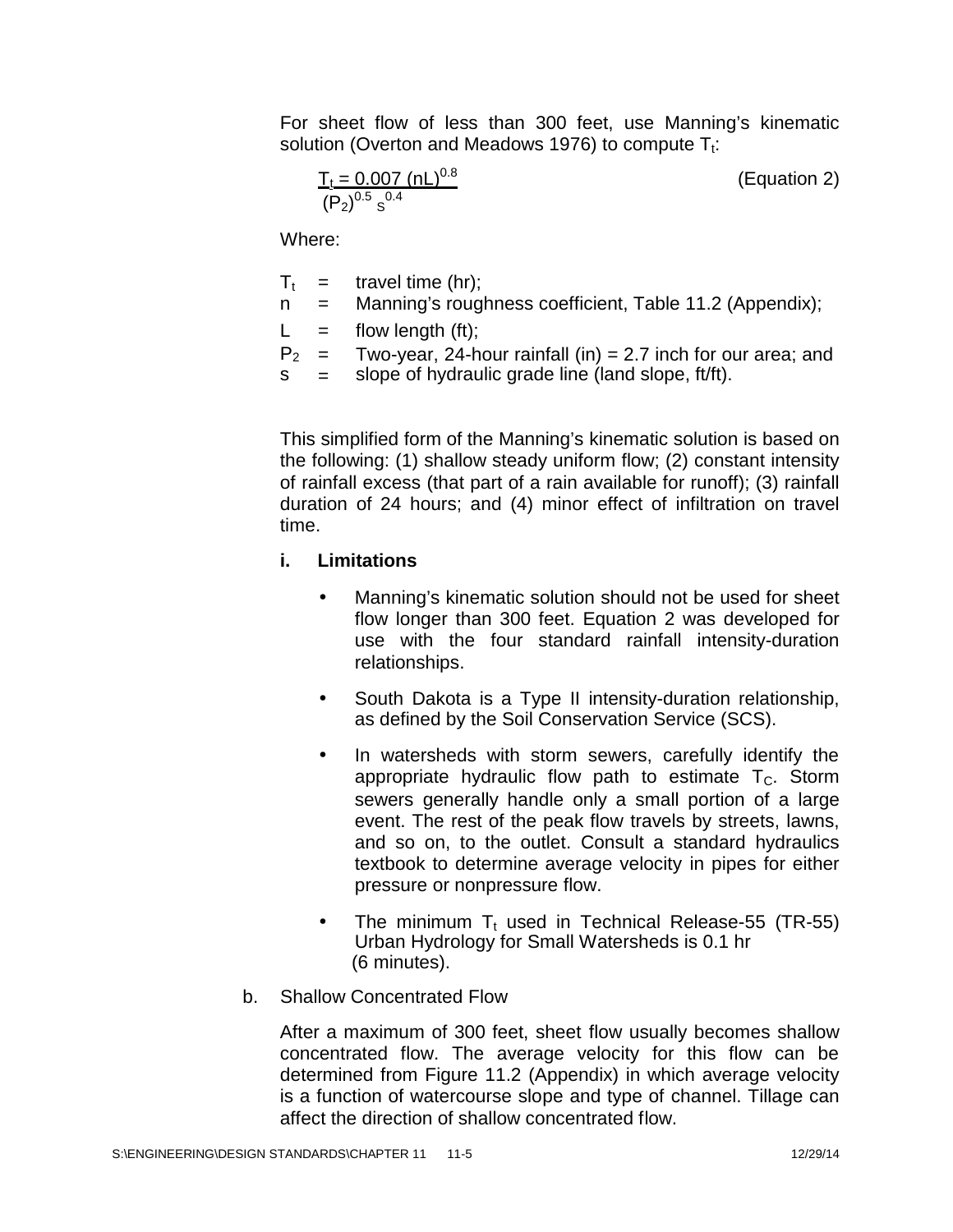After determining average velocity from Figure 11.2 (Appendix), use the following equation to estimate travel time for the shallow concentrated flow segment:

$$
T_t = \frac{L}{3600 \text{ V}} \tag{Equation 3}
$$

Where:

 $T_t$  = travel time (hr); L = flow length (ft);<br>V = average velocity (ft./sec.); and  $=$  average velocity (ft./sec.); and 3600 = conversion factor from seconds to hours. c.

Open Channel Flow

Open channels are assumed to begin where surveyed cross section information has been obtained, where channels are visible on aerial photographs, or where blue lines (indicating streams) appear on United States Geological Survey (USGS) quadrangle sheets. Manning's equation or water surface profile information can be used to estimate average flow velocity. Average flow velocity is usually determined for bank-full elevation.

Manning's equation is:

$$
V = \frac{1.49 \, r^{2/3} \, s^{1/2}}{n}
$$
 (Equation 4)

Where:

- $V =$  average velocity (ft/s);
- $r =$  hydraulic radius (ft) and is equal to  $a/b_w$ ;
- $a =$  cross sectional flow area (ft<sup>2</sup>);
- $p_w =$  wetted perimeter (ft);
- $s =$  slope of the hydraulic grade line (channel slope, ft/ft); and
- n = Manning's roughness coefficient for open channel flow.

Manning's n values for open channel flow can be obtained from standard hydraulic textbooks. After average velocity is computed using Equation 4,  $T_t$  for the channel segment can be estimated using Equation 3, page 11-6.

# **6. Rainfall Intensity (I)**

The intensity (I) is the average rainfall rate in inches per hour for the period of maximum rainfall of a given frequency having a duration equal to the time of concentration. After the design storm frequency has been selected, the rainfall intensity shall be obtained from the intensity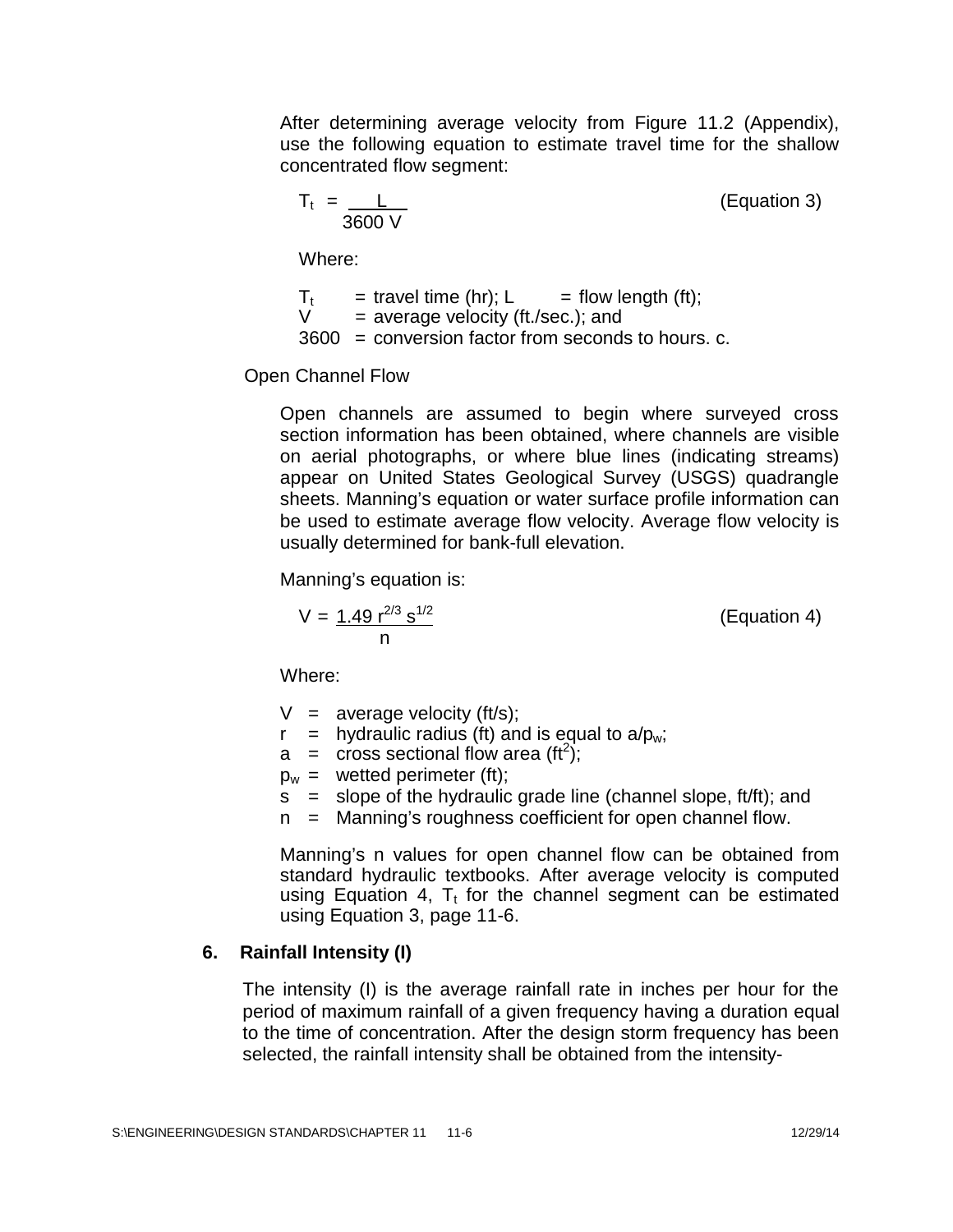duration-frequency chart in Figure 11.1A (Appendix) for storm durations less than one hour and the intensity-duration-frequency curves in Figure 11.1B (Appendix) for storm durations greater than one hour using the time of concentration calculated above.

# **7. Runoff Coefficient (C)**

The runoff coefficient (C) represents the integrated effects of infiltration, evaporation, retention, flow routing, and interception, all of which effect the time distribution and peak rate of runoff. Table 11.1 (Appendix) presents the recommended values of C for the various recurrence frequency storms. The values are presented for different surface characteristics as well as for different aggregate land uses. The coefficient for various surface areas can be used to develop a composite value for a different land use.

# **11.1.4 Concept Drainage Plan**

The Concept Drainage Plan shall be submitted as part of the Development Sketch Plan.

The purpose of the Concept Drainage Plan is to identify any proposed drainage concerns regarding the development. Approximate flow paths and existing conditions will be provided. The Concept Drainage Plan will provide information in accordance with the City Master Drainage Plan.

# **11.1.5 Developers Preliminary Drainage and Grading Plan**

- 1. The developer shall submit a drainage plan which complies with the City Master Drainage Plan for the drainage basin(s) of which the development is included. Scales as small as 1 inch equals 500 may be used to show the entire development.
- 2. The following information shall be included in the submittal:
	- a. A route outlet map will be required. This map shall show how the drainage from the proposed development will be transmitted to the nearest major drainageway. The map shall show any existing structure(s) which may limit the flow en route to the major drainageway. The route outlet map shall show the drainage area upstream of the proposed development and the estimate of flow under current conditions presently draining onto and through the development.
	- b. Data for minor and major storm flows within the proposed development for all drainage basins and sub-basins, as identified per the City Master Drainage Plan.
	- c. Identification of drainage problems with proposed solutions to deal with the problems within the development.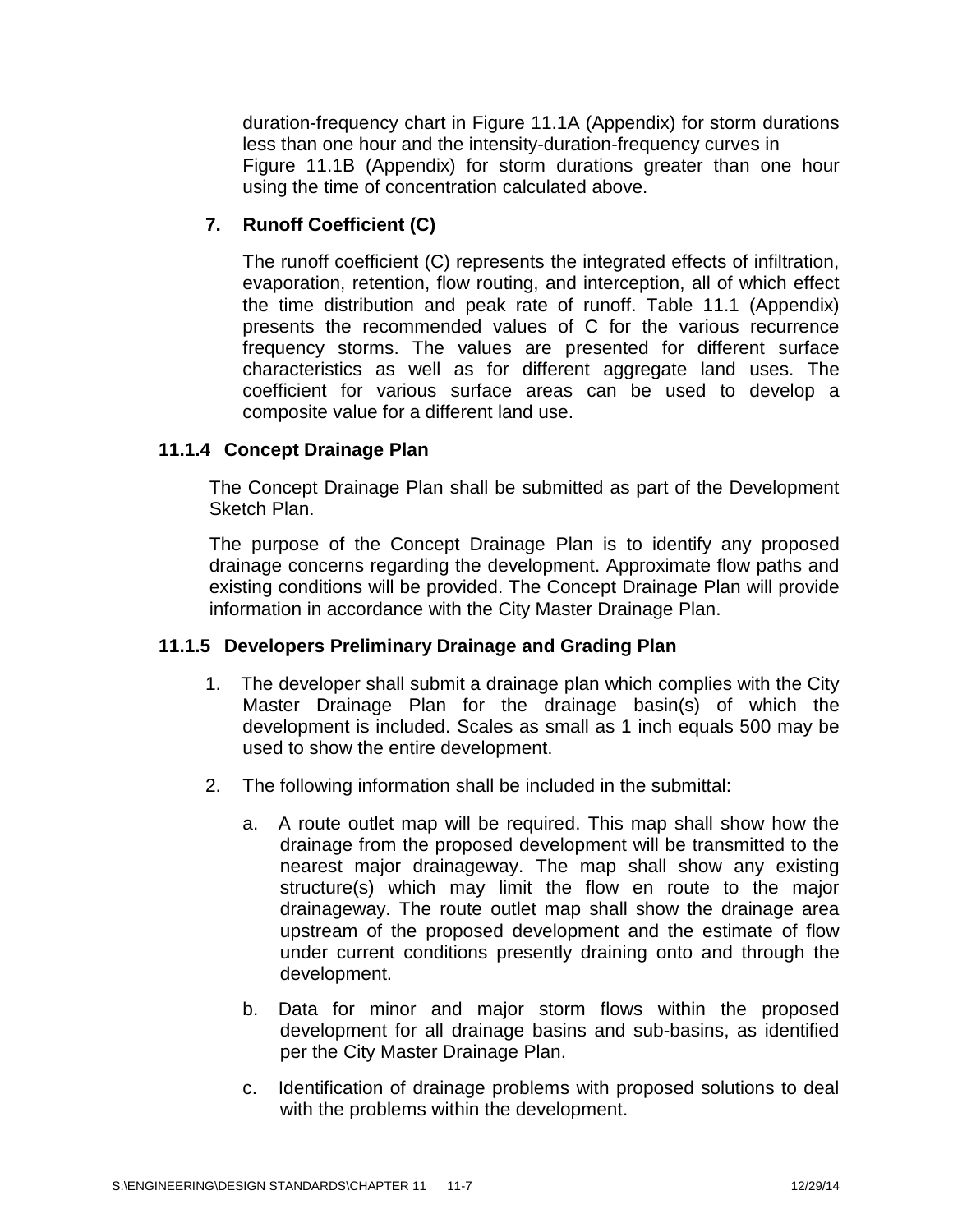- d. Identification of downstream and upstream facilities as shown on the route outlet map in accordance with the City Master Drainage Plan.
- e. Locations and size of proposed detention ponds as required by the City Master Drainage Plan and Best Management Practices Plan within the development shall be identified.
- f. General locations and size of potential wetlands shall be identified. Include copy of correspondence with United States Army Corps of Engineers (USACOE) requesting wetland determination and any responses. Also note if any mitigated wetlands will be created.
- g. Any and all existing 100-year floodplains must be identified, as shown by FEMA maps or the City Master Drainage Plan. The Assistant Director of Building Services will provide needed FEMA maps.
- h. Existing contours.
- i. Location and size of existing open channels, bridges, culverts, storm sewers, and ponding areas within the development.
- j. Location of streets.
- k. Identification of all drainage basins tributary to the development. l.

Drainage patterns within the proposed development.

m. Provide adequate information as to the effect of the drainage pattern on adjacent property. Provide survey data as required for adequate information. Identify the storm water path to the major drainway.

# **11.1.6 Development Engineering Final Drainage Plan**

- 1. The Final Drainage Plan shall be a detailed plan of the proposed development phase, as defined per Subdivision Ordinance. It shall include detailed data for all runoff within the proposed development phase, and detailed data for the design of all drainage structures within the development phase.
- 2. Drawings and data (actual calculations may be required with submittal) comprising of the Final Drainage Plan shall comply with Chapter 2— Submittal Procedures, and shall include, but not be limited to the following information. Scale will be 1 inch equals 100 feet maximum.
	- a. Proposed contours, and arrows indicating drainage paths. b.

Location and elevations of bench marks.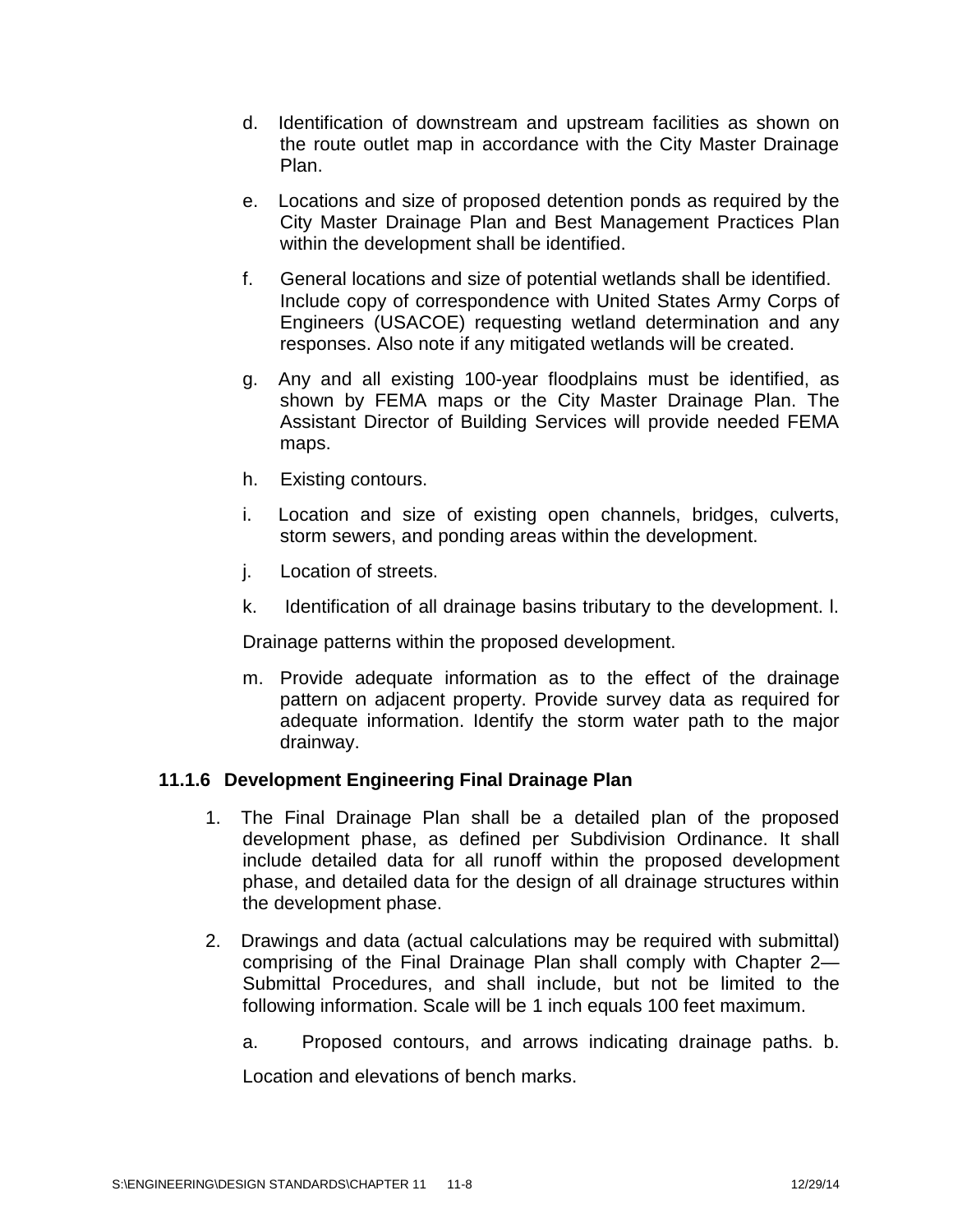- c. Property lines.
- d. Streets, names, and grades.
- e. Existing drainage facilities and structures, including existing roadside ditches, drainage ways, gutter flow directions, culverts, etc. All pertinent information such as size, shape, slope, location, etc., shall also be included to facilitate review and approval of drainage plans. Flow areas will be delineated.
- f. Proposed storm sewers and open drainage ways, easement, and right-of-way requirements, including proposed inlets, manholes, and culverts. General notes concerning erosion control and energy dissipation shall be provided.
- g. Proposed outfall point for runoff from the development phase.
- h. Routing and accumulative flows at various critical points for the minor and major storm runoff.
- i. 100-year flood level in all streets in which the curb is overtopped during the 100-year storm for sump condition or other critical points.
- j. Identify 100-year flood elevations for major and lateral drainageways.
- k. Inlet flow data.
- l. Pipe flow data.
- m. All flood plains, identified by FEMA maps, within the proposed development phase.
- n. Location and size of potential wetlands.
	- 1. Provide copy of correspondence with state and federal agencies related to the potential impact to wetlands or other cultural resources. This includes:
		- a. Wetland determination for USACOE
		- b. Wetland mitigation plan
		- c. Any restrictive covenants that would prevent the City from performing maintenance activities such as excavating within the wetlands.
- o. Hydrological data for each drainage area.
	- 1. Areas.
	- 2. Watershed lengths, elevations, time of concentration.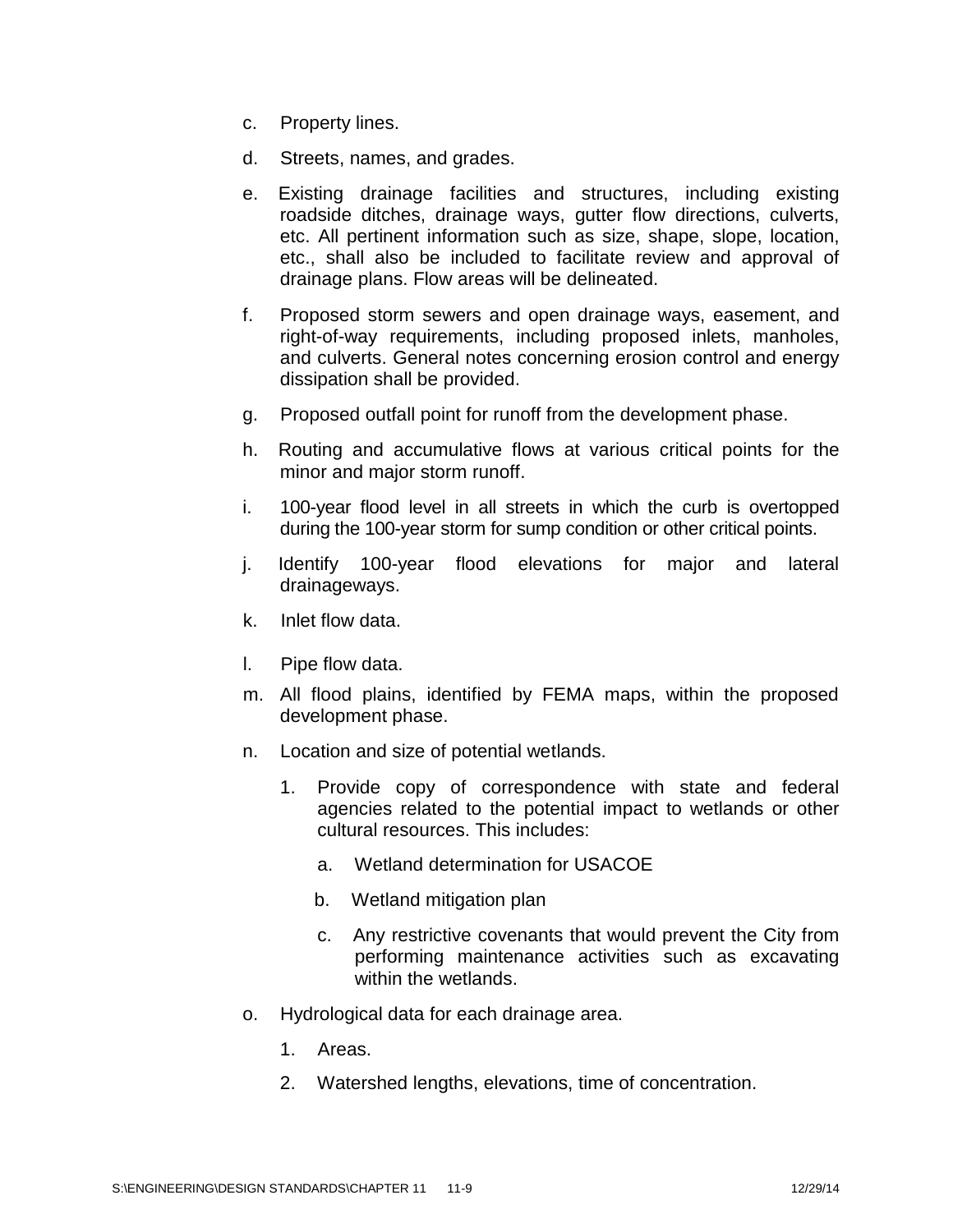- 3. Rainfall intensity.
- 4. Runoff coefficients.
- 5. Projected land uses and existing physical features of areas contributing runoff.
- 6. Storm duration.
- 7. Reference to City Master Drainage Plan for plan flows is acceptable.
- 8. Runoff (Q) (Note: This list of criteria assumes use of Rational Formula. If a different method is used, all relevant factors are to be enumerated.).
- 9. If subdivision will discharge storm water onto undeveloped land, show the 5- and 100-year return storm for predevelopment conditions and post development conditions. The discharge rate may not exceed predeveloped rates unless City-owned conveyance structures of adequate size are contiguous and downstream of the discharge point.
- 10. If project size is over five acres and zoned non-single-family residential, all discharge from site must be at single-family rates.
- p. Major drainageways.
	- 1. Alignments.
	- 2. Profiles including existing and proposed.
	- 3. "n" values (Manning).
	- 4. Velocities.
	- 5. Soils analysis with a discussion of the proposed channel erosion potential.
	- 6. Shear stress.
- q. Design recommendations.
	- 1. Dikes.
	- 2. Filling low areas.
	- 3. Provision of easements.
	- 4. Recommendations against building in certain areas.
	- 5. Provisions for onsite retention and detention.
	- 6. Other as appropriate for conditions.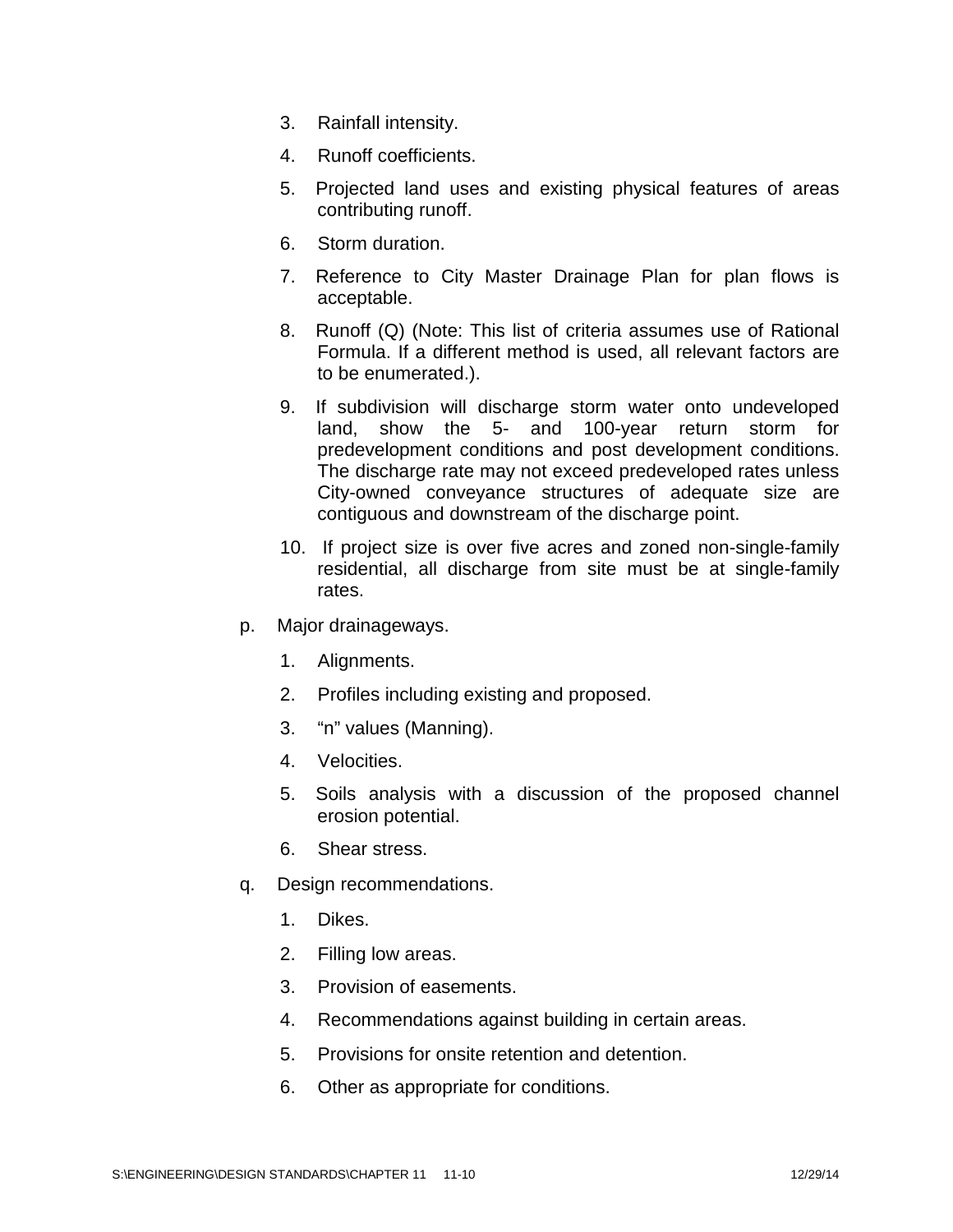# **11.1.7 Existing Floodplain Map—Revisions**

All submittals for floodplain revision must be reviewed and approved by FEMA or their authorized agent. The City will not take responsibility for time, scheduling, or cost involved in floodplain map revisions or letters of map amendments.

The developer is responsible for submitting all information to FEMA. Copies of all information sent to, and correspondence with FEMA, must also be sent to the Assistant Director of Building Services.

### **11.1.8 Review by Other Agencies**

All open channel construction and existing drainageway modifications will be reviewed by the City and other appropriate county, state, or federal agencies.

#### **11.2 Storm Sewers**

#### **11.2.1 Design Flow**

For areas smaller than 100 acres, the Rational formula is acceptable to compute runoff. For areas larger than 100 acres, the Soil Conservation Service method or other acceptable computer applications shall be used. Computations for storm sewer design and storm inlet designs shall be submitted on forms similar to those included in these standards.

#### **11.2.2 Material and Installation**

All construction shall be in accordance with the approved Standard Specifications and Standard Plates for drainage improvements.

#### **11.2.3 Location of Storm Sewers**

1. All public storm sewers shall be installed in the public easement or right of-way. Storm sewer shall be placed as shown in Chapter 4. If storm sewer pipe is placed on back lot lines or otherwise placed across private property, a drainage easement is required provided the pipe is utilized to drain public storm water. If the storm sewer pipe is to be used for private storm water runoff, no easement is required.

### **a. Placement**

Storm sewer must be extended to the far edge of the platted subdivision to be serviced, regardless of where the inlets are placed.

#### **b. Easements**

1. All easements must be mutually exclusive for the City of Sioux Falls. Easements shall be identified as public utility and drainage easements. Final Drainage Plans shall identify the type of easement.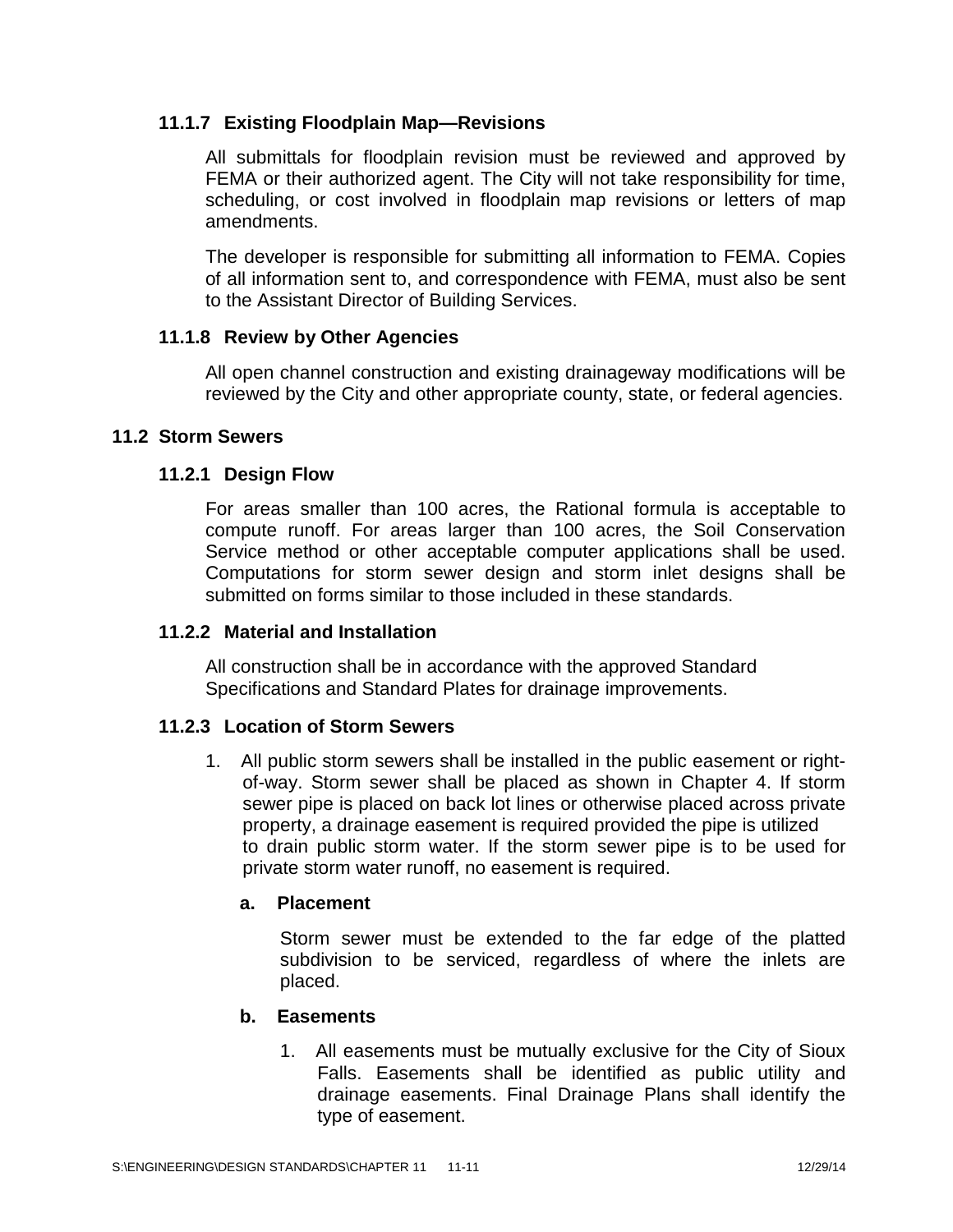- 2. All drainage easements must be a minimum of 20 feet wide, additional width for access may be required. The pipe shall be placed only along the center of the easement, unless approved by the City Engineer.
- 3. No landscaping except grass may be placed in the easement.
- 4. No permanent structure may be placed in the easement.

#### **11.2.4 Size**

No public storm sewer shall be less than 12 inches in diameter. Trunk storm sewers must be a minimum of 18 inches in diameter.

All changes in pipe size must occur at a manhole, inlet, or junction box.

#### **11.2.5 Depth**

The minimum allowable sewer depth of cover shall be 18 inches.

#### **11.2.6 Pipe**

Residential and commercial pipes shall be sized to carry a five-year flow. Industrial pipes shall be sized to carry a two-year flow. Hydraulics of the sewer shall be analyzed. The hydraulic gradient shall remain below the gutter or ground surface elevation to prevent overflow.

Storm sewer pipe shall be reinforced concrete unless otherwise approved by the City Engineer. In certain cases the designer may wish to specify one type of pipe for a certain purpose, in which case no alternate should be given. The "class" of reinforced concrete pipe shall be shown on the plans.

Storm sewer pipe made of other materials such as polyethylene may be approved by the City Engineer for private development storm sewer or storm sewer to be installed outside the public right-of-way.

Coefficients of roughness, "n," for use in the Manning formula as listed below shall normally be used:

| Type of Pipe | "n" Concrete | 0.013 |  |
|--------------|--------------|-------|--|
|              |              |       |  |

Polyethylene 0.010

#### **11.2.7 Velocity**

The minimum allowable velocity in a storm sewer shall be 3 feet per second (fps). The maximum velocity shall be 15 fps.

#### **11.2.8 Pipe Strength**

Pipe specified shall meet AASHTO HS-20 loadings.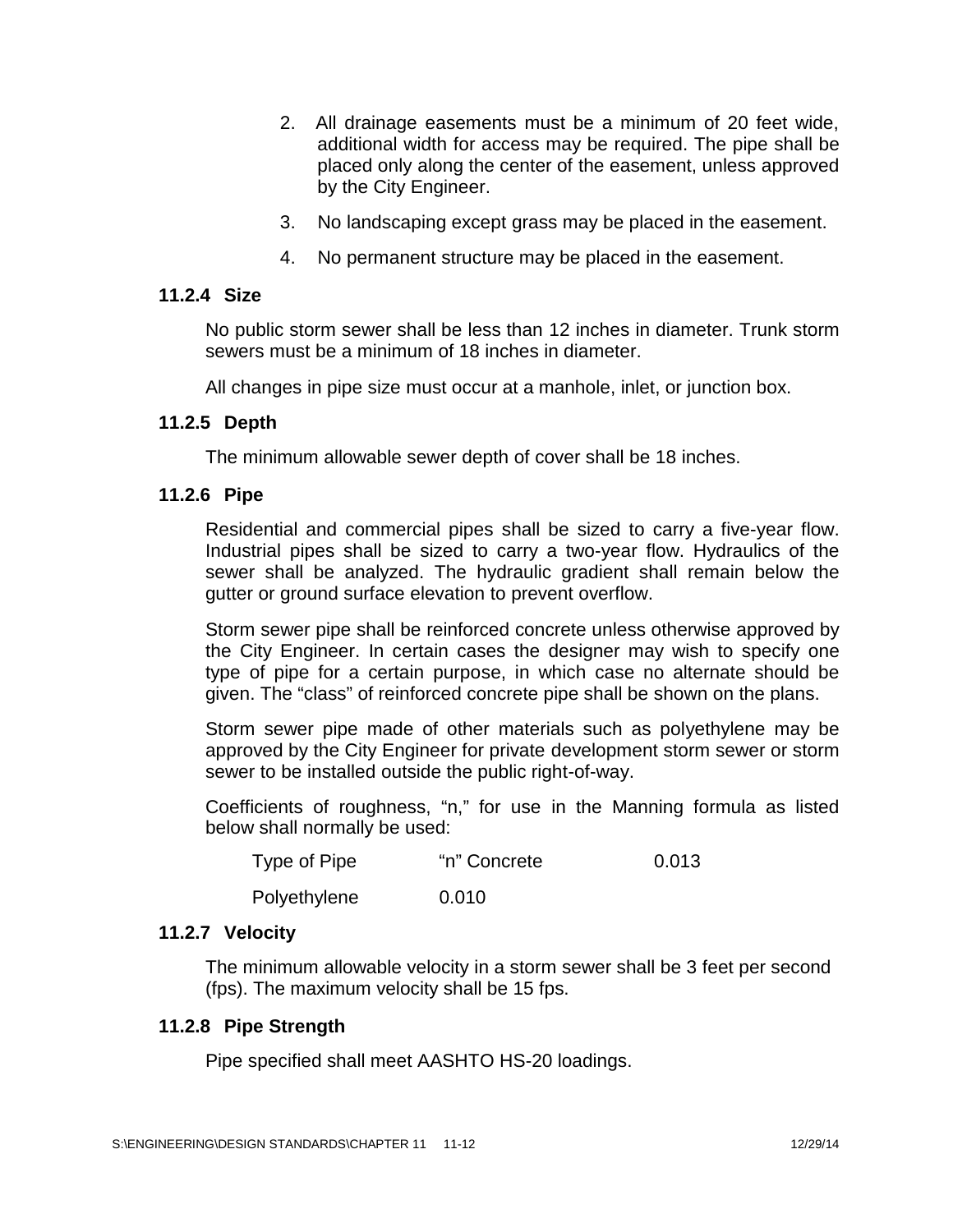# **11.2.9 Alignment**

Sewer shall be installed with a straight alignment between structures with the following two exceptions: In locations where layouts are such that a straight alignment is not practical, sewers may be curved. The curvature must be concentric with the curvature of the street. The pipe manufacturer's recommended maximum deflection angle shall not be exceeded. Storm sewer bends will be shown as required. The City Engineer may require a structure instead of a bend.

# **11.2.10 Separation**

1. Storm sewer crossings of the water main will be performed in accordance with the Standard Specifications. Water main will be installed at least ten 10 horizontally from any storm sewer. Exceptions will be allowed based on street width as per Chapter 4 of these standards.

Crossings of water main and storm sewer will have a minimum of 18 inches clearance between the outside surface of the pipes.

2. Storm sewer crossings of sanitary sewer shall be performed in accordance with the Standard Specifications.

Sanitary sewer shall be installed at least 2 feet horizontally from any storm sewer.

Crossings of sanitary sewer and storm sewer will have a minimum of 6 inches clearance between the outside surface of the pipe. Crossings that have less than 18 inches of clearance will be structurally supported.

# **11.2.11 Ground Water Barriers**

When there exists a possibility that ground water may be diverted and follow the path of the new sewer, ground water barriers shall be constructed in adequate numbers to prevent ground water migration along sewer trenches.

#### **11.3 Storm Sewer Appurtenances**

#### **11.3.1 Junction Boxes**

#### **1. Location**

Trunk storm sewer is defined as any storm sewer 18 inches in diameter or larger that is used to convey storm water from two or more inlets.

Lateral storm sewer is defined as the storm sewer that connects to the trunk sewer system. Minimum lateral storm sewer pipe shall be 12 inches in diameter.

Structures shall be required when trunk line storm sewers intersect.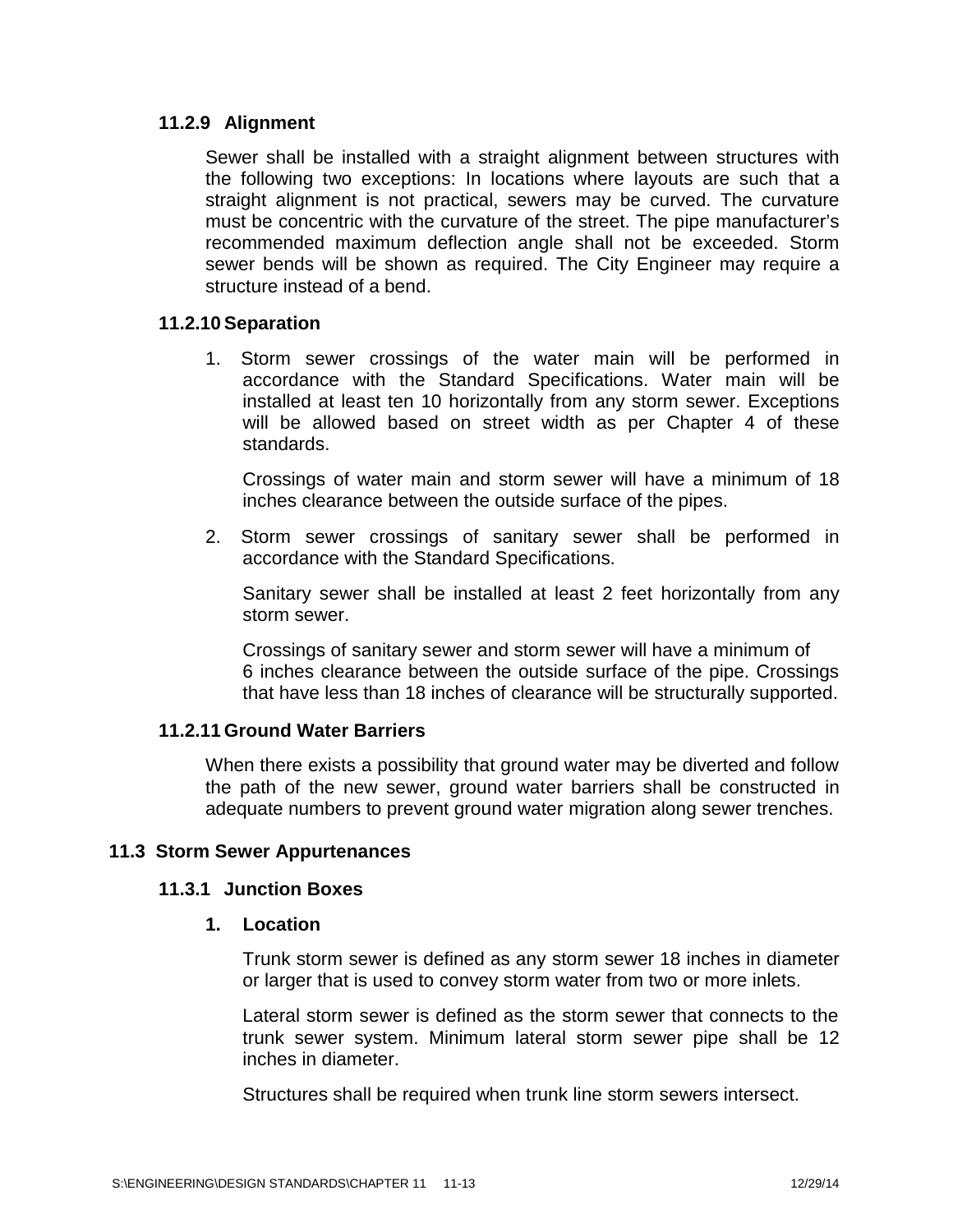Pipe Tee-Sections may be used to connect a lateral storm sewer to the trunk storm sewer when the lateral length between the Tee-Section and a structure is 75 feet or less.

Field connections to connect a lateral system to the existing trunk storm sewer system, as described in the previous paragraph, will only be permitted if conditions prohibit the installation of a structure, as determined by the City Engineer.

Bends may be used along the trunk system between structures when curvature alignment requires the bend and the maximum spacing between structures has not been exceeded. The City Engineer's Office may require a structure instead of a bend.

For 18-inch-diameter storm sewer, the maximum total bend or curvature allowed is 22.5 degrees. For 24-inch-diameter storm sewer and larger, the maximum single bend allowed is 45 degrees. If more than one bend is required due to alignment curvature, the maximum angle per bend is 7.5 degrees. Maximum total curvature is 90 degrees for 24-inch RCP and larger.

Structures shall be installed at the upper end of each line, at changes in grade, size, curvature or alignment, and at distances not greater than: 400 feet for sewers 15 inches in diameter or less: 450 feet for sewers 18 inches and 21 inches in diameter; and 500 feet for sewers 24 inches in diameter and larger.

Structures must be located in areas which allow direct access by maintenance vehicles.

#### **2. Flow Channels**

When there is an increase in sewer size of a smaller sewer connected with a larger one, the invert of the smaller sewer must be raised to maintain the same energy gradient. An approximate method of doing this is to place the 0.8 depth point of both sewers at the same elevation or to match the crown of the pipe. Structures that have a direction change of flow shall have a minimum 0.1-foot drop between the inverts.

Drop manholes shall be avoided whenever possible.

#### **11.3.2 Outlets**

1. Where a storm sewer discharges into a natural channel or irrigation ditch, an outlet structure shall be provided that will blend the storm sewer discharge into the natural channel flow in such a way as to prevent erosion of the bed or banks of the channel.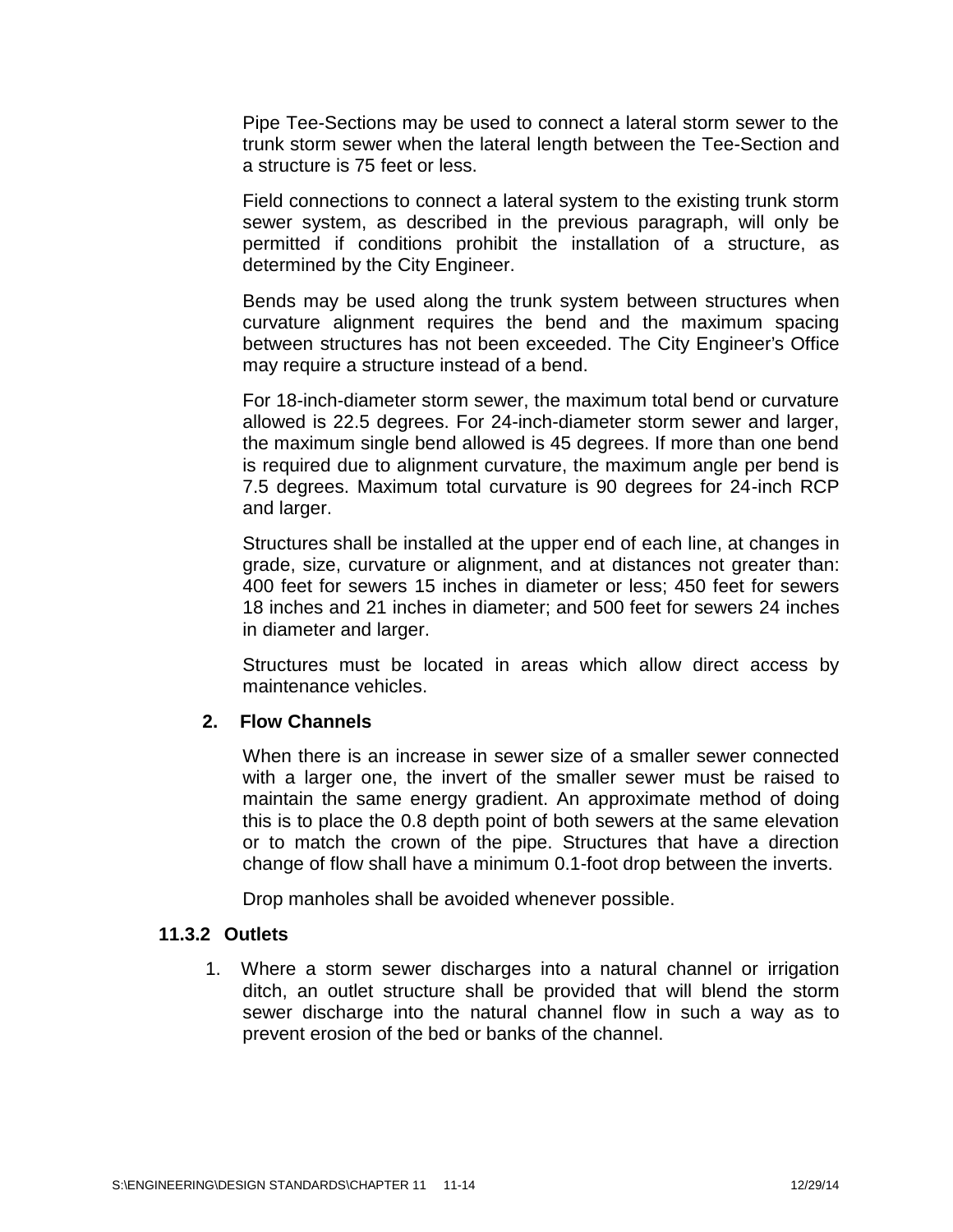- 2. When the discharge velocity is low, or subcritical, the outlet structure may be one of the following:
	- a. Flared end section
	- b. Head wall
	- c. Wing walls
- 3. If the discharge velocity is high, or supercritical, prevention of erosion of the natural channel bed or banks in the vicinity of the outlet may require an energy dissipating structure.
- 4. All outlets shall have an apron consisting of one of the following:
	- a. Riprap with geotextile fabric base
	- b. Concrete anchor mat
	- c. Concrete slab
	- d. Scour stop, or approved equal
	- e. Other approved methods

### **11.3.3 Inlets**

#### **1. Introduction**

A storm inlet is an opening into a storm sewer system for the entrance of surface storm runoff. There are three types of inlets: curb opening, grated, and combination. In addition, inlets may be further classified as being on a continuous grade or in a sump. The term "continuous grade" refers to an inlet so located that the grade of the street has a continuous slope past the inlet and therefore ponding does not occur at the inlet. The sump condition exists whenever water is restricted to the inlet area because the inlet is located at a low point. A sump condition can occur at a change in grade of the street from positive to negative or due to the crown slope of a cross street when the inlet is located at an intersection.

#### **2. Inlet Standards**

Acceptable inlets for public streets shall be Type I curb opening or Type II combination. Curb opening inlets shall be used at true sumps or at sumps formed by crown slope of cross section at the intersection. Either curb opening type or combination inlets may be used on continuous grade. Grated inlets may be used for parking areas and open fields or other applications subject to approval by the City Engineer.

Reduction factors shall be applied to the theoretical calculated capacity of inlets based upon their type and function. The reduction factors compensate for effects which decrease the capacity of the inlet such as debris plugging, pavement overlaying, and in variations of design assumptions.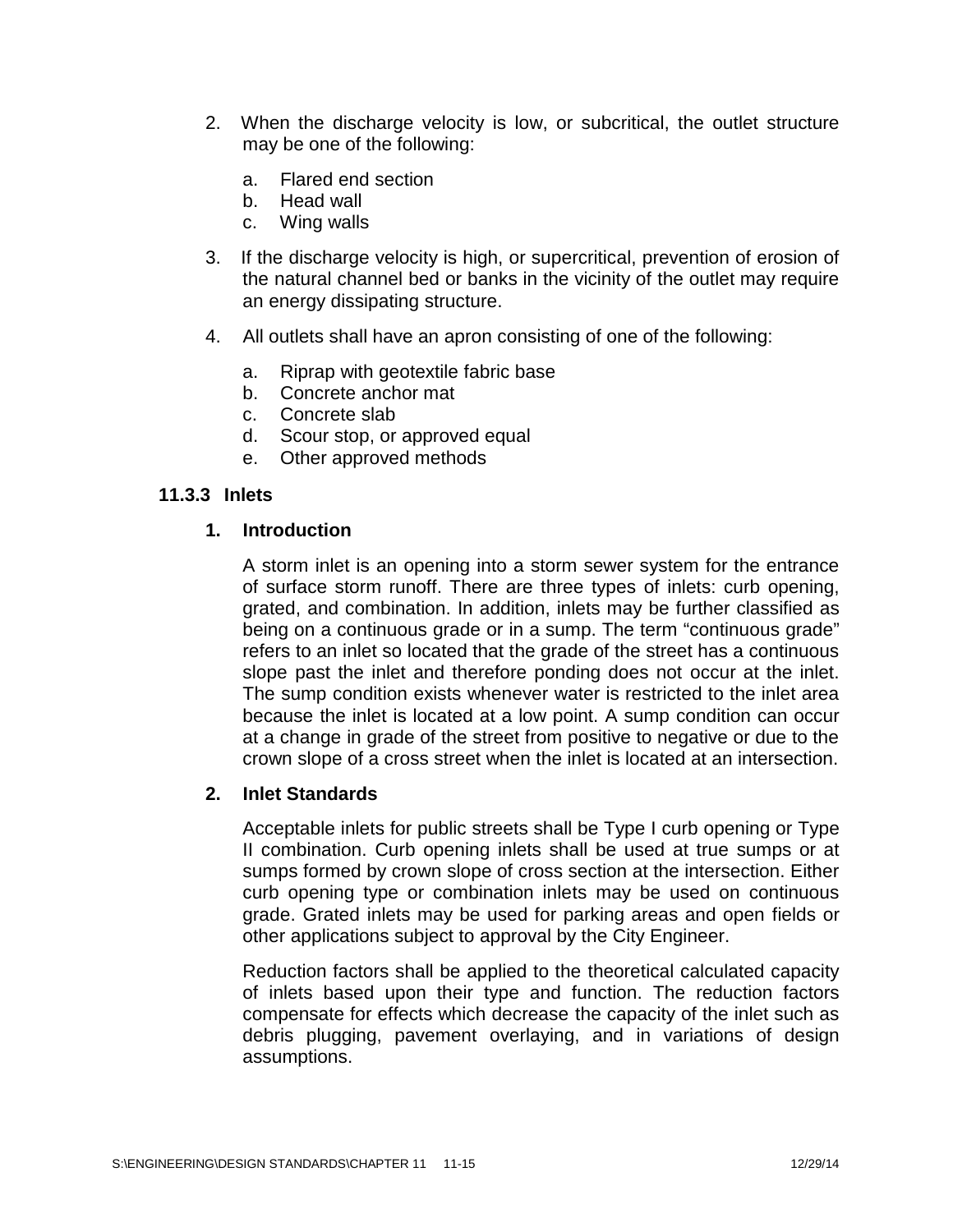The allowable capacity of an inlet shall be determined by applying the applicable reduction factor from Table 11.3 (Appendix) to the theoretical capacity as presented in the following sections.

The size of outlet pipes from storm water inlets shall be based upon the theoretical capacity of the inlet, but shall not be less than 12 inches in diameter.

# **3. Curb Opening Inlet Hydraulics**

A curb opening inlet may operate under two different conditions of flow: (1) free flow conditions under which a free water surface is continuous into the inlet; or (2) submerged conditions in which the inlet functions as an orifice. The continuous grade design procedures described herein assume that the inlets will be designed to operate under the free flow condition, since the gutter flow depth required to submerge the inlet is greater than the allowable street capacity.

The inlet dimensions evaluated herein are the standards used for Type I and II inlets.

# **4. Sump Condition**

Presented in Figure 11.3 (Appendix) is a capacity nomograph for sump condition with a gutter depression at the inlet. This chart is an adaptation of a Bureau of Public Roads chart and is applicable to both the free flow and the submerged cases.

# **5. Continuous Grade**

For the "continuous grade" condition, the capacity of the inlet is dependent upon many factors including gutter slope, depth of flow in the gutter, height and length of curb opening, street cross slope, and the amount of depression at the inlet. In addition, all of the gutter flow will not be intercepted and some flow will continue past the inlet area ("bypass"). The amount of bypass must be included in the downstream drainage facility evaluation as well as in the design of the inlet.

Inlet size and spacing is dependent upon the allowable use of streets for handling storm runoff. Section 11.6, page 11-21, of this chapter will address pavement encroachment and provide criteria for the maximum width of spread (W) as addressed below.

When the allowable pavement encroachment has been determined, the theoretical gutter capacity for a particular encroachment can be determined by the use of Figure 11.4 (Appendix). To further simplify computations, Figure 11.5 (Appendix) is provided to enable direct determinations for various street sections. Figure 11.4 (Appendix) as well as the charts for inlet capacity provided in the Appendix of these standards will assist the designer in solving for the capacity of an inlet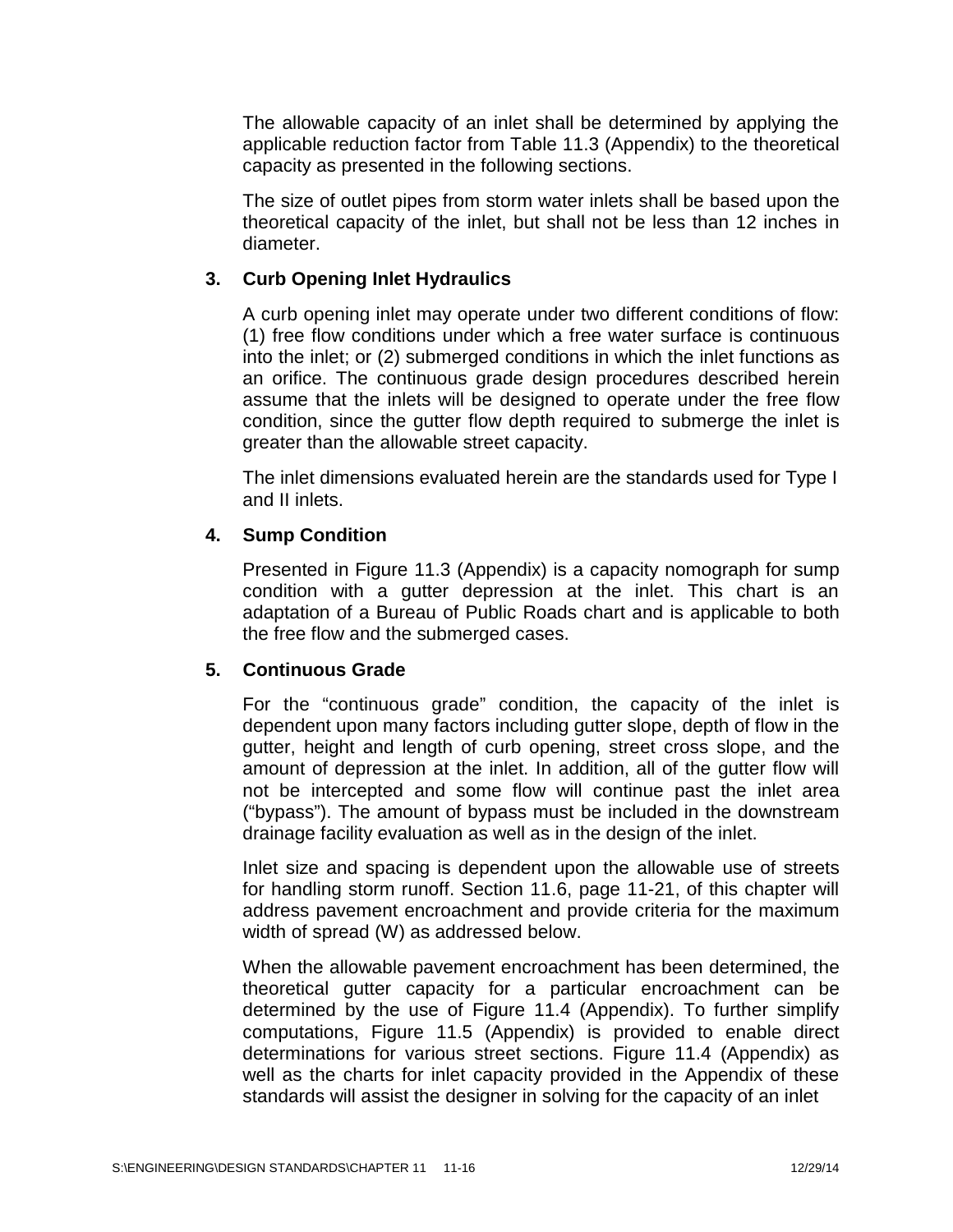on a continuous grade. The procedure for properly sizing and determining inlet spacing is as follows:

a. After the design has determined a total runoff discharge (Q) flowing upstream of the inlet, enter Figure 11.5 (Appendix) for design Q and extend a vertical line down to intersect with the longitudinal gutter slope  $(S_0)$ . Extend a horizontal line from the point to the cross slope  $(S_x)$  of the street being studied and extend a vertical line

down from this point to the width of spread (W). The depth of flow (D) at the curb may also be determined if the vertical line intersecting the cross slope  $(S_x)$  on the lower portion of the graph is extended horizontally to intercept the depth at the curb.

- b. Select the appropriate capacity chart from the Appendix for the type of inlet (Type I or II), street cross slope  $(S_x)$  and longitudinal gutter slope  $(S_0)$ .
- c. Type I inlets: Enter the chart for the inlet length selected. Extend a vertical line up to intersect the curve for the width of spread (W) determined in Step 1 and extend a horizontal line from this point to the inlet intercept ratio (Qi/Q).

Type II inlets: Enter the chart for the width of spread (W) determined in Step 1. Extend a horizontal line across to intersect the line for the longitudinal gutter slope  $(S_0)$  and extend a vertical line from this point to the inlet intercept ratios (Qi/Q).

d. Multiply the inlet intercept ratio (Qi/Q) determined in Step 3 times the total discharge (Q) carried by the gutter, yields the quantity of water being intercepted by the inlet (Qi). For Type I inlets, the designer may want to repeat Steps 3 and 4 for other lengths of inlets.

After the theoretical capacity has been determined as outlined above, capacity reduction factors must be applied as listed in Table 11.3 (Appendix). The designer will need to choose which type of inlet is most effective based upon both hydraulic and economic considerations.

#### **6. Capacity of Grated Inlets in Sump**

As previously noted, grated inlets may be used for parking areas and open fields or other areas subject to approval by the City Engineer. The design procedure presented in the following section is based upon the assumption that the grated inlet is clear from debris and is operating at its maximum efficiency.

For a grated inlet operating under sump conditions, the reduction factors of Table 11.3 (Appendix) shall be applied.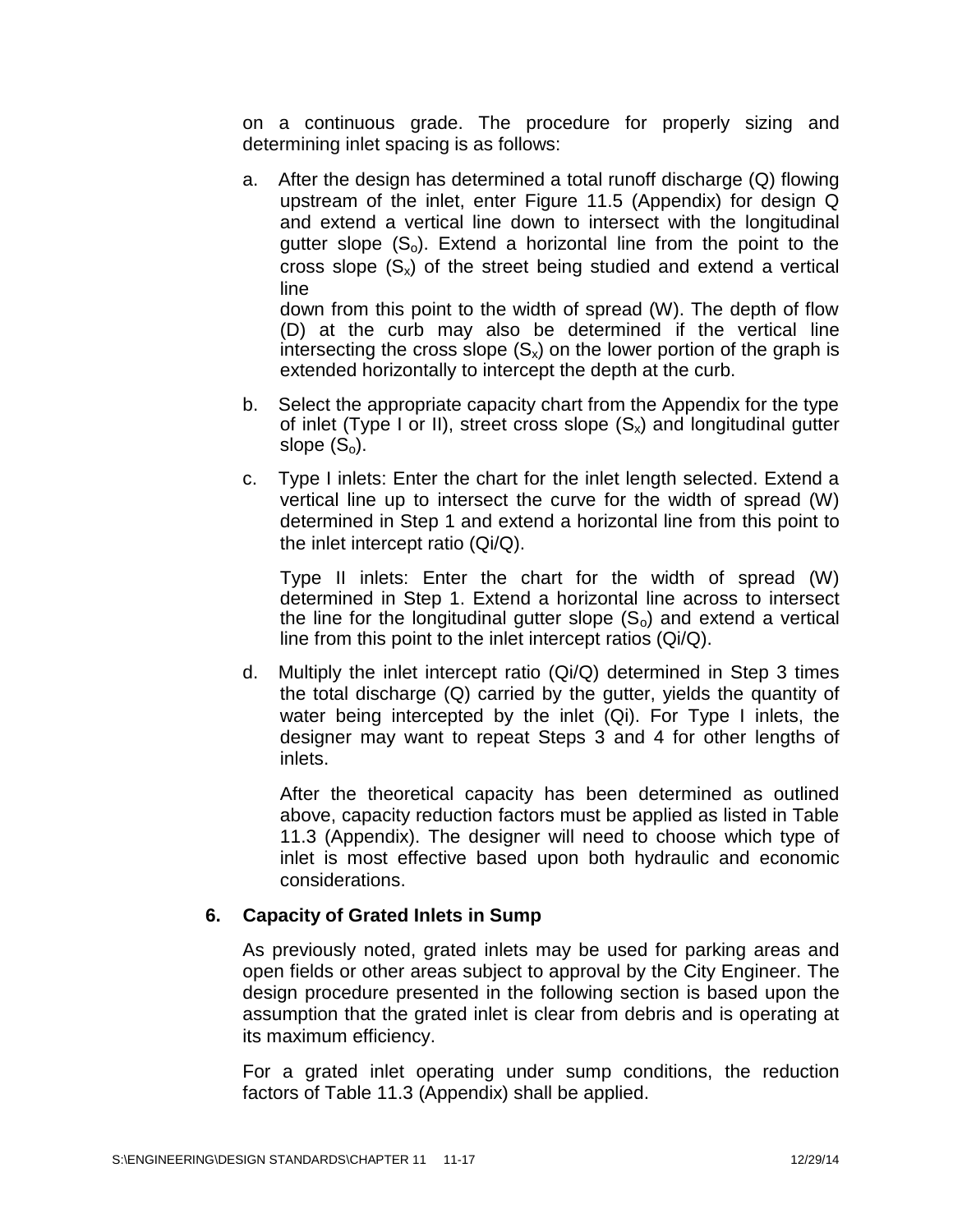Under sump conditions a grated inlet acts essentially as a series of orifices. Design charts indicate that the application of the orifice formula to the clear opening of the inlets gives satisfactory capacities for a clean inlet.

### **11.4 Culverts**

#### **11.4.1 General**

Culverts may be of any shape and construction as required by existing topographic features; provided, however, the size, location, and type of construction of culverts shall be subject to acceptance by the City Engineer's Office.

Culverts within the major drainageways, as outlined in the Sioux Falls Storm Water Master Drainage Plan, that are under arterials or railroads shall have sufficient capacity to pass all of the runoff from the 100-year storm considering 20 percent of the inlet plugged, for pipes under 48-inch diameter.

For all other streets, culverts must be designed to convey a minimum of 10-year flow with no street overtopping and must be large enough so that the 100-year flow over the top of the road does not exceed 18 inches in depth above the invert of the gutter.

#### **11.4.2 Design Criteria**

- 1. The following design criteria shall be utilized for all culvert design:
	- a. The culvert including inlet and outlet structures shall properly take care of storm water flow, bed-load, and debris at all stages of flow.
	- b. **Inlets**. Culvert inlets shall be designed to minimize entrance and friction losses. Inlets shall be provided with either flared-end sections or head walls with wing walls. Projecting ends will not be acceptable. For large structures, provisions shall be made to resist possible structural failure due to hydrostatic uplift forces.
	- c. **Outlets**. Culvert outlets shall be designed to avoid sedimentation, undermining of the culvert, or erosion of the downstream channel. Outlets shall be provided with either flared-end sections or headwalls, with wingwalls. Projecting outlets will not be acceptable. Additional outlet control in the form of rip rap, channel shaping, dissipation structure, etc., may be required where excessively high discharge velocities occur. All structural outlet velocity dissipaters shall be underlain with a suitable filter fabric to protect against scour.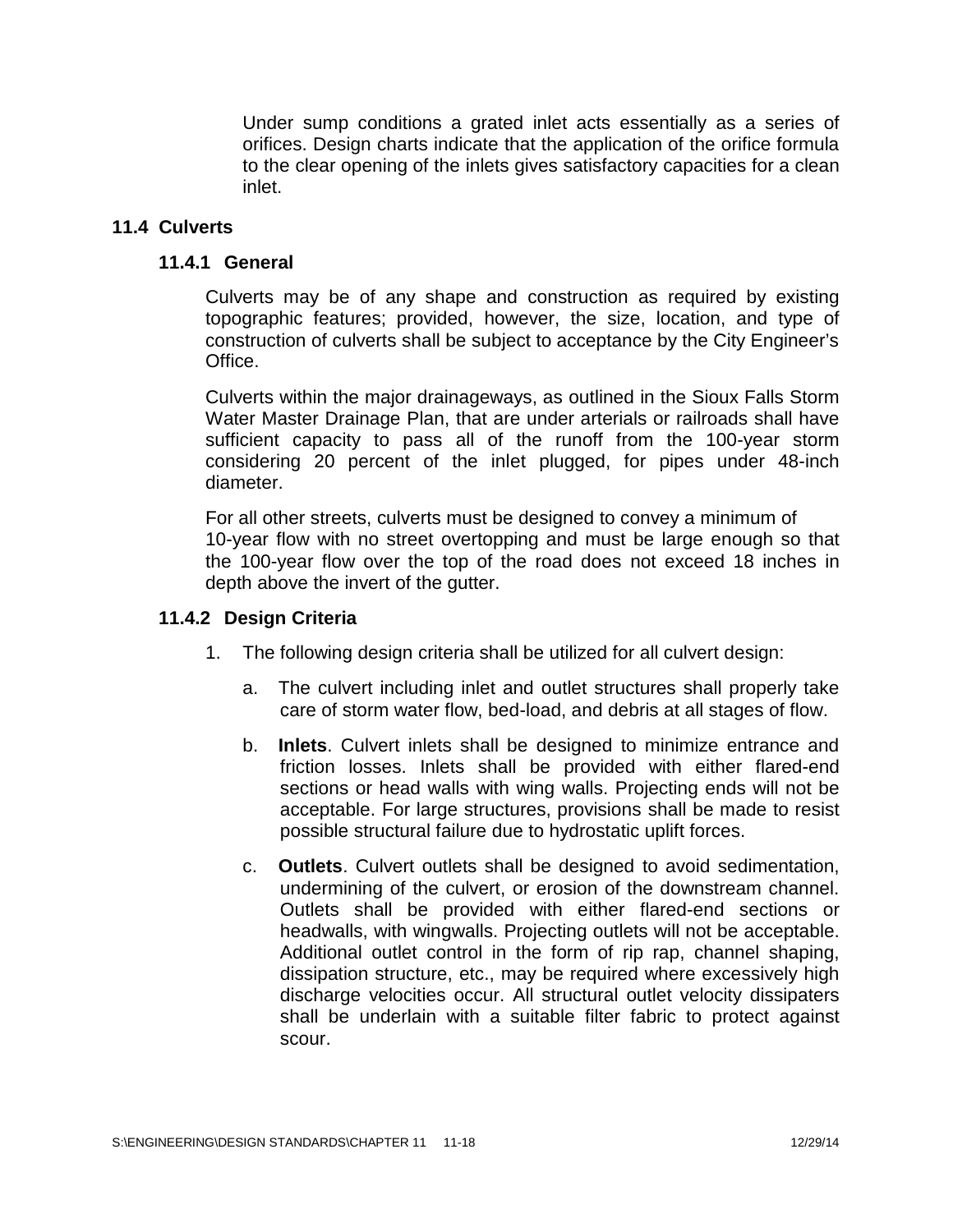- d. **Slopes**. Culvert slopes shall be such that neither silting nor excessive velocities and scour occur. Generally, the minimum slope of culverts shall be limited to 0.50 percent.
- e. **Hydraulic Design**. Culverts shall be analyzed to determine whether discharge is controlled by inlet or outlet conditions for both the initial storm discharge and the major storm discharge. The value of the roughness coefficient (n) used shall not be less than those specified by documentation of the culvert manufacturer. Computations for selected culvert sizes shall be submitted for review.
- f. **Minimum Allowable Size**. The required size of the culvert shall be based upon adequate hydraulic design analysis. Approval will not be granted for round culverts with less than 18 inches inside diameter, or for arched or oval-shaped culverts with span-rise dimensions less than 24 inches x 18 inches nominal except that culverts 12 inches or greater in diameter may be used for single-family residential access drives.

The minimum height of a reinforced box culvert should be 3 feet to facilitate cleanout and allow removal of forms during construction.

- g. **Multiple Culvert Installation**. Where physical conditions dictate, multiple culvert installations will be acceptable, provided the minimum size of any culvert to be used shall not be less than the requirements set forth above.
- h. **Structural Design**. The structural design of culverts shall conform to those methods and criteria recommended by the manufacturer of a specific type of culvert dependent upon the type of bedding, the method of installation, and the load.
- i. **Trash and Debris Deflector**. When, in the opinion of the City Engineer, debris accumulation for a particular drainageway appears to pose a significant probability of culvert plugging, trash racks or debris deflectors will be required.

# **11.5 Open Channel Flow, Major Drainageway**

# **11.5.1 General**

Major drainageways and lateral drainageways will be classified by the City Engineer.

All drainageways to be dedicated to the City shall have a maintenance bench providing access to all channel areas. The bench shall be 12 feet wide with a cross slope no greater than 10 percent. If the bench is located along a future recreational trail, the maximum cross slope may be reduced to meet trail requirements. Property delineation markers shall be installed upon dedication of the property in locations specified by City of Sioux Falls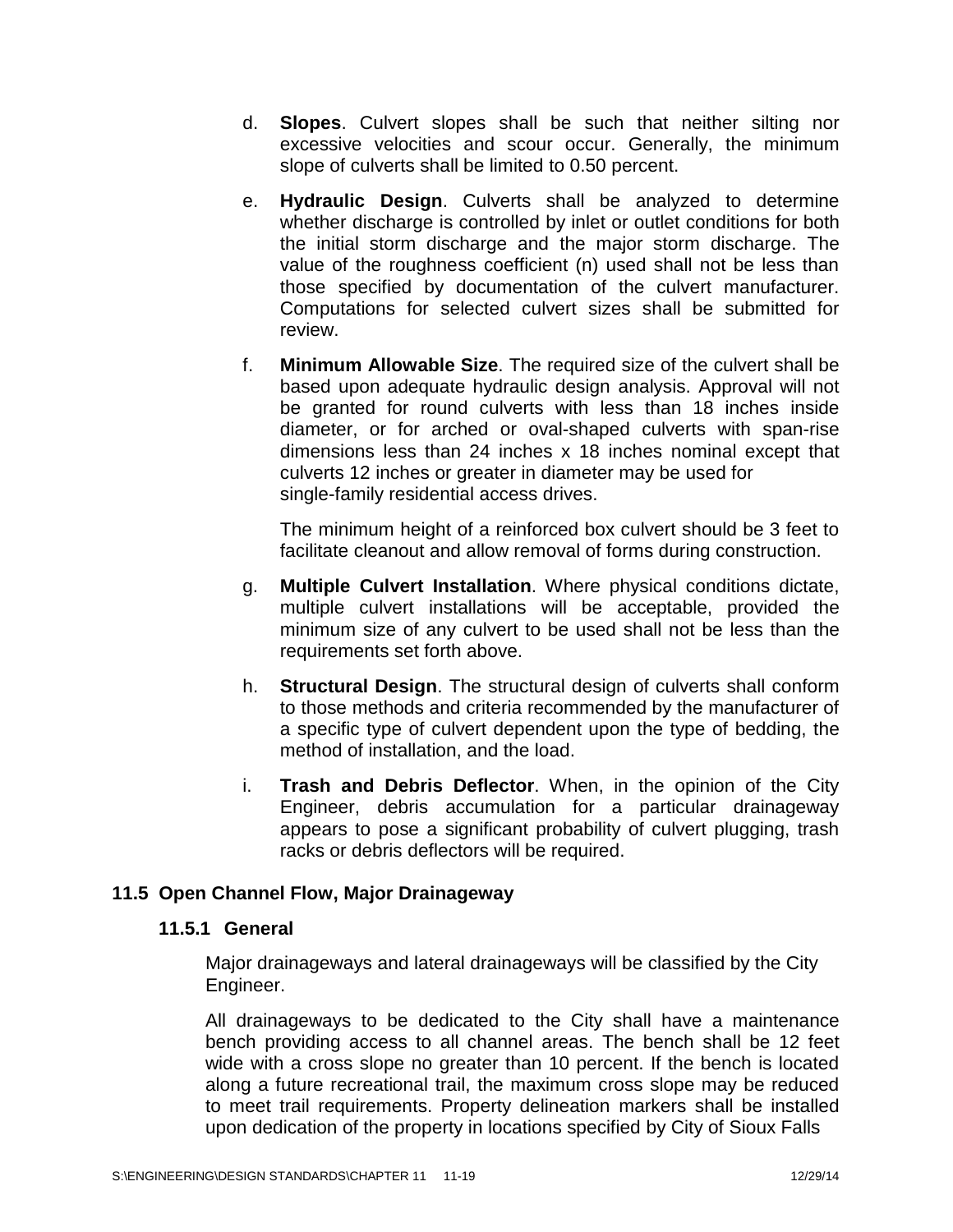Parks and Recreation.

See Figure 11.7A, 11.7B, 11.7C (Appendices) for design standards for channel construction.

All channels will be designed with the five-year storm frequency and the 100-year storm frequency considered.

The property corner elevation of properties abutting a major drainageway shall be 1 foot above the 100-year design storm.

Recommended minimum ground elevations for homes abutting or affected by the major drainageway shall be 2 feet above the overflow elevation. Recommended minimum ground elevation for homes abutting or affected by major drainageways, where an overflow system is not available, will be either a minimum of 4 feet above the 100-year high water elevation or at an elevation that provides for 150 percent of the 100-year flow capacity.

Channels shall be designed in such a manner that flows at the critical depth and supercritical flows are avoided.

If increased flows are proposed for any channel, protection as required shall be provided for a natural channel. Channel protection will be designed to withstand forces that attempt to overtop the channel banks, deteriorate the channel lining, erode soils beneath the channel lining and erode unlined areas of the channel.

Open channels conveying storm water shall be designed using the Tractive Force Procedure<sup>\*</sup>. The permissible shear stress,  $T<sub>d</sub>$ , is the force required to initiate movement of channel lining material. Normal depths in the channel are calculated using Manning's equation. Manning's roughness coefficients for different ranges of depth are provided in Figure 11.7B. The coefficient of roughness generally decreases with increasing flow depth.

Shear stress, T, at normal depth, is computed for the lining by the following equation:

 $T = yds$  (Equation 5a)

Wher

e:

 $T =$  shear stress in lb/ft<sup>2</sup>

 $y =$  unit weight of water, 62.4 lbs/ft<sup>3</sup>

 $d =$  flow depth in feet

 $s =$  channel gradient in ft/ft

If the permissible shear stress,  $T_{d}$ , given in Figure 11.7C, is greater than the computed shear stress, T, the chosen channel liner is considered acceptable. If the computed shear stress is too great, select a liner with a higher permissible shear stress and repeat the calculations for normal depth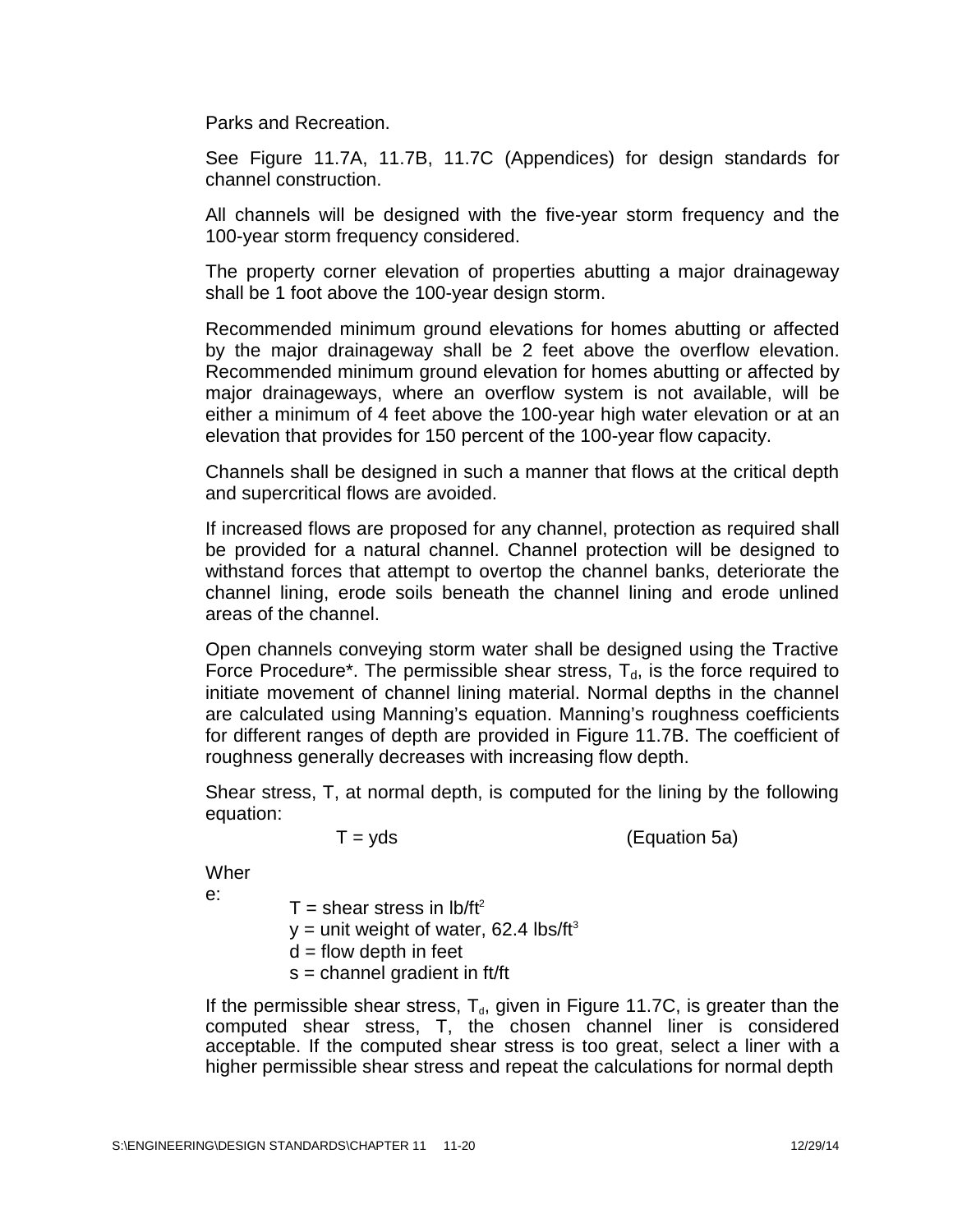and shear stress. In some cases, it may be necessary to alter the channel dimensions to reduce the shear stress.

All channels shall be designed with proper and adequate erosion control features. When required, drops or check dams shall be installed to control water surface profile slope.

Grass-lined channels or side slopes of concrete-lined channels will be seeded with a mixture as set forth in these Design Standards.

Lateral drainageways without a low flow storm sewer will only be permitted with the acceptance of the City Engineer.

For channels that cross a roadway and overflow the street section within design standards, it is acceptable to provide an easement for the 12-foot access strip along the backwater area. The remaining channel dedication will be per ordinance.

#### **11.6 Street Flow Capacity**

#### **11.6.1 General**

The criteria set forth herein will be used in analyzing and approving the adequacy of streets as a function of the drainage system. Both the minor and 100-year storm runoff must be considered and calculations showing such runoff at critical sections shall be submitted. Street, curb and gutter, valley gutters, and curb cuts shall conform to the Standard Specifications.

#### **11.6.2 Street Capacity for Minor Storms**

Pavement encroachment for the minor design storm shall not exceed the limitations set forth in the following table: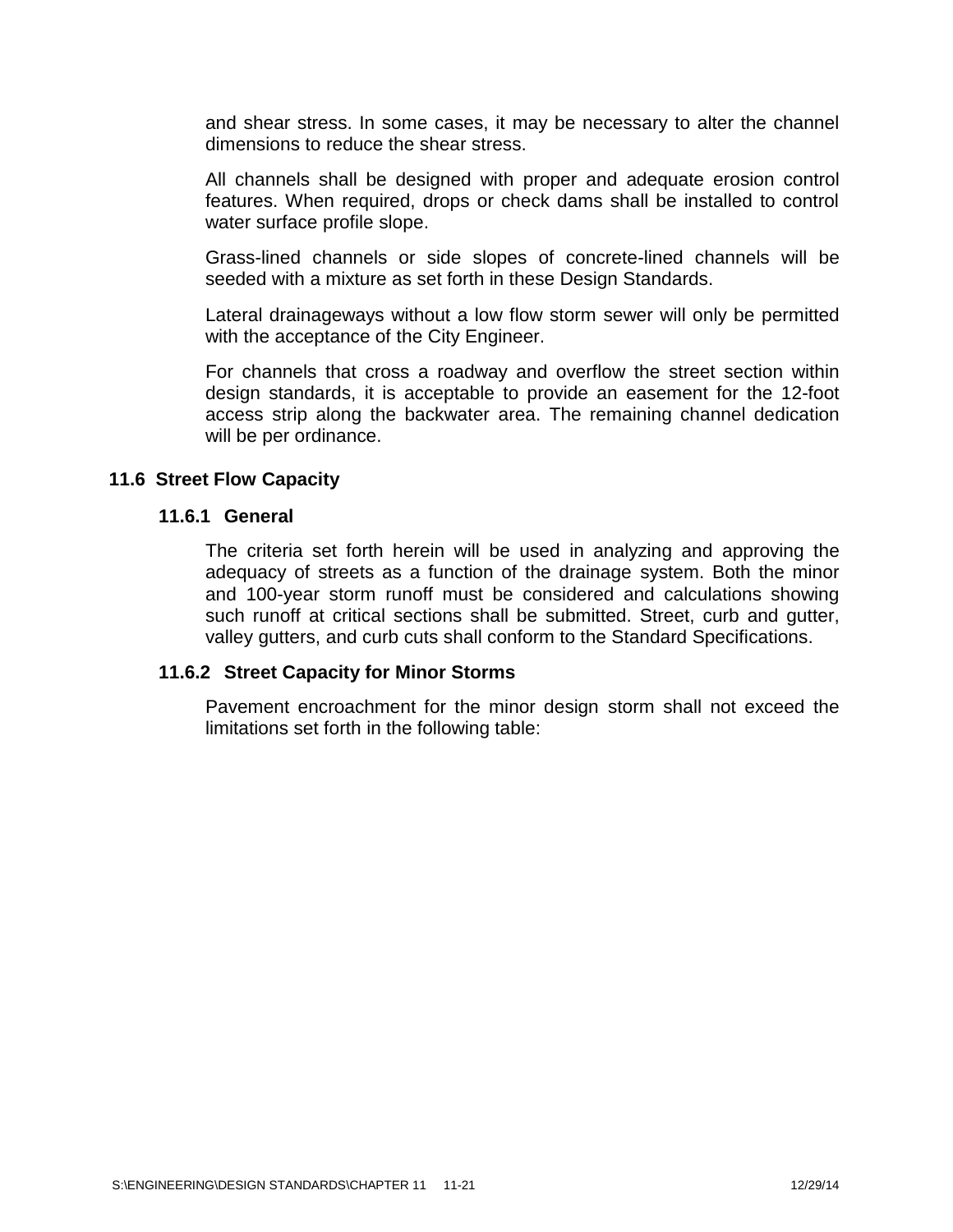### **Allowable Pavement Encroachment and Depth of Flow for Minor Storm Runoff**

| <b>Street Classification</b> | <b>Maximum Encroachment*</b>                                                                                                                                                   |
|------------------------------|--------------------------------------------------------------------------------------------------------------------------------------------------------------------------------|
| Local                        | No curb overtopping. Flow may spread to crown<br>of street.                                                                                                                    |
| Collector                    | No curb overtopping. Flow spread must leave<br>the equivalent of one 10-foot driving lane clear<br>of water (one lane for two-lane street, two lanes<br>for four-lane street). |
| <b>Arterials</b>             | No curb overtopping. Flow spread must leave<br>the equivalent of two 10-foot driving lanes clear<br>of water; one lane in each direction.                                      |
| Freeways                     | No encroachment is allowed on any traffic lane.                                                                                                                                |

\*Where no curbing exists, encroachment shall not extend past property lines.

The storm sewer system shall commence at the point where the maximum allowable encroachment occurs. All residential and commercial storm sewers systems shall be designed for the five-year storm event. All industrial storm sewer systems shall be designed for the two-year storm event.

When the allowable pavement encroachment has been determined, the theoretical gutter carrying capacity for a particular encroachment shall be computed using the modified Mannings formula for flow in a triangular channel as shown in Figure 11.4 (Appendix). To simplify computations, graphs for particular street shapes may be used as shown on Figure 11.5 (Appendix). An "n" value of 0.015 shall be used unless special considerations exist.

#### **11.6.3 Street Capacity for Major Storms**

The allowable depth of flow and inundated area for the major design storm shall not exceed the limitations set forth in the following table: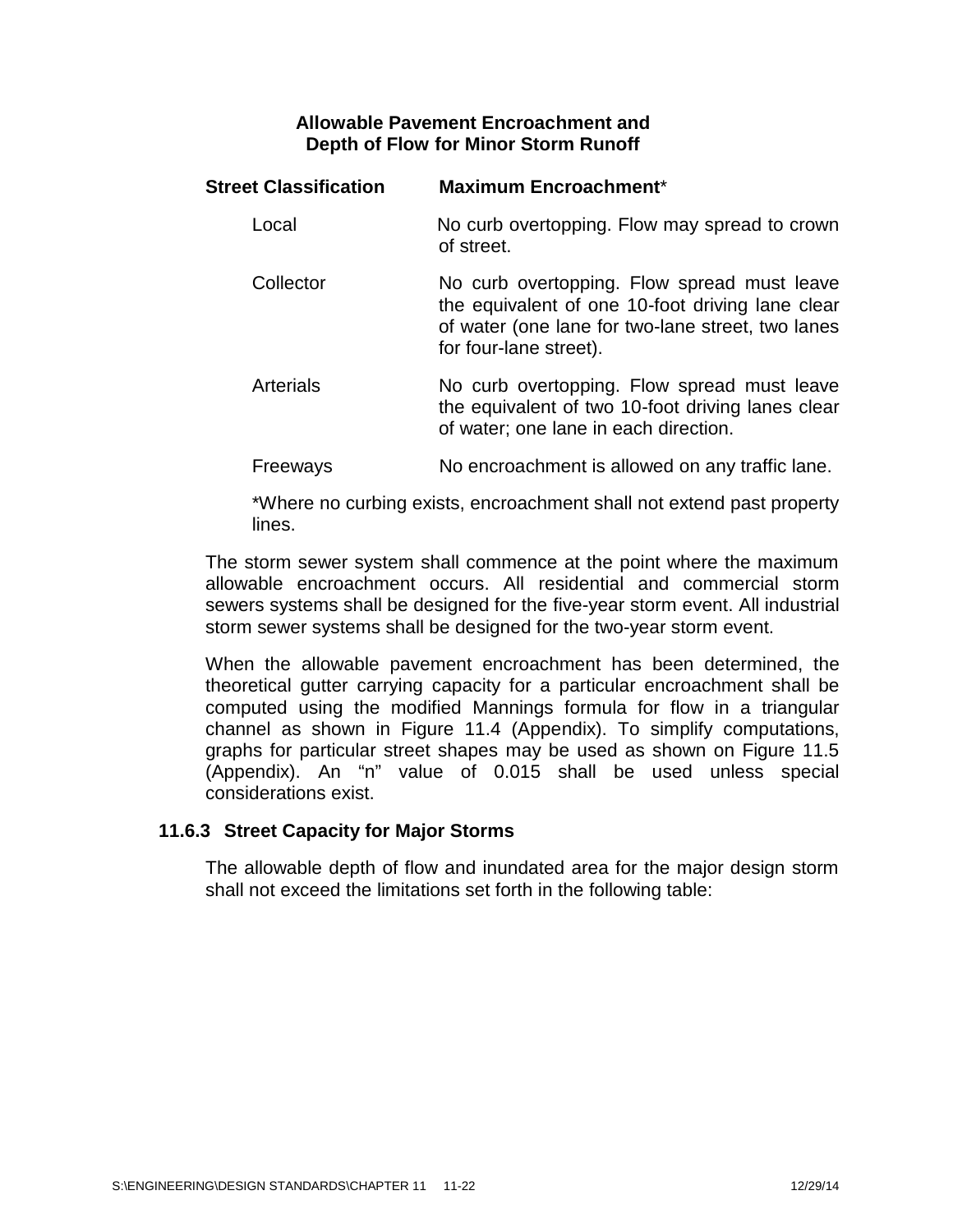#### **Allowable Depth of Flow and Inundated Area for 100-Year Storm Runoff**

| <b>Street Classification</b> | <b>Allowable Depth and Inundated Areas</b>                                                                                                                                                                                                                                                                    |  |
|------------------------------|---------------------------------------------------------------------------------------------------------------------------------------------------------------------------------------------------------------------------------------------------------------------------------------------------------------|--|
| <b>Local and Collector</b>   | Residential dwellings, public, commercial, and<br>industrial buildings shall not be inundated at the<br>ground line. The depth of water over the gutter<br>flow line shall not exceed 18 inches.                                                                                                              |  |
| <b>Arterial and Freeway</b>  | Residential dwellings, public, commercial, and<br>industrial buildings shall not be inundated at the<br>ground line. Depth of water at the street crown<br>shall not exceed 6 inches to allow operation of<br>emergency vehicles. The depth of water over<br>the gutter flow line shall not exceed 18 inches. |  |

### **11.6.4 Cross Street Flow**

Cross street flow can occur by two separate means. One is runoff which has been flowing in a gutter and then flows across the street to the opposite gutter or inlet. The second case is flow from some external source, such as a drainageway or conduit, which will flow across the crown of the street when the conduit capacity beneath the street is exceeded. The maximum allowable cross street flow depth based on the worst condition shall not exceed the limitation stipulated in the following table.

| <b>Street</b><br><b>Classification</b> | <b>Allowable Cross Street Flow</b><br>Minor<br><b>Storm Runoff</b> | 100-Year Design Storm<br><b>Runoff</b>         |
|----------------------------------------|--------------------------------------------------------------------|------------------------------------------------|
| Local                                  | 6-inch depth at crown or in the<br>valley gutter                   | 18 inches of depth above<br>gutter flowline    |
| Collector                              | Depth of flow shall not exceed 6<br>inches above gutter flow line  | 18 inches of depth<br>above<br>gutter flowline |
| Arterial                               | <b>None</b>                                                        | 6 inches or less over crown*                   |
| Freeway                                | <b>None</b>                                                        | 6 inches or less over crown*                   |

\* Only in gutter flow crossing the street. External flows may not cross street.

#### **11.6.5 Capacity Calculations**

All theoretical flow capacities shall be reduced by the appropriate reduction factors as shown in Figure 11.8 (Appendix) to obtain allowable flow capacities.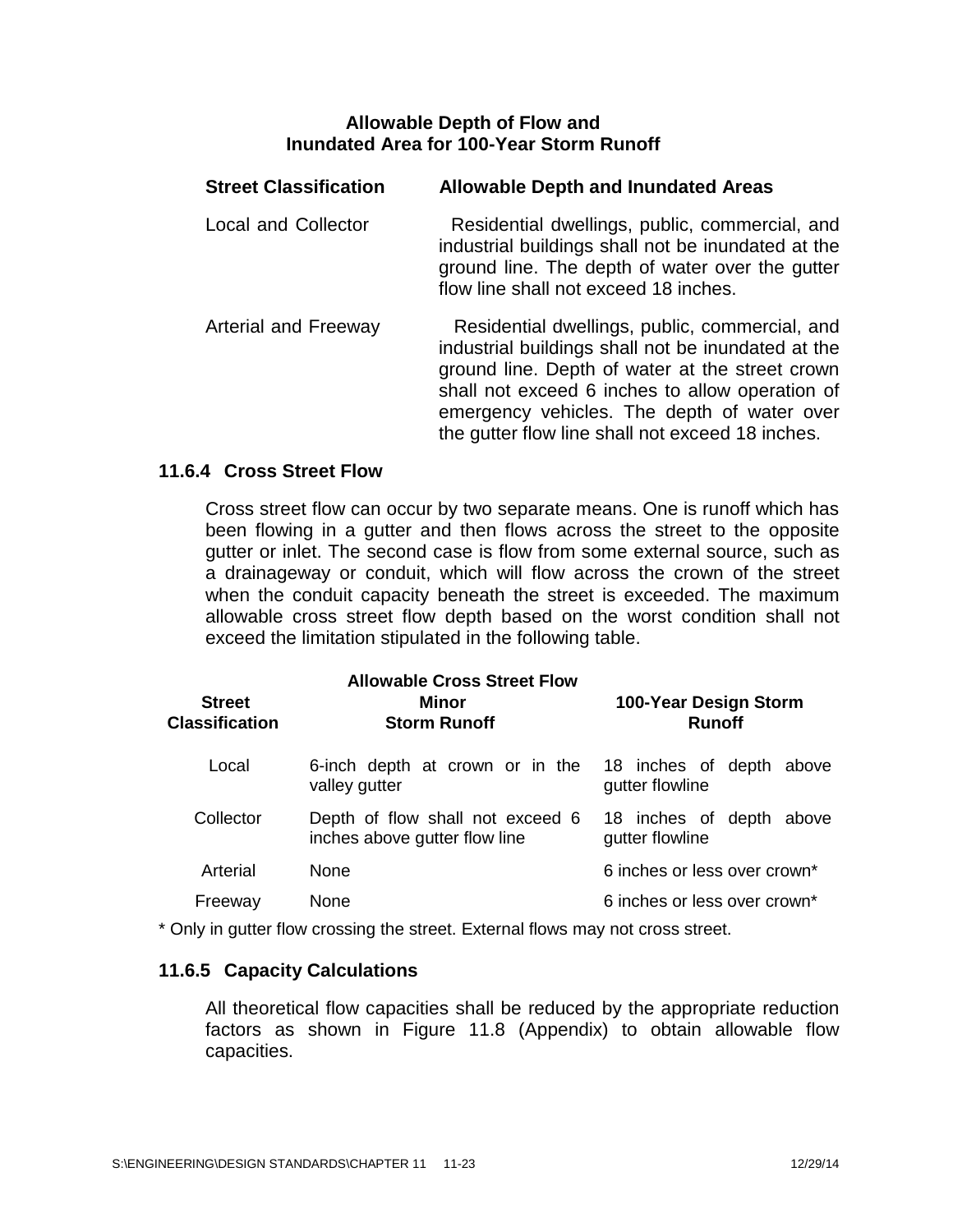# **11.6.6 Drainage Tract Requirements**

All backward draining cul-de-sacs and sump streets are required to have a minimum 20-foot-wide drainage easement shown on the plat for the purpose of conveying drainage. The easement shall meet the applicable requirements for storm sewer easements.

#### **11.6.7 Sump Pump Collection Systems**

- 1. When required in accordance with Subdivision Ordinance, drainage systems can be designed with a sump pump system attached to the trunk drainage system.
	- a. It is acceptable for a sump pump collection system to be installed in the street right-of-way, within a front yard easement, or within a backyard easement. If within a backyard easement, the collection pipe shall be installed 1.5 feet south or east of the back property line. If within a front yard easement, the collection pipe shall be installed 2.5 feet from the street back of curb.
	- b. Services shall not cross the street section.
	- c. Storm sewer can serve as the sump pump collection pipe. RCP storm sewer pipe will be cored drilled for service connections. Polyethylene pipe or PVC pipe service connections will be installed in accordance with manufacturer specifications.
	- d. Service connections shall be installed and capped along the mainline pipe for each individual lot. For backyard installations, service stub-outs shall be centered on the back lot line.
	- e. A minimum 24-inch diameter structure shall be installed at a maximum distance of 600 feet. A 5-foot access easement from right-of-way to backyard easement is required for the backyard structures. Corner lots may not require a 5-foot access easement.
	- f. Structures will be installed at the farthest upstream and downstream end. For front yard installations, the structures shall be on the side lot line. For backyard installations, the structures shall be +/- 5 feet from the side lot line.
	- g. Minimum diameter of sump pump collection system pipe shall be 6 inches. Minimum velocity shall be 2 feet/sec.
	- h. Maximum number of homes connected to a sump pump collection system until connected to a trunk storm sewer system is 300 homes.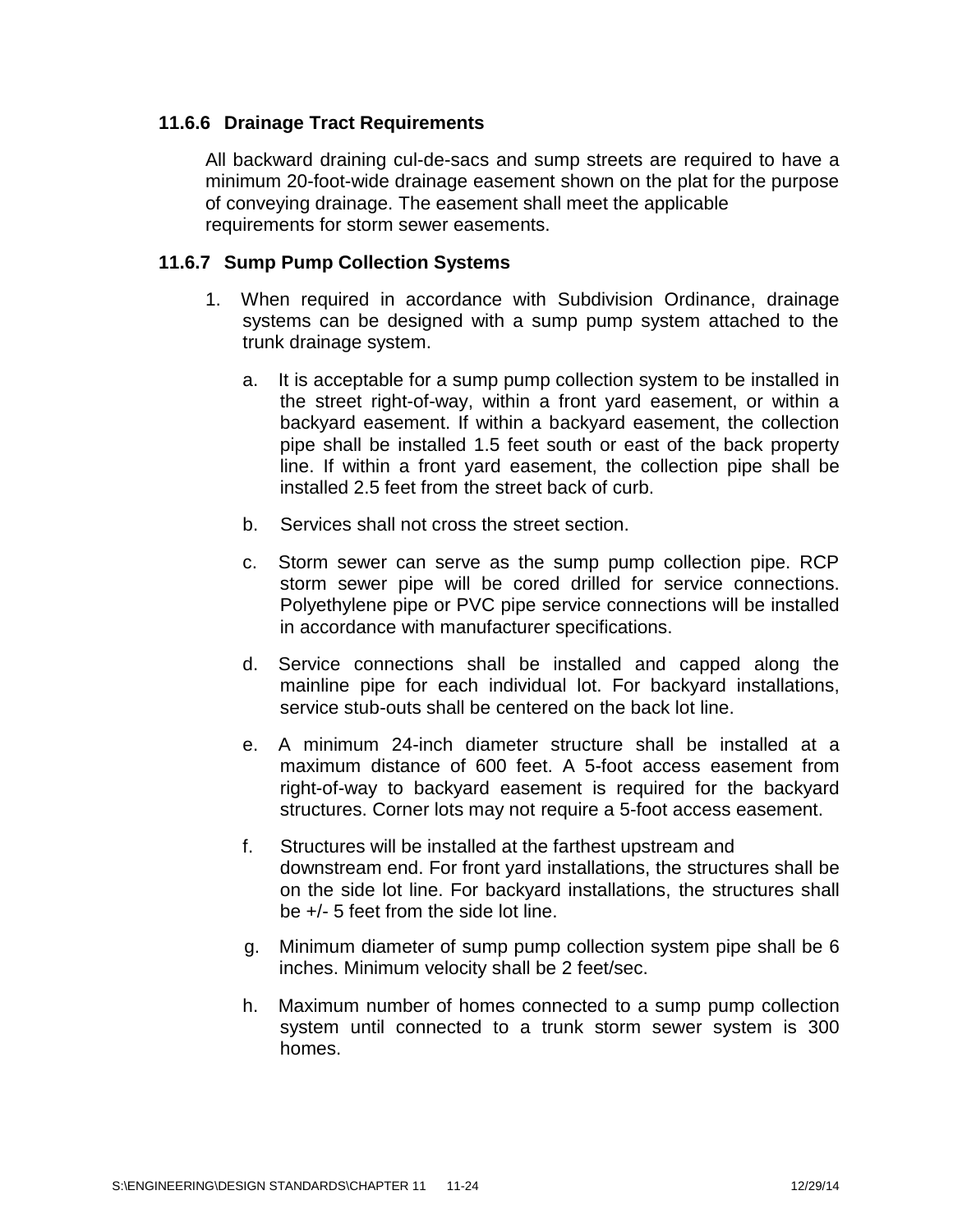- i. The connection of the sump pump collection pipe to the trunk storm sewer system shall be a minimum of 0.4 foot above the structure outfall storm sewer or flow line.
- j. Depth of cover shall be a minimum of 4 feet. When the minimum cover cannot be established, the collection system shall be insulated per City Design Standard Plates. For those systems that are insulated, a minimum cover of 18 inches in grassed/ landscaped areas and 30 inches in asphalt/concrete areas shall be provided from finished grade to the top of the collection system pipe.
- k. Bends will not be allowed. Minimum radius of curvature shall be 150 feet.
- l. For backyard installations, if the swale along the back property line is less than 2 percent, the sump pump collection pipe may be a 6 inches min. perforated pipe with a filter fabric sock.
- m. The minimum slope of collection pipes shall be 0.40 percent.
- n. Animal guards shall be installed at the end of all collection pipes discharging directly into a public drainageway.
- o. Sump pump collection pipe diameters less than 12 inches shall only convey groundwater.
- 2. A regional groundwater collection drain tile system can be installed instead of a sump pump collection system.

# **11.7 Detention Storage**

#### **11.7.1 General**

Detention ponds shall be designed and constructed at those locations identified by the City Engineer. The use of onsite detention is permitted at those locations where the onsite drainage system cannot be tied into an existing drainage system.

Onsite detention may be used if the development cannot provide adequate storm sewer systems to achieve the required storm sewer standards.

Parking lots which serve as detention storage ponds must not have a storage depth of more than 1 foot. It is recommended that notification signs be installed in parking lots which serve as detention ponds. The signs shall be permanent and high quality, meeting the City of Sioux Falls Specifications for Traffic Signs.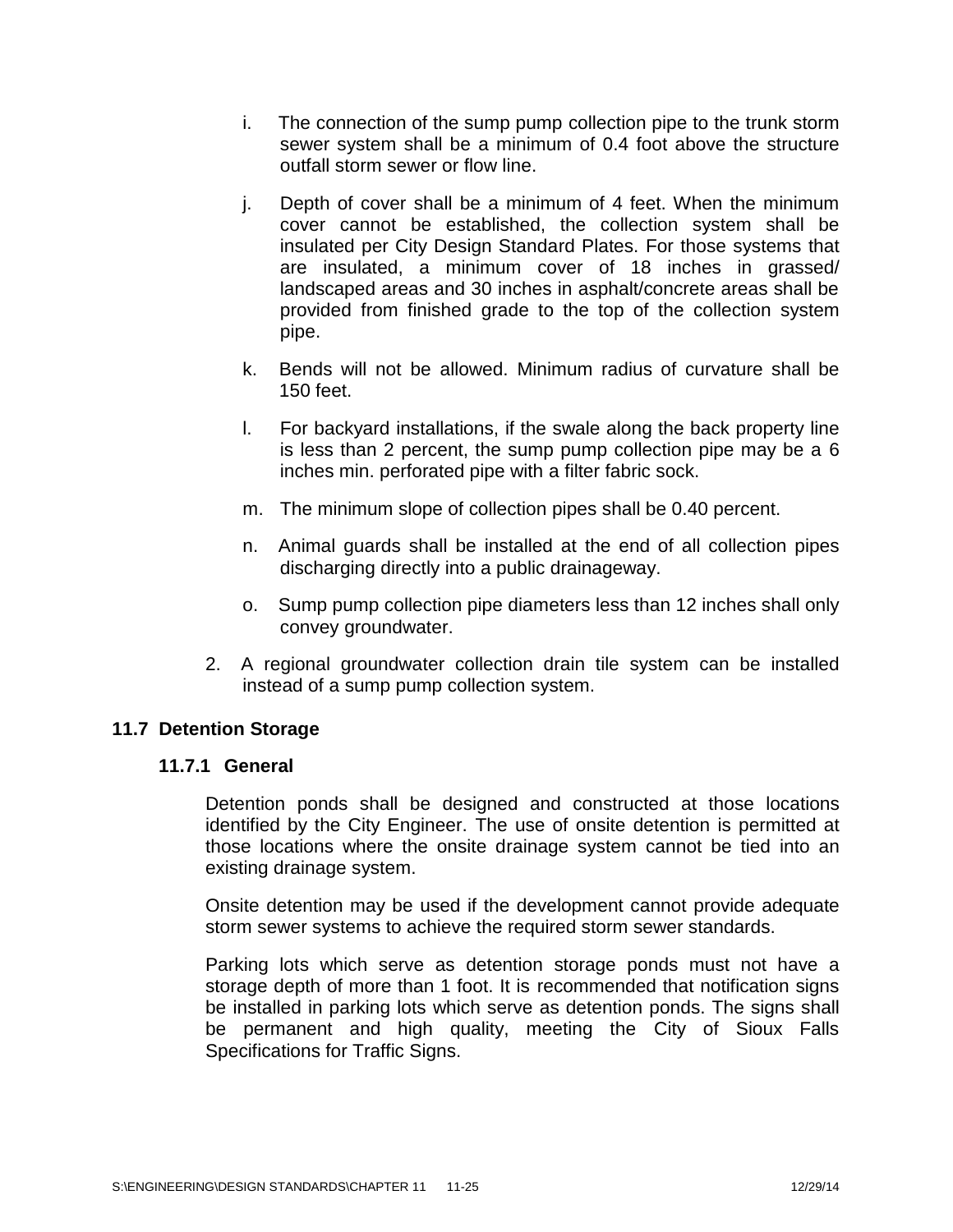### **11.7.2 Design Storm**

Detention ponds along major drainageways as identified in the City Master Drainage Plan shall be designed for a 100-year design flow.

Other detention ponds shall be designed such that the 5-year return storm is conveyed through the principal outlet assembly and the 100-year return storm is conveyed through the overflow assembly.

#### **11.7.3 Release Methods**

Intermittent ponds shall drain completely.

Careful consideration must be given to the discharge of the surface release as to the elimination of erosion potential, and the capacity of the downstream surface water course. The release structure shall be designed to withstand the forces caused by the structure being overtopped during a larger than design storm.

A stage (foot) versus release rate (CFS) curve must be provided for the release structure.

#### **11.7.4 Maximum Release Rate**

The detention pond volumes and release rate shall be designed to accommodate runoff generated by the development and post-developed upstream properties.

The release rate from the detention pond cannot exceed predevelopment rates for the 5-year and 100-year return storm when discharge is conveyed onto undeveloped property unless City-owned conveyance structures of adequate size are contiguous and downstream of the proposed discharge points.

If project size is over five acres and is zoned non-single-family residential, all discharge from site cannot exceed single-family discharge rates for the 5 and 100-year return storm.

#### **11.7.5 Maintenance Requirements**

Detention ponds and similar areas, not required as a necessary part of the major drainage system as outlined in the City Master Drainage Plan, may be accepted by the City for maintenance only if such land provides another useful public service such as a public park or wildlife area.

All detention areas shall have a 30-foot-wide access to a public right-of-way if they are not located adjacent to a public right-of-way.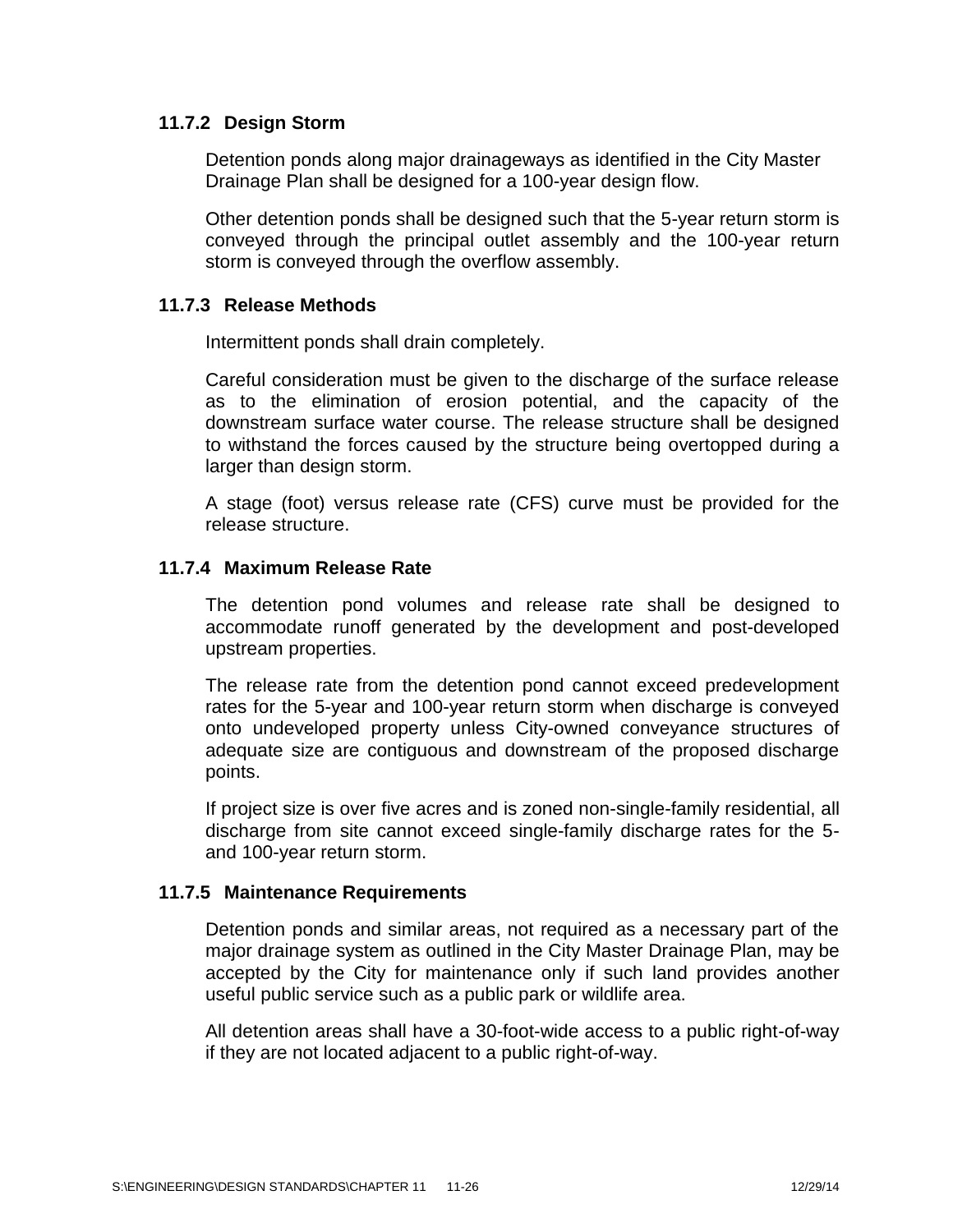Detention pond properties greater than two acres in size where discharge is generated from publicly maintained infrastructure may be considered for dedication to the City during preliminary plan approval. The ponds must have a maintenance bench providing access to all pond areas. The bench shall be 12 feet wide with a cross slope no greater than 10 percent. If the bench is located along a future recreational trail, the maximum cross slope may be reduced to meet trail requirements. Property delineation markers shall be installed upon dedication of the property in locations specified by City of Sioux Falls Parks and Recreation. All other detention ponds shall be privately maintained.

# **11.7.6 Adjacent Property Elevations**

The property corner elevation of properties abutting a detention pond shall be 1 foot above the 100-year design storm.

Recommended minimum ground elevations for homes abutting or affected by the detention pond shall be 2 feet above the overflow elevation. Recommended minimum ground elevation for homes abutting or affected by detention ponds will be a minimum of 4 feet above the 100-year pond high water elevation if an overflow system is not available or at an elevation that provides an additional 50 percent storage.

#### **11.8 Best Management Practices**

All projects have to meet the requirements of Section 11.8 Best Management Practices except those that are less than two acres and have less than one acre of new impervious area.

#### **11.8.1 Two-Step Process of Best Management Practices**

The following process is recommended for selecting structural BMPs in newly developing and redeveloping urban areas:

#### **1. Step 1. Employ Runoff Reduction Practices**

To reduce runoff peaks and volumes from urbanizing areas, employ a practice generally called "minimizing directly connected impervious areas" (MDCIA). The principal behind MDCIA is two-fold: to reduce impervious areas and to route runoff from impervious surfaces over grassy areas to slow down runoff, promote infiltration, and reduce costs. The benefits are less runoff, less storm water pollution, and less cost for drainage infrastructure. There are several approaches to reduce the effective imperviousness of a development site:

#### **a. Reduced Pavement Area**

Using smaller roadway cross sections is encouraged. Creative site layout can reduce the extent of paved areas.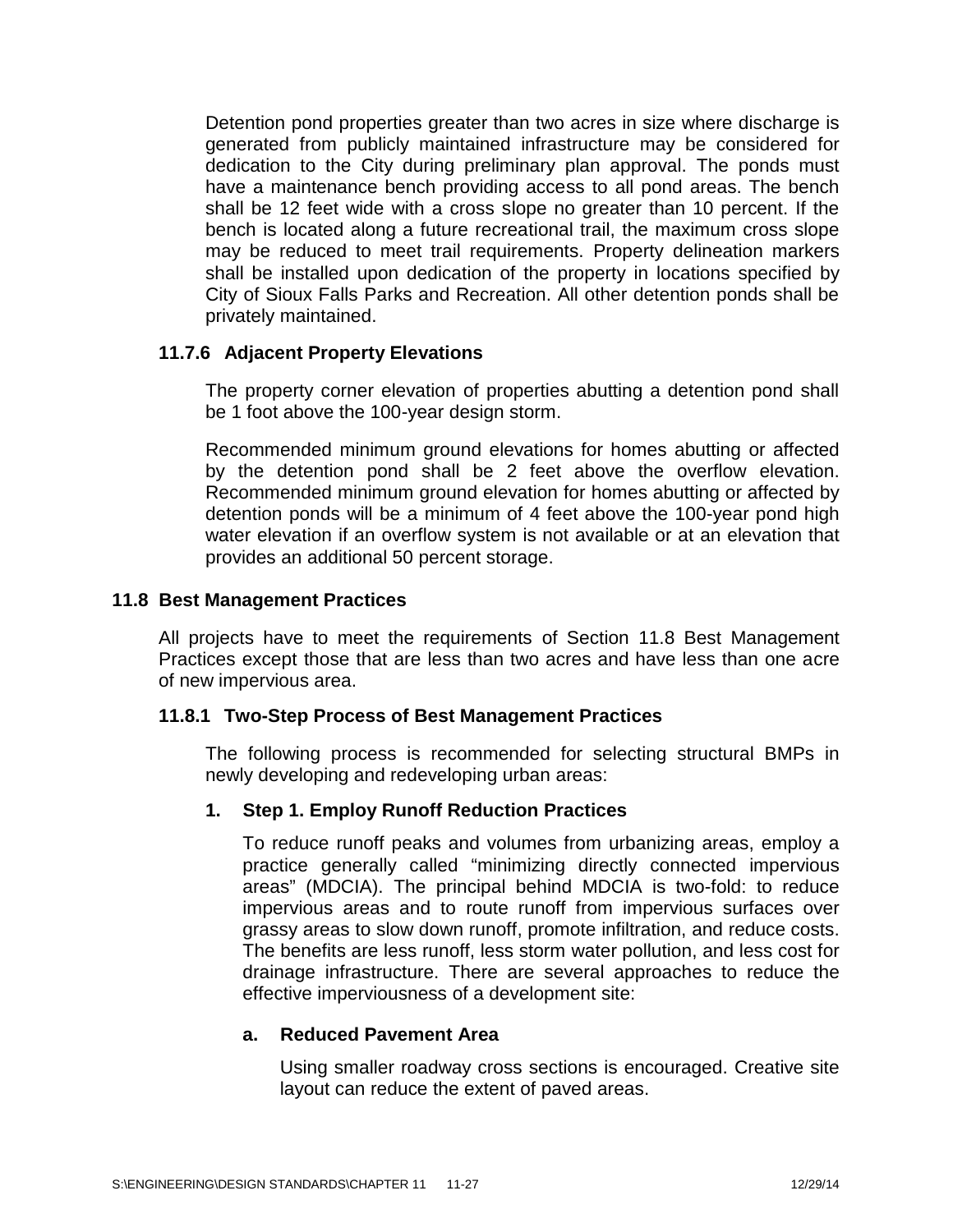# **b. Porous Pavement**

The use of modular block porous pavement or reinforced turf in low traffic zones such as parking areas and low use service drives such as fire lanes can significantly reduce site imperviousness.

#### **c. Grass Buffers**

Draining impervious areas over grass buffers slows down runoff and encourages infiltration, in effect reducing the impact of the impervious area.

### **d. Grass Swales**

The use of grass swales instead of storm sewers slows down runoff and promotes infiltration, also reducing effective imperviousness and detention.

Two of the approaches for reducing imperviousness are structural BMPs and are described in detail in the following sections:

| Section Structural BMP |  |
|------------------------|--|
| 11.8.2 Grass Buffer    |  |
| 11.8.3 Grass Swale     |  |

# **e. Levels of Minimizing Directly Connected Impervious Areas**

Minimizing directly connected impervious areas (DCIAs) can be implemented in varying degrees. Two general levels associated with minimizing DCIAs have been identified and are described below:

- **Level 1.** The primary intent is to direct all possible runoff generated by impervious surfaces to flow over grass-covered areas, and to provide sufficient travel time so as to encourage the removal of suspended solids before runoff leaves the site, enters a curb and gutter, or enters another storm water collection system.
- **Level 2.** This level replaces street curb and gutter systems with low-velocity grass-lined swales and pervious street shoulders. Conveyance systems and storm sewer inlets will still be needed to collect runoff at downstream intersections and crossings where storm water flow rates exceed the capacity of the swales. Small culverts will be needed at street crossings and at individual driveways until inlets are provided to convey the flow to a storm sewer. This level can only be used for City projects with approval of the City Engineer.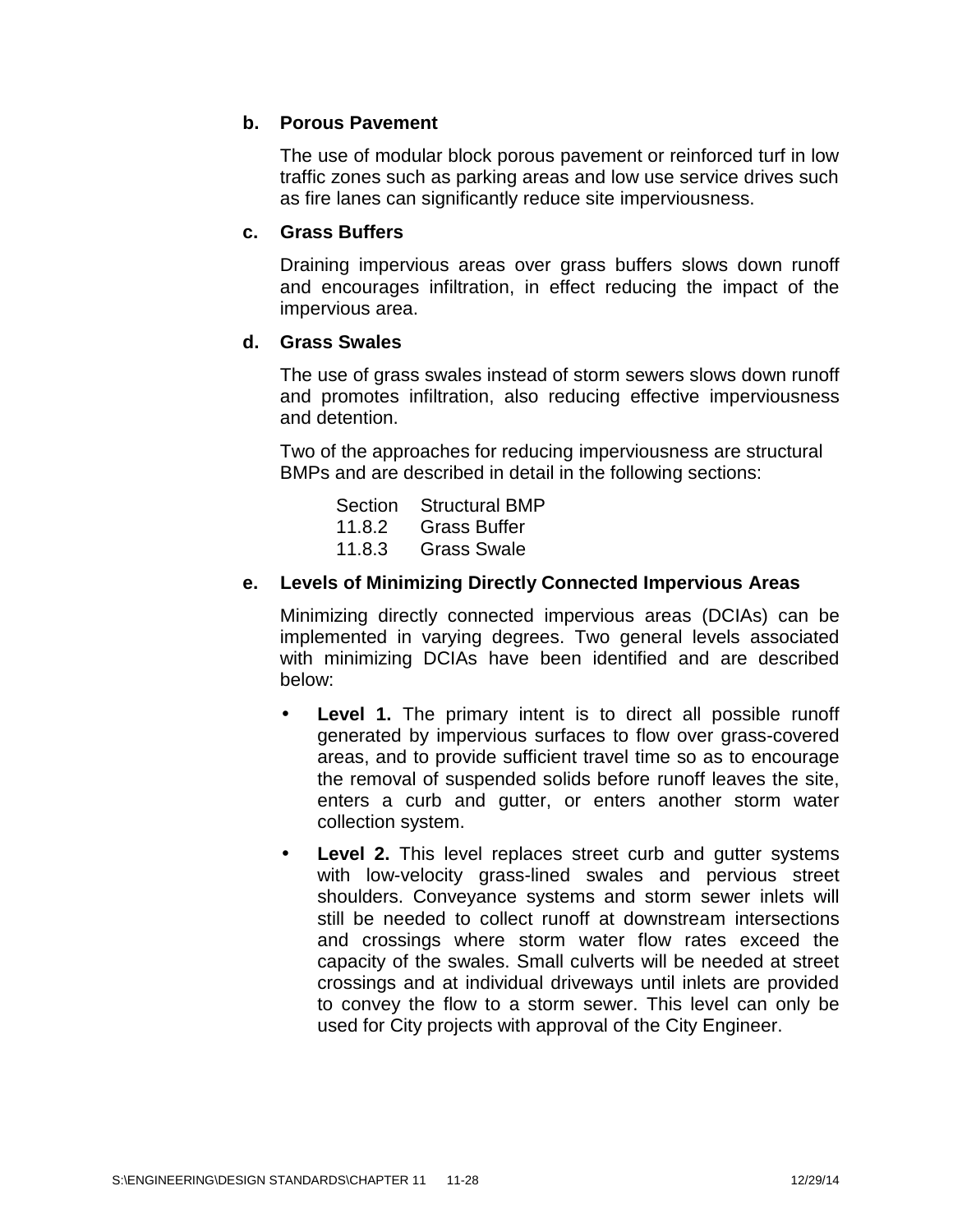### **2. Step 2. Provide Water Quality Capture Volume**

A fundamental requirement for any site addressing storm water quality is to provide water quality capture volume (WQCV). One or more of five types of water quality basins, each draining slowly to provide for longterm settling of sediment particles, may be selected to provide WQCV as shown in Figure 11.48. These five BMPs are described in detail in the following sections:

- Section Structural BMP
- 11.8.4 Porous Landscape Detention
- 11.8.6 Extended Detention Basin<br>11.8.7 Sand Filter Extended Dete
- Sand Filter Extended Detention Basin
- 11.8.8 Constructed Wetlands Basin
- 11.8.9 Retention Pond

The following BMP must be used with a BMP that meets the WQCV criteria. It does not provide WQCV by itself. It can, however, provide additional water quality treatment and aesthetic value:

- Section Structural BMP
- 11.8.10 Constructed Wetlands Channel

The following BMP does not meet the WQCV criteria. It is only intended for use in highly urbanized areas, such as redevelopment conditions, where existing development precludes the ability to meet the WQCV criteria. This BMP must be approved for use by the City Engineer. In determining BMP approval, preference will be given to structural BMPs providing WQCV as listed in this section.

Section Structural BMP

11.8.11 Water Quality Catch Basins and Water Quality Catch Basin Inserts

The following BMP meets the WQCV criteria, but does not use Figure 11.48 in the design process. Provide runoff capture volume as indicated in Section 11.8.12.

| Section Structural BMP |
|------------------------|
| 11.8.12 Bioretention   |

#### **11.8.2 Grass Buffer**

#### **1. Description**

Grass buffer strips are an integral part of the MDCIA land development concept. They are uniformly graded and densely vegetated areas of turf grass. They require sheet flow to promote filtration, infiltration, and settling to reduce runoff pollutants. Grass buffers differ from grass swales as they are designed to accommodate overland sheet flow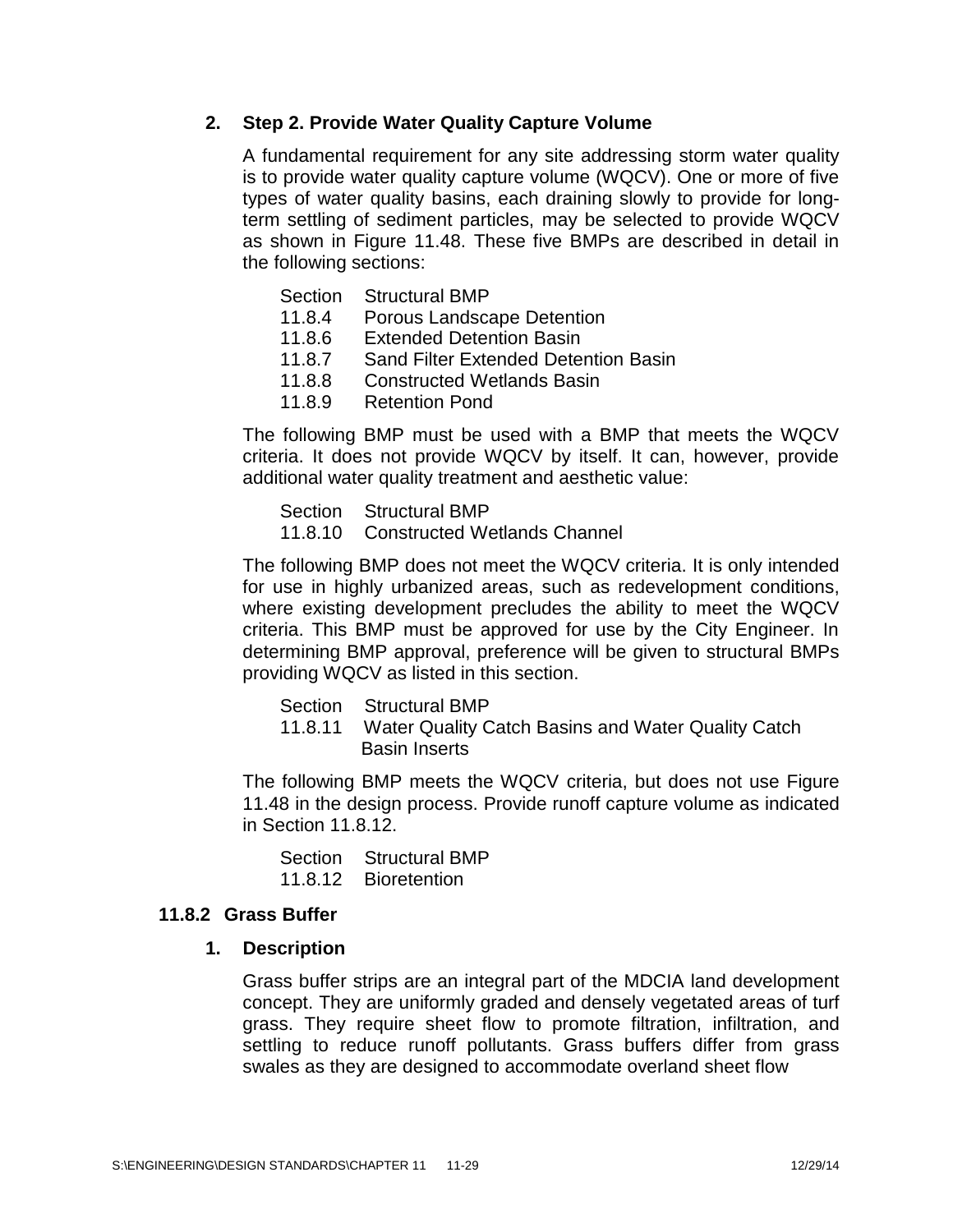rather than concentrated or channelized flow. They can be used to remove larger sediment from runoff from impervious areas.

Whenever concentrated runoff occurs, it should be evenly distributed across the width of the buffer via a flow spreader. This may be a porous pavement strip or another type of structure used to achieve uniform sheet- flow conditions. Grass buffers can also be combined with riparian zones in treating sheet flows and in stabilizing channel banks adjacent to major drainageways and receiving waters. Grass buffers can be interspersed with shrubs and trees to improve their aesthetics and to provide shading.

# **2. General Application**

A grass buffer can be used in residential and commercial areas. They are typically located adjacent to impervious areas. When used, they should be incorporated into site drainage, street drainage, and master drainage planning. Because their effectiveness depends on having an evenly distributed sheet flow over their surface, the size of the contributing area and the associated volume of runoff have to be limited. Flow can be directly accepted from an impervious area such as a parking lot or building roofs, provided the flow is distributed uniformly over the strip. Grass buffers provide only marginal pollutant removal and require that follow-up structural BMPs be provided. They do, however, help to reduce some of the runoff volume from small storms.

# **3. General Properties**

# **a. General**

The grass and other vegetation provide aesthetically pleasing green space, which can be incorporated into a development landscaping plan. Eventually, the grass strip next to the spreader or the pavement will accumulate sufficient sediment to block runoff. At that point, a portion of the grass buffer strip will need to be removed and replaced.

# **b. Physical Site Suitability**

After final grading, the site should have a uniform slope and be capable of maintaining an even sheet flow throughout without concentrating runoff into shallow swales or rivulets. The allowable tributary area depends on the width, length, and the soils that lay under the grass buffer. Hydrologic Soil Groups A and B provide the best infiltration capacity, while Soil Groups C and D provide best site stability. The swelling potential of underlying soils should also be taken into account in how the soils may affect adjacent structures and pavement when water is delivered to the grassed areas.

# **c. Pollutant Removal**

Pollutant removal depends on many factors, such as soil permeability; site slope; the flow path length along the buffer; the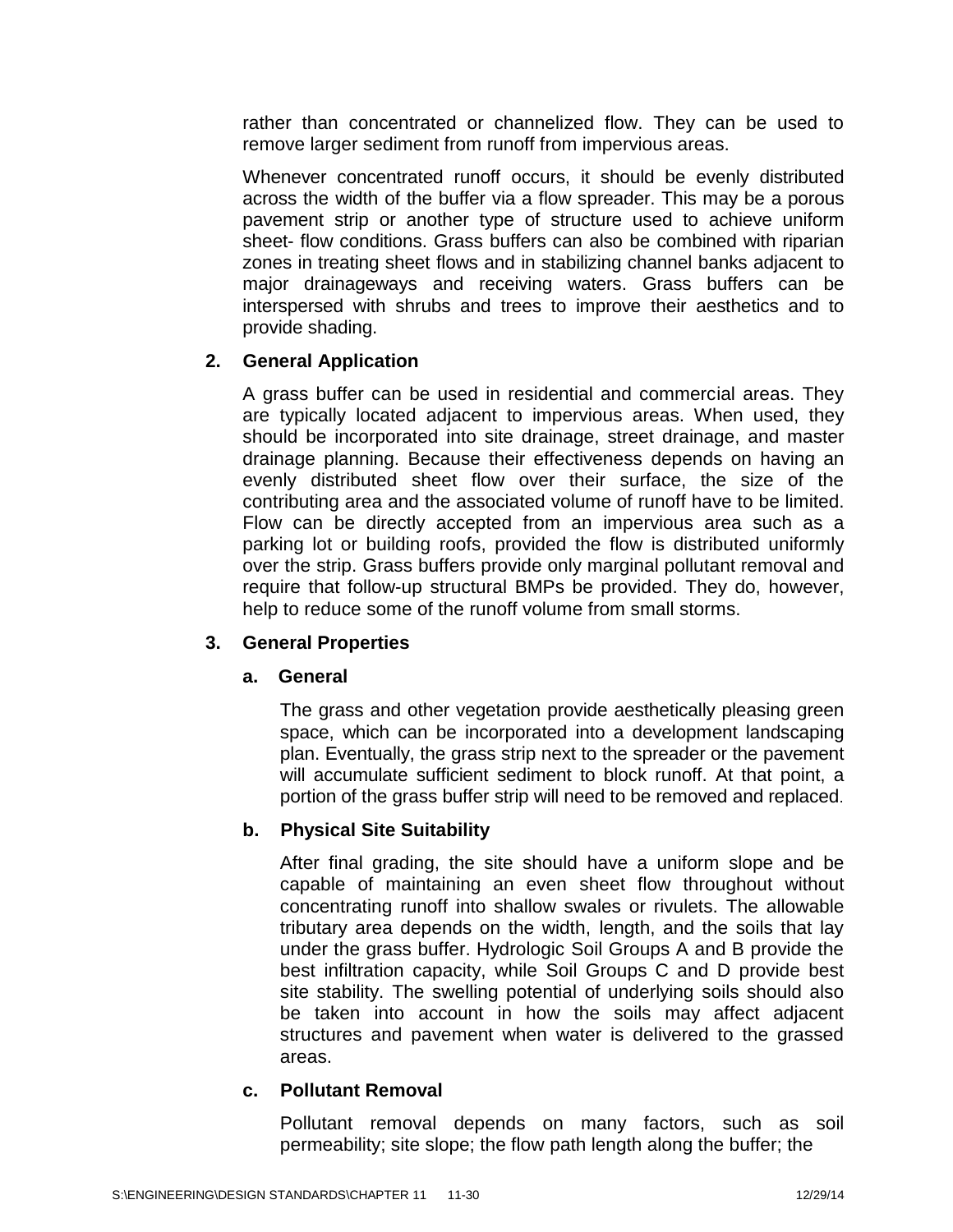characteristics of drainage area; runoff volumes and velocities; and the type of vegetation. The general pollutant removal of both particulate and soluble pollutants is projected to be low to moderate. Grass buffers rely primarily upon the settling and interception of solids, and, to only a minor degree, on biological uptake and runoff infiltration. See Table 11.4 (Appendix) for an estimated range of pollutant removals. Maintenance requirements for this BMP are listed in Table 11.5 (Appendix).

# **4. Design Considerations**

Design of grass buffers is based primarily on maintaining sheet-flow conditions across a uniformly graded, dense grass cover strip. When a grass buffer is used over unstable slopes, soils, or vegetation, rills and gullies will form that will disrupt sheet flow. The resultant short-circuiting will invalidate the intended water quality benefits. Grass buffers should be protected from excessive pedestrian or vehicular traffic that can damage the grass cover and affect even sheet-flow distribution. A mixture of grass and trees may offer benefits for slope stability and improved aesthetics.

# **5. Design Procedure and Criteria**

The following steps outline the grass buffer design procedure and criteria. Figure 11.43 (Appendix) is a schematic of the facility and its components.

# **a. Step 1: Design Discharge**

Determine the two-year peak flow rate of the area draining to the grass buffer. Also, determine the flow control type: sheet or concentrated.

# **b. Step 2: Minimum Length**

Calculate the minimum length (normal to flow) of the grass buffer. The upstream flow needs to be uniformly distributed over this length. General guidance suggests that the hydraulic load should notexceed 0.05 cfs/linear foot of buffer during a two-year storm to maintain a sheet flow of less than 1 inch throughout dense grass that is at least 2 inches high. The minimum design length (normal to flow) is therefore calculated as:

| $L_{g=}Q_{2-year}$ | (Equation 6) |
|--------------------|--------------|
| 0.05               |              |

In which:

 $L_{0}$  = Minimum design length (feet)  $Q<sub>2</sub>$  $=$  Peak discharge supplied to the grass buffers a 2-year event (cfs) Longer lengths may be used.

S:\ENGINEERING\DESIGN STANDARDS\CHAPTER 11 11-31 1200/14 12/29/14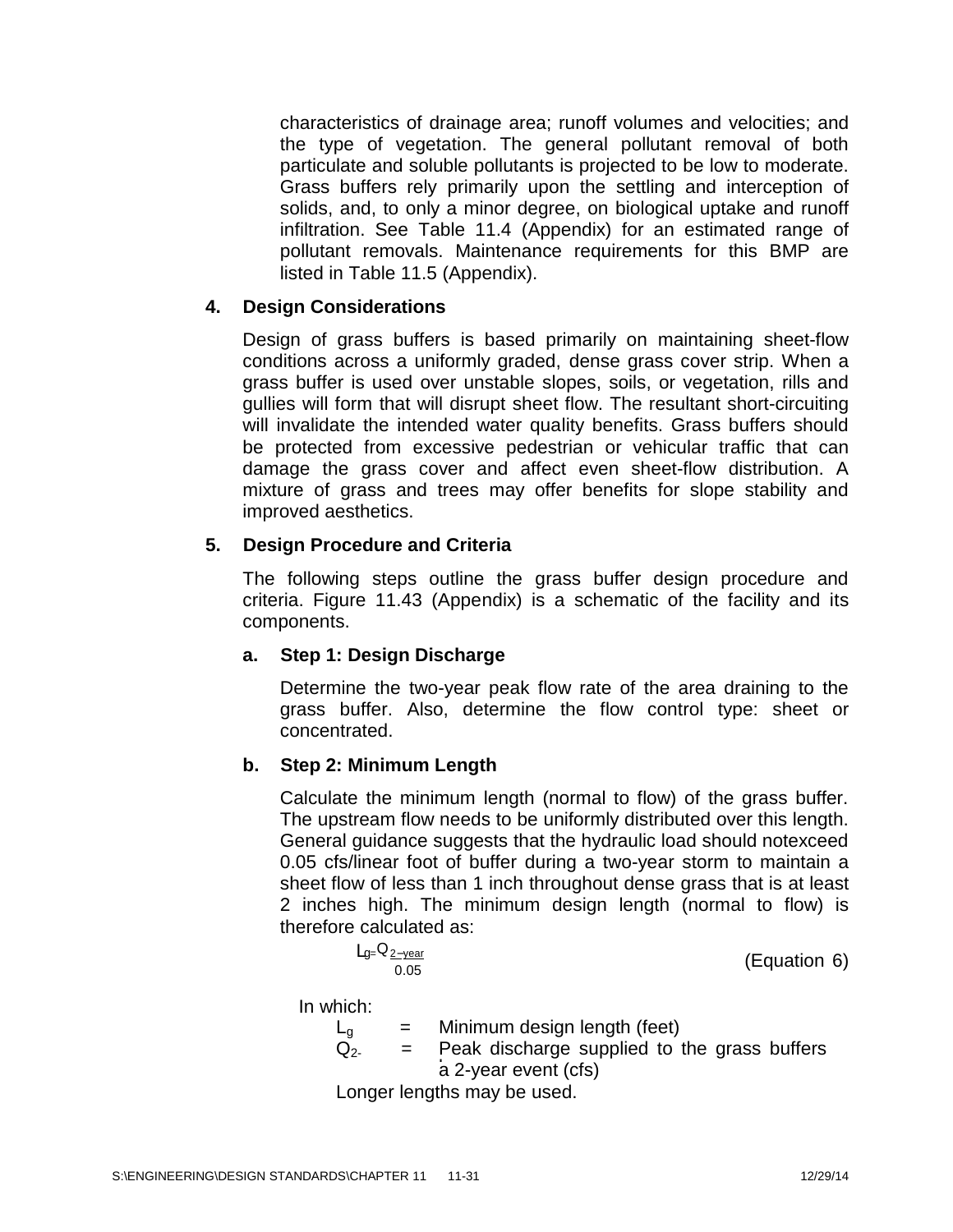# **c. Step 3: Minimum Width**

The minimum width (WG) (the distance along the sheet flow direction) of the grass buffer shall be determined by the following criteria for onsite and concentrated flow control conditions:

Sheet Flow Control (use the larger value)

$$
W_{G} = 0.2L_1 \text{ or } 10 \text{ feet} \tag{Equation 7) In}
$$

which:

 $L_1$  = The length of flow path of the sheet flow over the upstream impervious surface (feet)

Concentrated Flow Control (use the larger value)

 $W_G = 0.15(A_t/L_t)$  or 10 feet (Equation 8) In

which:

- $A_t$  = The tributary area (square feet)
- $L_t$  = The length of the tributary inflow normal to flow spreader (i.e., width of flow spreader (feet))

A generally rectangular-shaped strip is preferred and should be free of gullies or rills that concentrate the overland flow.

# **d. Step 4: Maximum Slope**

Design slope in the direction of flow shall not exceed 4 percent.

# **e. Step 5: Flow Distribution**

Incorporate a device on the upstream end of the buffer to evenly distribute flows along the design length. Slotted curbing, modular block porous pavement (MBP), or other spreader devices can be used to apply flows. Concentrated flow supplied to the grass buffer must use a level spreader (or a similar concept) to evenly distribute flow onto the buffer.

# **f. Step 6: Vegetation**

Vegetate the grass buffer with dense turf to promote sedimentation and entrapment and to protect against erosion.

# **g. Step 7: Outflow Collection**

Provide a means for outflow collection. Most of the runoff during significant events will not be infiltrated and will require a collection and conveyance system. In some cases, the use of under-drains can maintain better infiltration rates as the soils saturate and help dry out the buffer after storms or irrigation periods.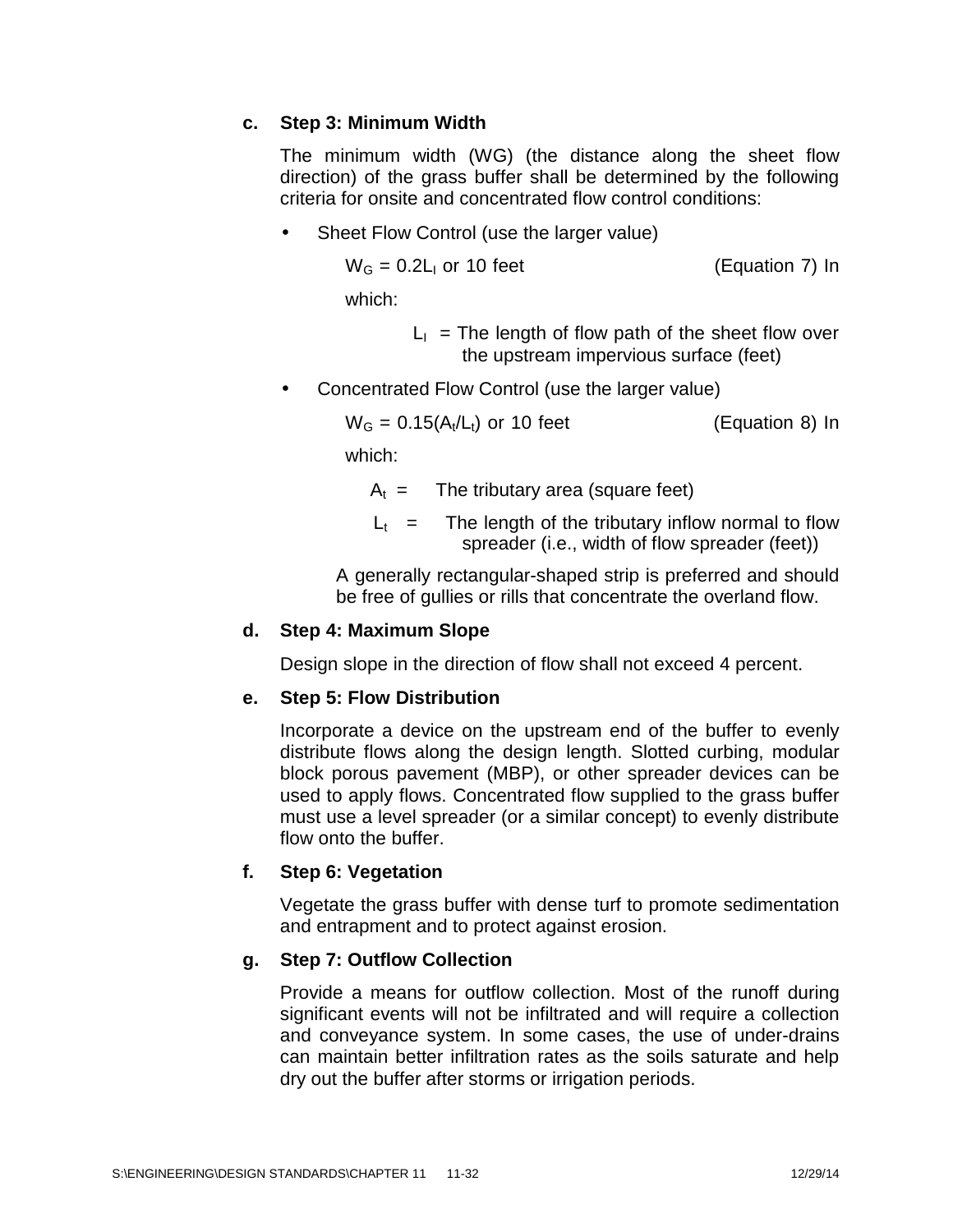# **6. Design Example**

Design forms that provide a means of documenting the design procedure are included in the Appendix. A completed form is shown in Figure 11.44 (Appendix) as a design example.

# **11.8.3 Grass Swale**

# **1. Description**

A grass swale sedimentation facility is an integral part of the MDCIA development concept. They are densely vegetated drainageways with low-pitched side slopes that collect and slowly convey runoff. Design of their longitudinal slope and cross section size forces the flow to be slow and shallow, thereby facilitating sedimentation while limiting erosion. Berms or check dams should be installed perpendicular to the flow as needed to slow it down and encourage settling and infiltration.

# **2. General Application**

A grass swale can be located to collect overland flows from areas such as parking lots, buildings, residential yards, roadways, and grass buffer strips. They can be made a part of the plans to minimize a directly connected impervious area by using them as an alternative to a curb and-gutter system if approved by the City Engineer. A grass swale is set below adjacent ground level, and runoff enters the swales over grassy banks. The potential exists for wetland vegetation to become established if the swale experiences standing water or if there is a base flow. A site with a base flow should be managed as either a swale with an unlined trickle channel, or as a wetland bottom channel, the latter providing an additional BMP to storm water runoff.

# **3. General Properties**

# **a. General**

A grass swale can be more aesthetically pleasing than concrete or rock-lined drainage systems. Although limited by the infiltration capacity of local soils, this BMP can also provide some reduction in runoff volumes from small storms. Dense grasses can reduce flow velocities and protect against erosion during larger storm events. Swales in residential and commercial settings can also be used to limit the extent of directly connected impervious areas.

# **b. Physical Site Suitability**

A grass swale is practical only at sites with general ground slopes of less than 4 percent and are definitely not practical for sites steeper than 6 percent. The longitudinal slopes of a grass swale should be kept to less than 1.0 percent, which often necessitates the use of grade control checks or drop structures. Where the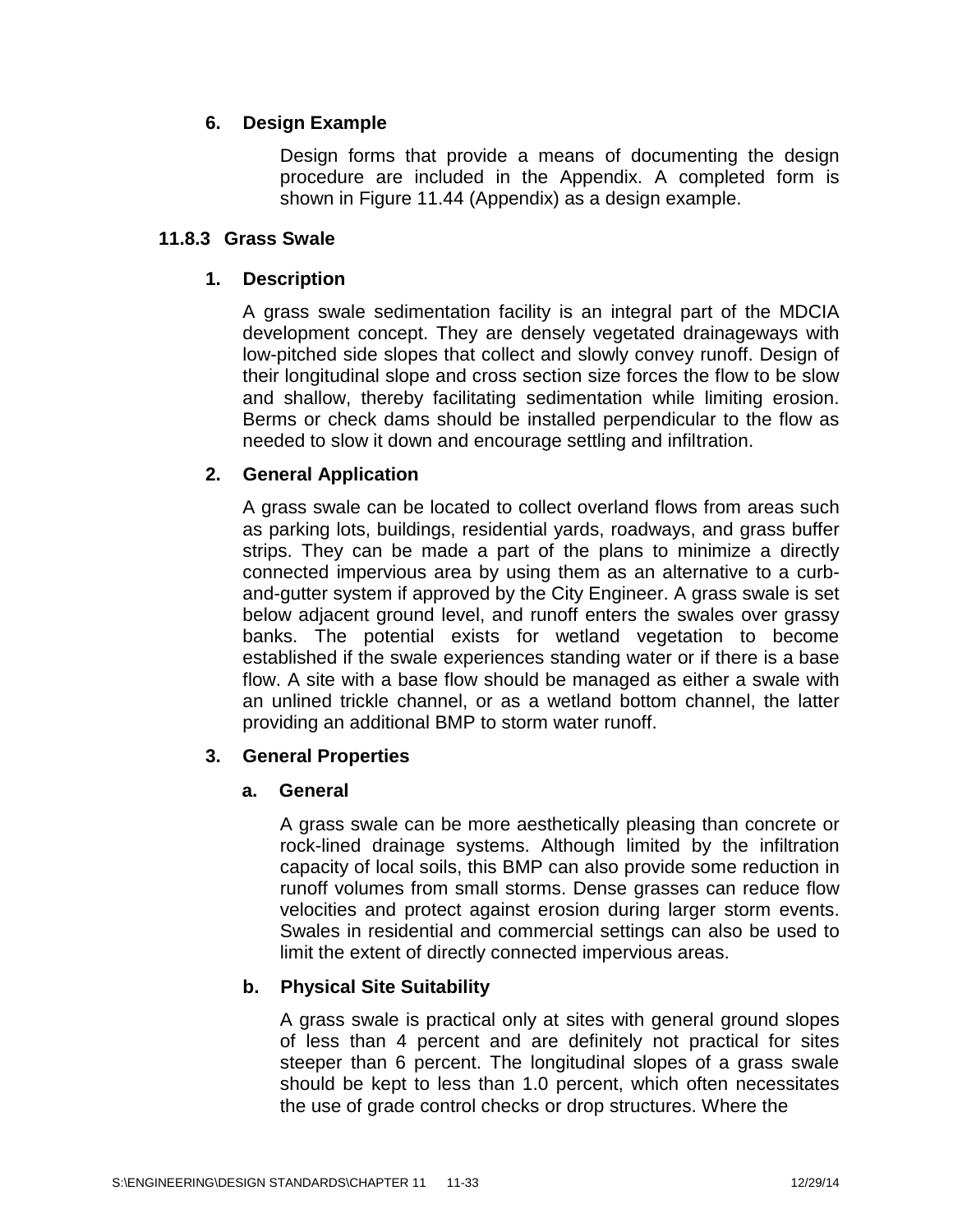general terrain slope exceeds 4 percent, a grass swale is often practical only on the upslope side of the adjacent street.

When soils with high permeability (for example, Class A or B) are available, the swale will infiltrate a portion of the runoff into the ground, but such soils are not required for effective application of this BMP. When Class C and D soils are present, the use of a sand/gravel underdrain is recommended.

### **c. Pollutant Removal**

Removal rates reported in literature vary and fall into the low to medium range. Under good soil conditions and low-flow velocities, moderate removal of suspended solids and associated other constituents can be expected. If soil conditions permit, infiltration can remove low to moderate loads of soluble pollutants when flow velocities are very low. As a result, small frequently occurring storms can benefit the most. See Table 11.4 (Appendix) for estimated ranges in pollutant removal rates by this BMP. Maintenance considerations for this BMP are listed in Table 11.6 (Appendix).

### **4. Design Considerations and Criteria**

Figure 11.45 (Appendix) shows trapezoidal and triangular swale configurations. A grass swale is sized to maintain a low velocity during small storms and to collect and convey larger runoff events, all for the projected fully developed land use conditions.

A healthy turf grass cover must be developed to foster dense vegetation. Permanent irrigation in some cases may be necessary. Judicious use of grass swales can replace both the curb-and-gutter systems and greatly reduce the storm sewer systems in the upper portions of each watershed when designed to convey the "initial storm" (for example, a two- or a five-year storm) at slow velocities. However, if one or both sides of the grass swale are also to be used as a grass buffer, the design of the grass buffer has to follow the requirements of Section 11.8.2, Grass Buffer.

## **5. Design Procedure and Criteria**

The following steps outline the grass swale design procedure and criteria:

#### **a. Step 1: Design Discharge**

Determine the two-year flow rate in the proposed grass swale for water quality. The swale shall also meet the conveyance requirements of Section 11.5.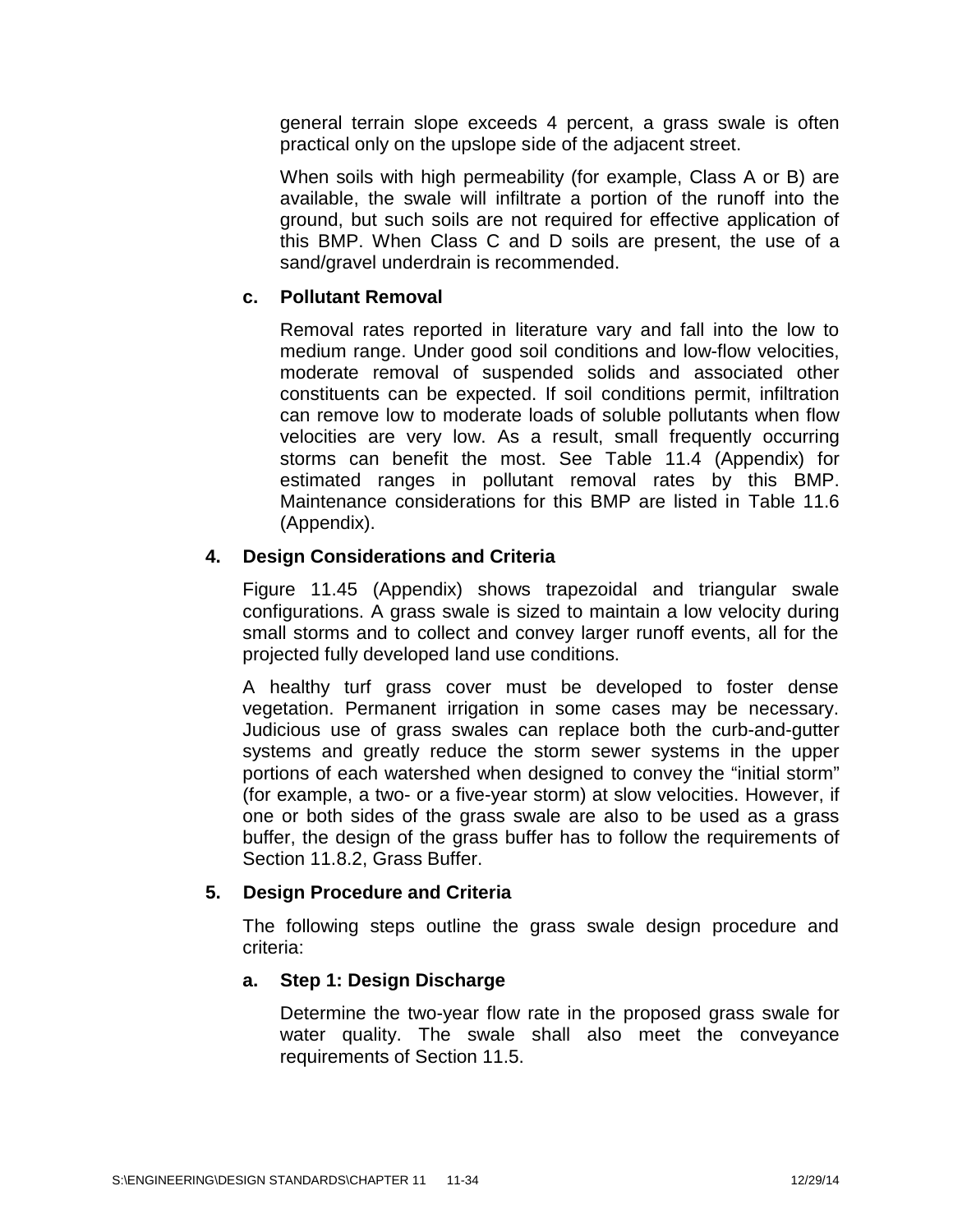# **b. Step 2: Swale Geometry**

Select geometry for the grass swale. The cross section should be trapezoidal or triangular. The side slopes shall be flatter than 4:1 (horizontal/ vertical). The wider the wetted area of the swale, the slower the flow and the more effective it is in removing pollutants.

# **c. Step 3: Longitudinal Slope**

Maintain a longitudinal slope for the grass swale between 0.2 and 1.0 percent. If the longitudinal slope requirements cannot be satisfied with available terrain, grade control checks or small drop structures must be incorporated to maintain the required longitudinal slope. If the slope of the swale exceeds 0.5 percent, the swale must be vegetated with irrigated turf grass to establish the vegetation.

## **d. Step 4: Flow Velocity and Depth**

Calculate the velocity and depth of flow through the swale. Based on Manning's equation and a Manning's roughness coefficient of n=0.05, find the channel velocity and depth using the 2-year flow rate determined in Step 1.

## **e. Step 5: Maximum Flow Velocity**

Maximum flow velocity of the channel shall not exceed 1.5 feet per second and the maximum flow depth shall not exceed 2 feet at the two-year peak flow rate. If these conditions are not attained, repeat Steps 2 through 4, each time altering the depth and bottom width or longitudinal slopes until these criteria are satisfied.

## **f. Step 6: Vegetation**

Vegetate the grass swale with dense turf grass to promote sedimentation, filtration, and nutrient uptake, and to limit erosion through maintenance of low-flow velocities.

## **g. Step 7: Street and Driveway Crossings**

If applicable, small culverts at each street crossing and/or driveway crossing may be used to provide onsite WQCV in a similar fashion to an extended detention basin (if adequate volume is available).

## **h. Step 8: Drainage and Flood Control**

Check the water surface during larger storms such as the 5-year through the 100-year event to assure that drainage from these larger events is being controlled without flooding critical areas.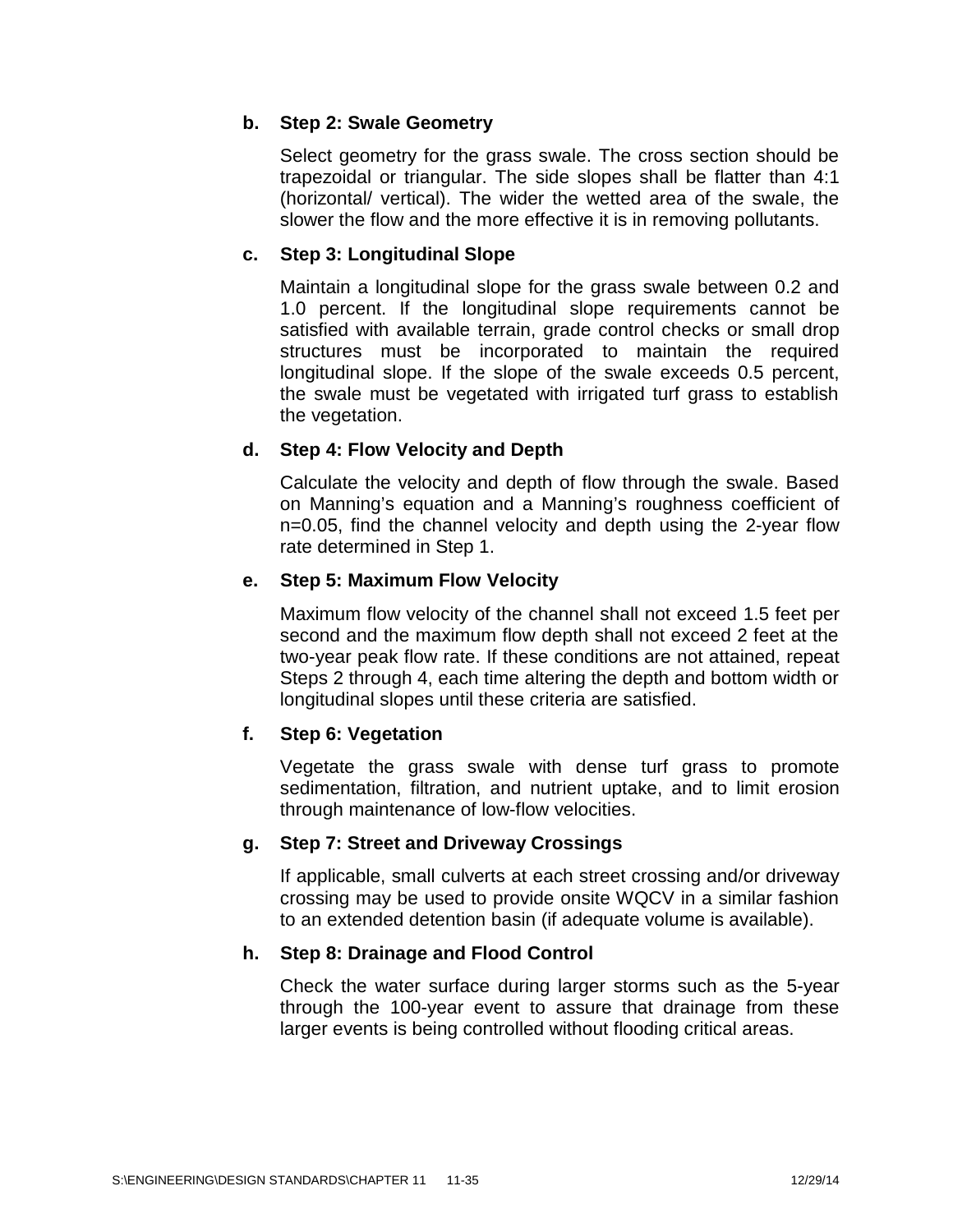# **6. Design Example**

Design forms to document the design procedure are included in the Appendix. A completed form is shown in Figure 11.46 (Appendix) as a design example.

### **11.8.4 Porous Landscape Detention**

## **1. Description**

Porous landscape detention consists of a low lying vegetated area underlain by a sand bed with an underdrain pipe. A shallow surcharge zone exists above the porous landscape detention for temporary storage of the WQCV. During a storm, accumulated runoff ponds in the vegetated zone and gradually infiltrates into the underlying sand bed, filling the void spaces of the sand. The underdrain gradually dewaters the sand bed and discharges the runoff to a nearby channel, swale, or storm sewer. This BMP allows WQCV to be provided on a site that has little open area available for storm water detention.

# **2. General Application**

# **a. Location**

A porous landscape detention can be located in just about any of the open areas of a site. It is ideally suited for small installations such as:

- Parking lot islands.
- Street medians.
- Roadside swale features.
- Site entrance or buffer features.

This BMP may also be implemented at a larger scale, serving as an infiltration basin for an entire site if desired, provided the water quality capture volume and average depth requirements contained in this section are met.

Vegetation may consist of irrigated bluegrass or natural grasses with shrub and tree plantings if desired.

## **3. General Properties**

## **a. General**

A primary advantage of porous landscape detention is making it possible to provide WQCV on a site while reducing the impact on developable land. It works well with irrigated bluegrass, whereas experience has shown that conditions in the bottom of extended detention basins become too wet for bluegrass. A porous landscape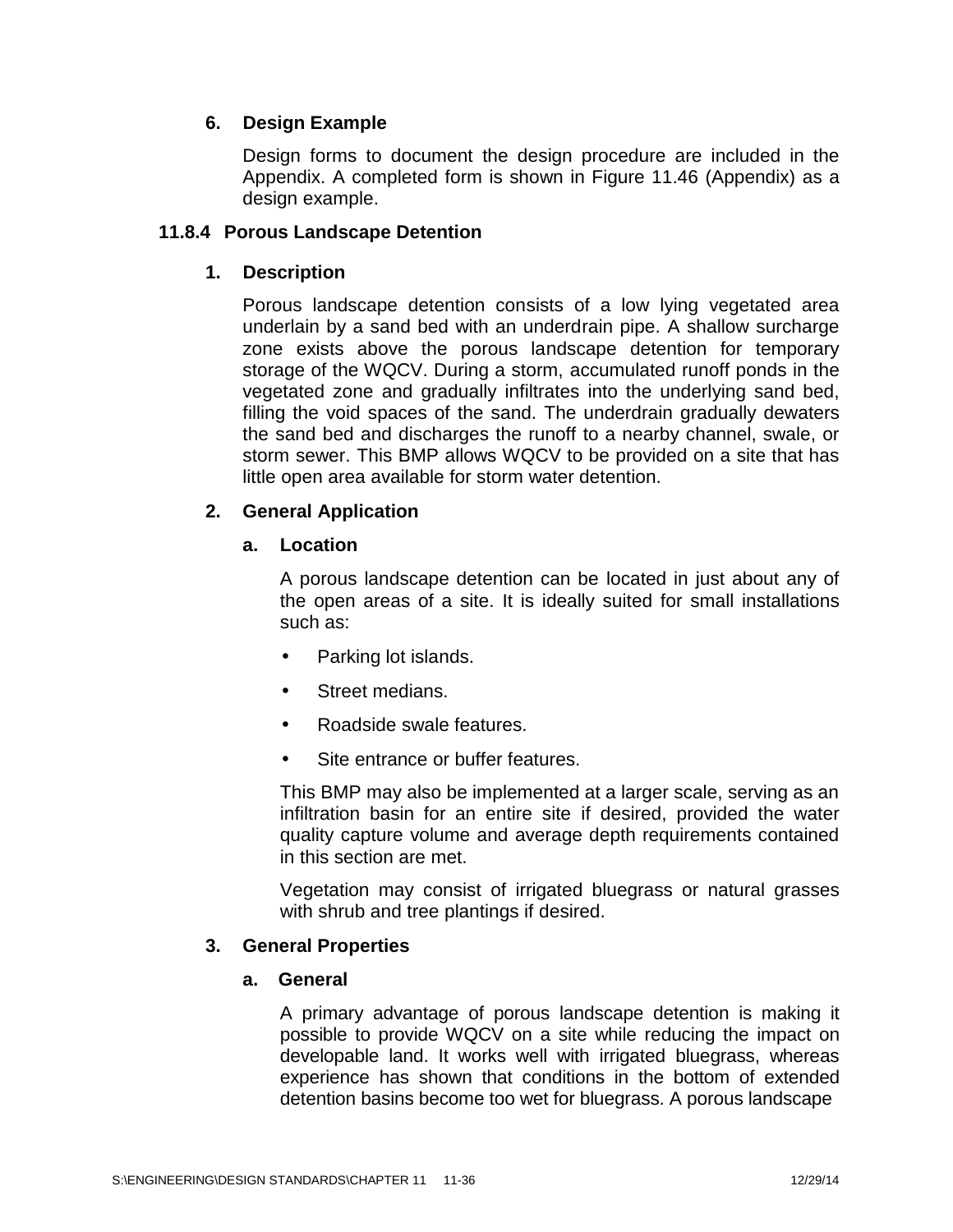detention provides a natural moisture source for vegetation, enabling "green areas" to exist with reduced irrigation.

The primary drawback of porous landscape detention is a potential for clogging if a moderate to high level of silts and clays is allowed to flow into the facility. Also, this BMP needs to be avoided close to building foundations or other areas where expansive soils are present, although an underdrain and impermeable liner can reduce some of this concern.

## **b. Physical Site Suitability**

If an underdrain system is incorporated into this BMP, porous landscape detention is suited for about any site regardless of in-situ soil type. If sandy soils are present, the facility can be installed without an underdrain (infiltration option); sandy subsoils are not a requirement. This BMP has a relatively flat surface area, and may be more difficult to incorporate into steeply sloping terrain.

#### **c. Pollutant Removal**

Although not tested to date in the Sioux Falls area, the amount of pollutant removed by this BMP should be significant and should equal or exceed the removal rates provided by sand filters. In addition to settling, porous landscape detention provides for filtering, adsorption, and biological uptake of constituents in storm water. See Table 11.4 (Appendix) for estimated ranges in pollutant removals. See Table 11.7 (Appendix) for maintenance requirements for a porous landscape detention.

#### **4. Design Considerations**

Figure 11.47 (Appendix) shows a cross section for a porous landscape detention. When implemented using multiple small installations on a site, it is increasingly important to accurately account for each upstream drainage area tributary to each porous landscape detention site to make sure that each facility is properly sized, and that all portions of the development site are directed to a porous landscape detention.

#### **5. Design Procedure**

The following steps outline the porous landscape detention design procedure and criteria:

#### **a. Step 1: Basin Storage Volume**

Provide a storage volume based on a 12-hour drain time.

 Find the required storage volume (watershed inches of runoff). Using the tributary areas imperviousness, determine the required WQCV (watershed inches of runoff) using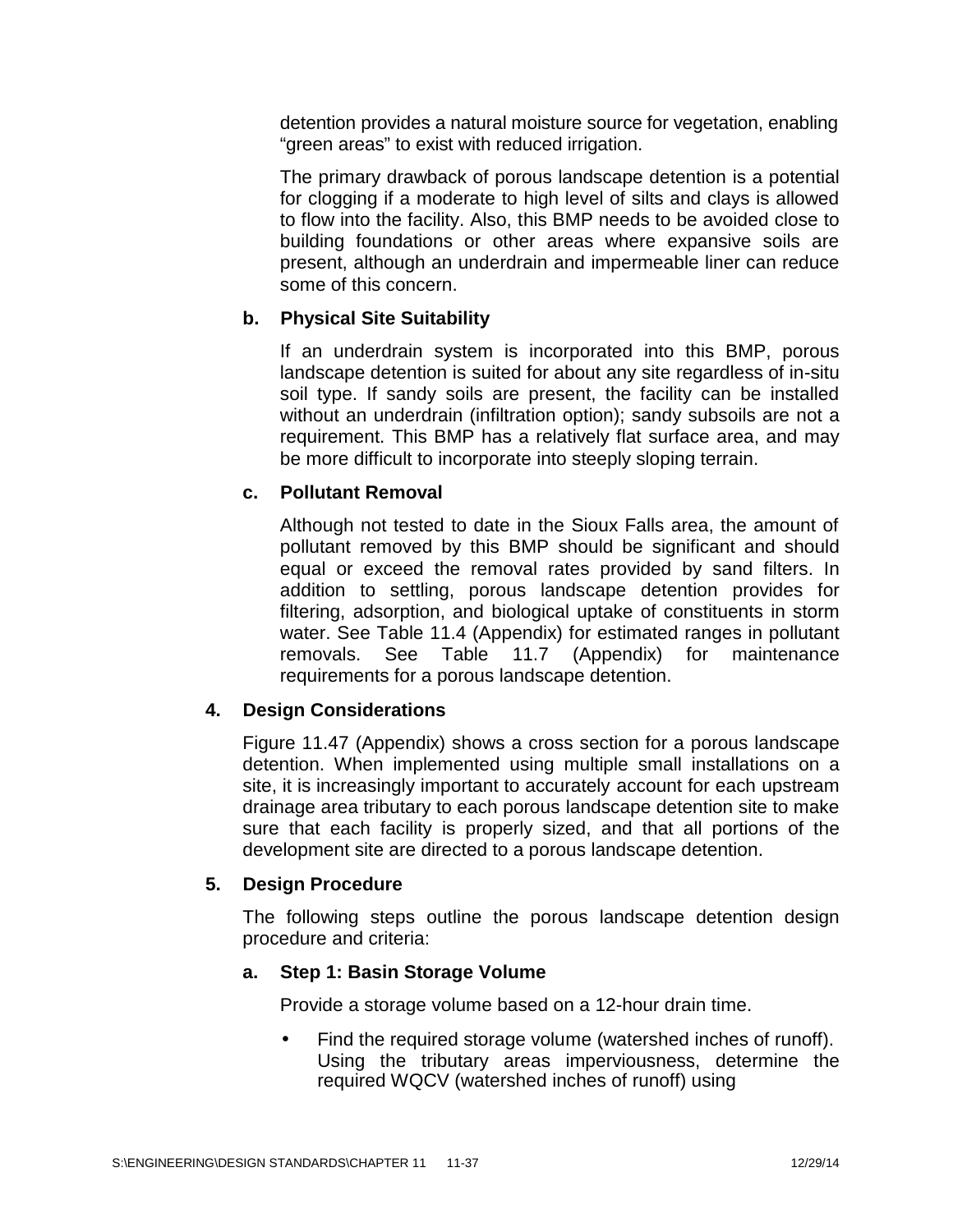Figure 11.48 (Appendix), based on the porous landscape detention 12-hour drain time.

• Calculate the design volume in cubic feet as follows:

(Equation 9)

$$
Design\ Volume = \left(\frac{WaterQualityCaptureVolume}{12}\right)*Area
$$

In which:

*Area* = The watershed area tributary to the porous landscape detention basin (square feet)

### **b. Step 2: Surface Area**

Calculate the minimum required surface area as follows:

```
(Equation 10)
```
SurfaceArea = 
$$
\left(\frac{DesignVolume(\hat{\pi}^3)}{d_{av}}\right)
$$

In which:

 $d_{av}$  = average depth (feet) of the porous landscape detention basin.

## **c. Step 3: Sand-Peat Media**

Provide, as a minimum, an 18-inch-thick layer of well mixed sand and peat (2/3 sand and 1/3 peat) for plant growth as shown in Figure 11.47. Keep the top surface as flat as possible, while avoiding side slopes steeper than 4:1.

When installing in type NRCS Type D or expansive soils and no subdrain outlet is possible, use a total sand-peat mixed layer thickness of 36-inches and no granular subbase.

## **d. Step 4: Granular Subbase**

Whenever an under-drain is used or when the soils are not expansive (i.e., soils are NRCS Type A, B, or C) and an under drain is not used, use an 8-inch layer of granular subbase with all fractured faces meeting the requirements of AASHTO #67 coarse aggregate.

#### **e. Step 5: Membrane Liner**

If expansive or NRCS Type D soils are present, install an impermeable 15-mil-thick, or heavier, liner on the bottom and sides of the basin.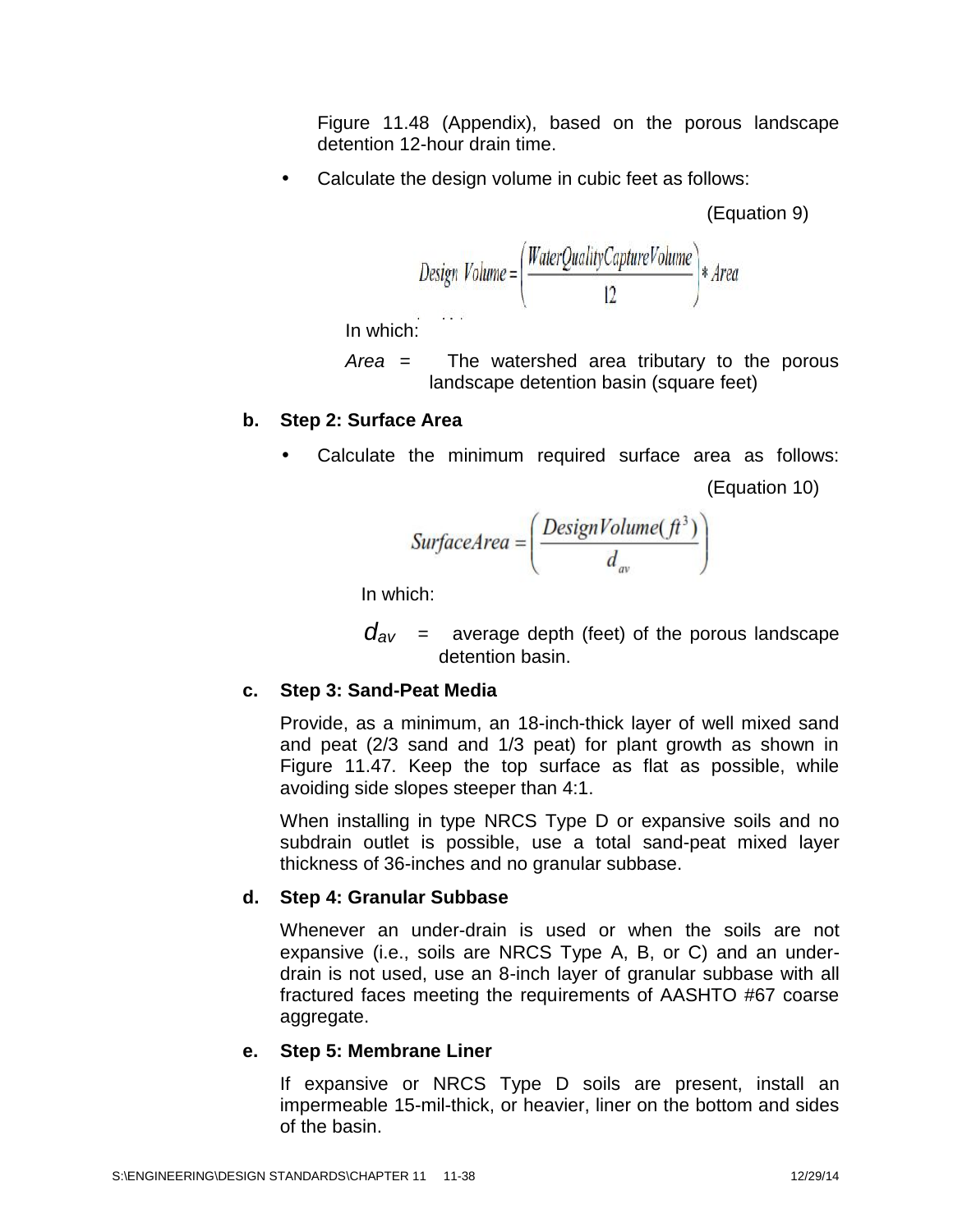If soils are not expansive (i.e., NRCS Type A, B, or C), use porous geotextile fabric to line the entire basin bottom and sides. Porous membrane liner shall be of woven monofilament as manufactured by Carthage Mills-Carthage 15 percent (or equal) having an open surface area of 12–15 percent, with openings equivalent to AOS U.S. Std. Sieve size of 40 to 50.

# **f. Step 6: WQCV Depth**

Maintain an average WQCV depth between 6 inches and 12 inches. Average depth is defined as water volume divided by the water surface area.

## **6. Design Example**

Design forms that document the design procedure are included in the Appendix. A completed form is shown in Figure 11.49 (Appendix) as a design example.

## **11.8.5 Incorporating Water Quality Capture Volume into Storm Water Quantity Detention Basins**

Wherever possible, it is recommended that WQCV facilities be incorporated into storm water quantity detention facilities. This is relatively straightforward for an extended detention basin, constructed wetland basin, and a retention pond. The 100-year detention level is provided above the WQCV and the outlet structure is designed to control two or more different releases. Figures 11.50a and 11.50b (Appendix) show examples of combined quality/quantity outlet structures. Figure 11.50c (Appendix) contains typical outlet structure notes applicable to the design of outlet structures.

Storm water quantity detention could be provided above the WQCV for porous pavement and landscape detention, provided the drain times for the larger events are kept short. The following approach is suggested:

- **Water Quality:** The full WQCV is to be provided according to the design procedures documented for the Structural BMP.
- **100-Year Storm:** The WQCV plus the full 100-year detention volume is to be provided.

## **11.8.6 Extended Detention Basin**

#### **1. Description**

An extended detention basin is a sedimentation basin designed to totally drain dry over an extended time after storm water runoff ends. It is an adaptation of a detention basin used for flood control. The primary difference is in the outlet design. The extended detention basin uses a much smaller outlet that extends the draining time of the more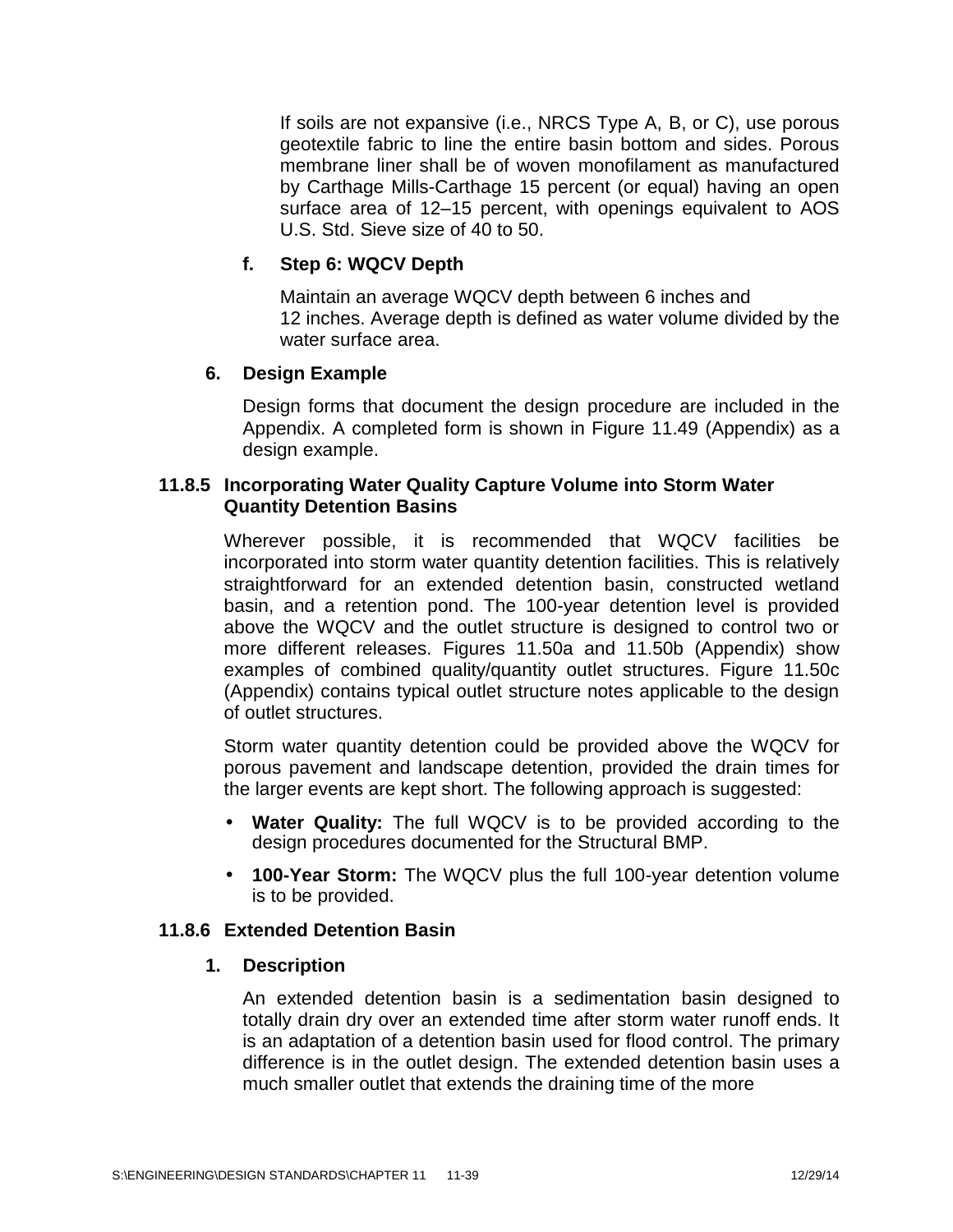frequently occurring runoff events to facilitate pollutant removal. The extended detention basin's drain time for the brim-full water quality capture volume (i.e., time to fully evacuate the design capture volume) of 40 hours is recommended to remove a significant portion of fine particulate pollutants found in urban storm water runoff. Soluble pollutant removal can be somewhat enhanced by providing a small wetland marsh or ponding area in the basin's bottom to promote biological uptake. The basins are considered to be "dry" because they are designed not to have a significant permanent pool of water remaining between storm water runoff events. However, an extended detention basin may develop wetland vegetation and sometimes shallow pools in the bottom portions of the facilities.

# **2. General Application**

An extended detention basin can be used to enhance storm water runoff quality and reduce peak storm water runoff rates. If these basins are constructed early in the development cycle, they can also be used to

trap sediment from construction activities within the tributary drainage area. The accumulated sediment, however, will need to be removed after upstream land disturbances cease and before the basin is placed into final long-term use. Also, an extended detention basin can sometimes be retrofitted into existing flood control detention basins.

Extended detention basins can be used to improve the quality of urban runoff from roads, parking lots, residential neighborhoods, commercial areas, and industrial sites and are generally used for regional or follow up treatment. They can also be used as an onsite BMP and work well in conjunction with other BMPs, such as upstream onsite source controls and downstream infiltration/filtration basins or wetland channels. If desired, a flood routing detention volume can be provided above the WQCV of the basin.

## **3. General Properties**

## **a. General**

An extended detention basin can be designed to provide other benefits such as recreation and open space opportunities in addition to reducing peak runoff rates and improving water quality. They are effective in removing particulate matter and associated heavy metals and other pollutants. As with other BMPs, safety issues need to be addressed through proper design.

## **b. Physical Site Suitability**

Normally, the land required for an extended detention basin is about 0.5 to 2.0 percent of the total tributary development area. In high groundwater areas, instead consider the use of retention ponds in order to avoid many of the problems that can occur when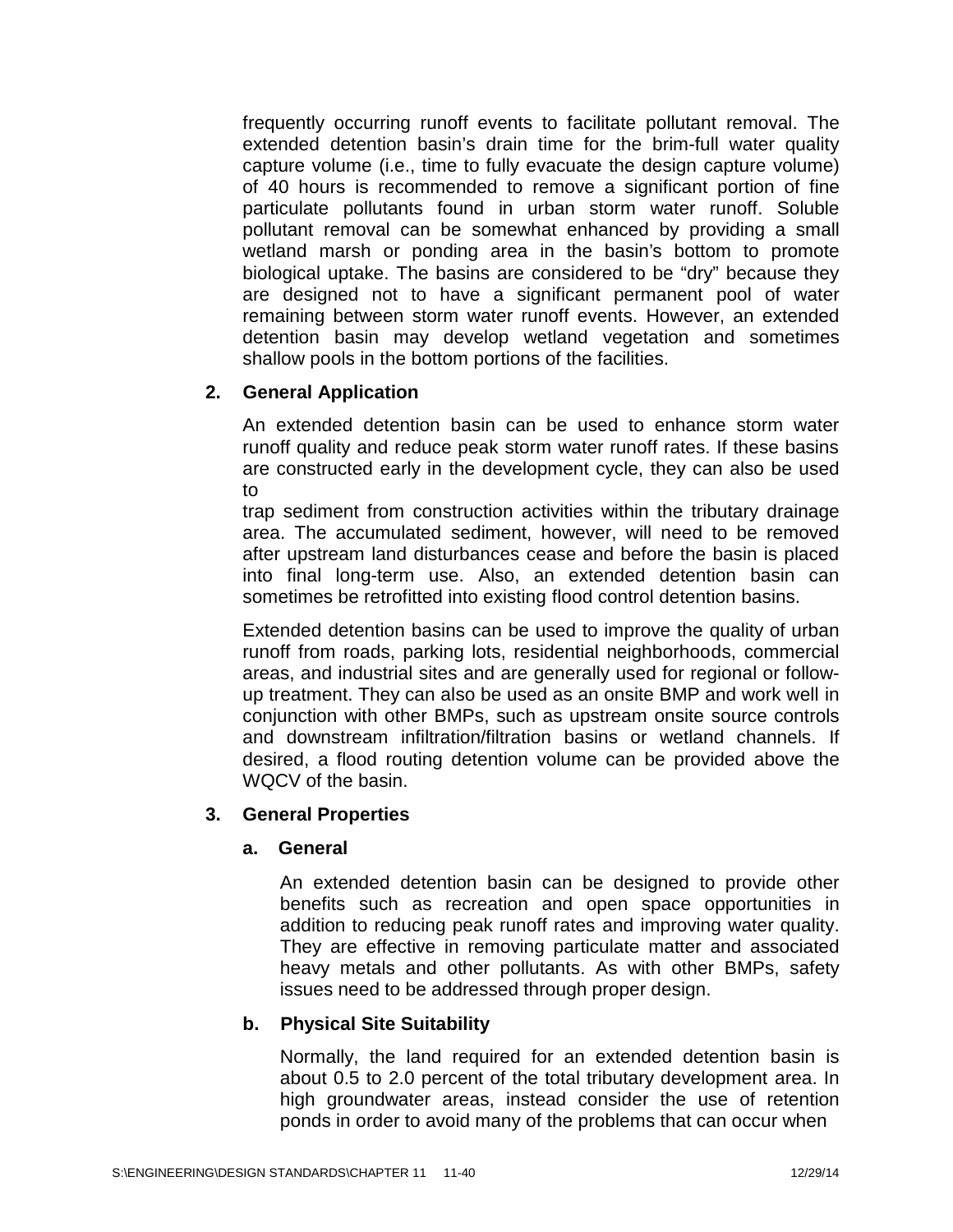the extended detention basin's bottom is located below the seasonal high water table. Soil maps should be consulted, and soil borings may be needed to establish design geotechnical parameters.

## **c. Pollutant Removal**

The pollutant removal range of an extended detention basin is presented in Table 11.4 (Appendix). Removal of suspended solids and metals can be moderate to high, and removal of nutrients is low to moderate. The removal of nutrients can be improved when a small shallow pool or wetland is included as part of the basin's bottom or the basin is followed by BMPs more efficient at removing soluble pollutants, such as a filtration system, constructed wetlands, or wetland channels.

The major factor controlling the degree of pollutant removal is the emptying time provided by the outlet. The rate and degree of removal will also depend on influent particle sizes. Metals, oil and grease, and some nutrients have a close affinity for suspended sediment and will be removed partially through sedimentation.

## **d. Aesthetics and Multiple Uses**

Since an extended detention basin is designed to drain very slowly, its bottom and lower portions will be inundated frequently for extended periods of time. Grasses in this frequently inundated zone will tend to die off, with only the species that can survive the specific environment at each site eventually prevailing. In addition, the bottom will be the depository of all the sediment that settles out in the basin. As a result, the bottom can be muddy and may have an undesirable appearance. To reduce this problem and to improve the basin's availability for other uses (such as open space, habitat, and passive recreation), the designer should provide a lower-stage basin as suggested in the Two-Stage Design procedure. As an alternative, a retention pond could be used, in which the settling occurs primarily within the permanent pool.

# **e. Design Considerations**

Whenever desirable and feasible, incorporate the extended detention basin within a larger flood control basin. Whenever possible, try to provide for other urban uses such as passive recreation and wildlife habitat. If multiple uses are being contemplated, consider the multiple-stage detention basin to limit inundation of passive recreational areas to one or two occurrences a year. Generally, the area within the WQCV is notwell suited for active recreation facilities such as ballparks, playing fields, and picnic areas. These are best located above the WQCV pool level.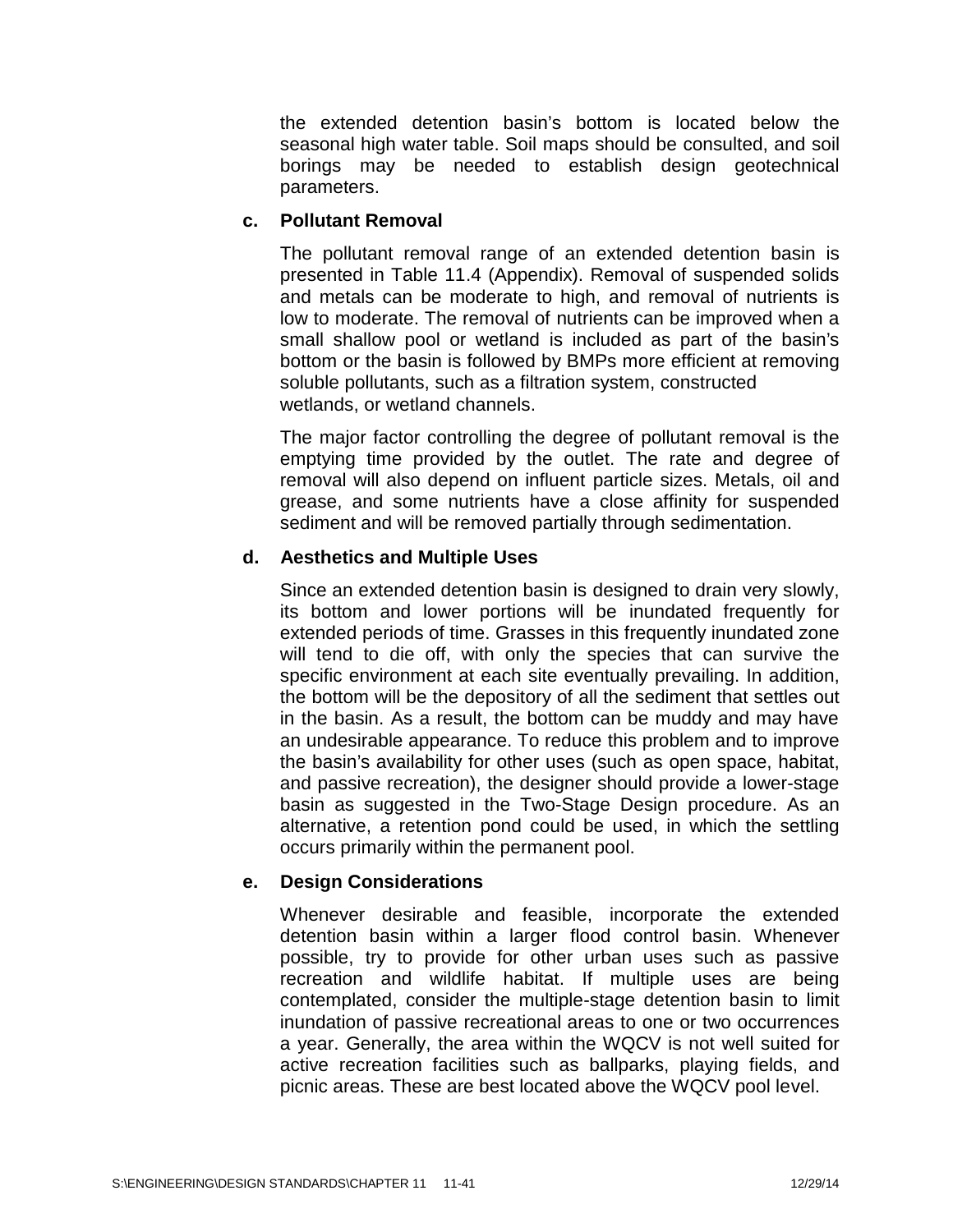Figure 11.51 (Appendix) shows a representative layout of an extended detention basin.

Perforated outlet and trash rack configurations are illustrated in Figures 11.50a, 11.50b, and 11.52 through 11.56 (Appendix). Figure 11.52 (Appendix) equates the WQCV that needs to be emptied over 40 hours to the total required area of perforations per row for the standard configurations shown in that section. The chart is based on the rows being equally spaced vertically at 4-inch centers. The total area of perforations per row is then used to determine the number of uniformly sized holes per row as shown in Figures 11.53 and 11.54 (Appendix). One or more perforated columns on a perforated orifice plate integrated into the front of the outlet can be used. Other types of outlets may also be used, provided they control the release of the WQCV in a manner consistent with the drain time requirements.

Although the soil types beneath the pond seldom prevent the use of this BMP, they should be considered during design. Any potential exfiltration capacity should be considered a short-term characteristic and ignored in the design of the WQCV because exfiltration will decrease over time as the soils clog with fine sediment and as the groundwater beneath the basin develops a mound that surfaces into the basin.

High groundwater should not preclude the use of an extended detention basin. Groundwater, however, should be considered during design and construction, and the outlet design must account for any upstream base flows that enter the basin or that may result from groundwater surfacing within the basin itself.

Stable, all weather access to critical elements of the pond, such as the inflow area, outlet, spillway, and sediment collection areas, must be provided for maintenance purposes. Maintenance requirements for the extended detention basin are provided in Table 11.8 (Appendix).

## **4. Design Procedure and Criteria**

The following steps outline the design procedure and criteria for an extended detention basin.

## **a. Step 1: Detention Pond Storage Volume**

Provide a storage volume equal to 120 percent of the WQCV based on a 40-hour drain time, above the lowest outlet (i.e., perforation) in the basin. The additional 20 percent of storage volume provides for sediment accumulation and the resultant loss in storage volume.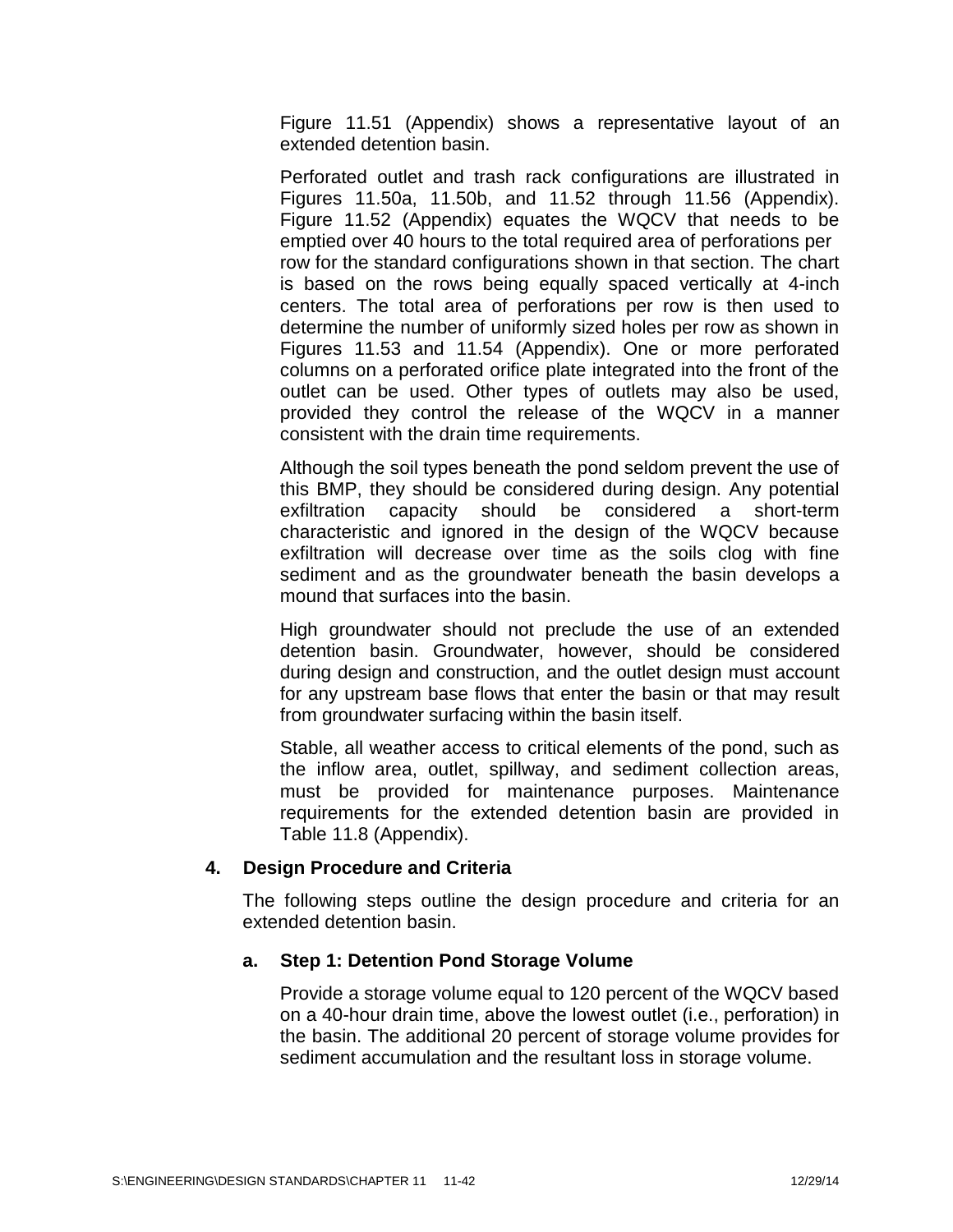- Determine the WQCV tributary catchment's percent imperviousness. Account for the effects of DCIAs, if any, on effective imperviousness. Using Figure 11.55 (Appendix), determine the reduction in impervious area to use with WQCV calculations.
- Find the required storage volume (watershed inches of runoff). Determine the required WQCV (watershed inches of runoff) using Figure 11.48 (Appendix), based on the extended detention basin's 40-hour drain time. Calculate the design volume in acre-feet as follows:

(Equation 11)

Design Volume = 
$$
\left(\frac{WaterQualityCaptureVolume}{12}\right) * Area * 1.2
$$

\nIn which:

\nArea = The watershed area tributary to the extended detention basin (acres)

\n1.2 factor = Multiplier of 1.2 to account for the additional 20 percent of required storage for sediment accumulation

## **b. Step 2: Outlet Control**

The outlet controls are to be designed to release the WQCV (i.e., not the "design volume") over a 40-hour period, with no more than 50 percent of the WQCV being released in 12 hours. Refer to the Appendix for schematics pertaining to structure geometry; grates, trash racks, and screens; outlet type (orifice plate or perforated riser pipe); cutoff collar size and location; and all other necessary components.

For a perforated outlet, use Figure 11.52 (Appendix) to calculate the required area per row based on WQCV and the depth of perforations at the outlet. See Figures 11.53 and 11.54 (Appendix) to determine the appropriate perforation geometry and number of rows (the lowest perforations should be set at the water surface elevation of the outlet micropool). The total outlet area can then be calculated by multiplying the area per row by the number of rows. Figure 11.50c contains typical outlet structure notes applicable to the design of outlet structures.

#### **c. Step 3: Trash Rack**

Provide a trash rack of sufficient size to prevent clogging of the primary water quality outlet. Size the rack so as not to interfere with the hydraulic capacity of the outlet. Using the total outlet area and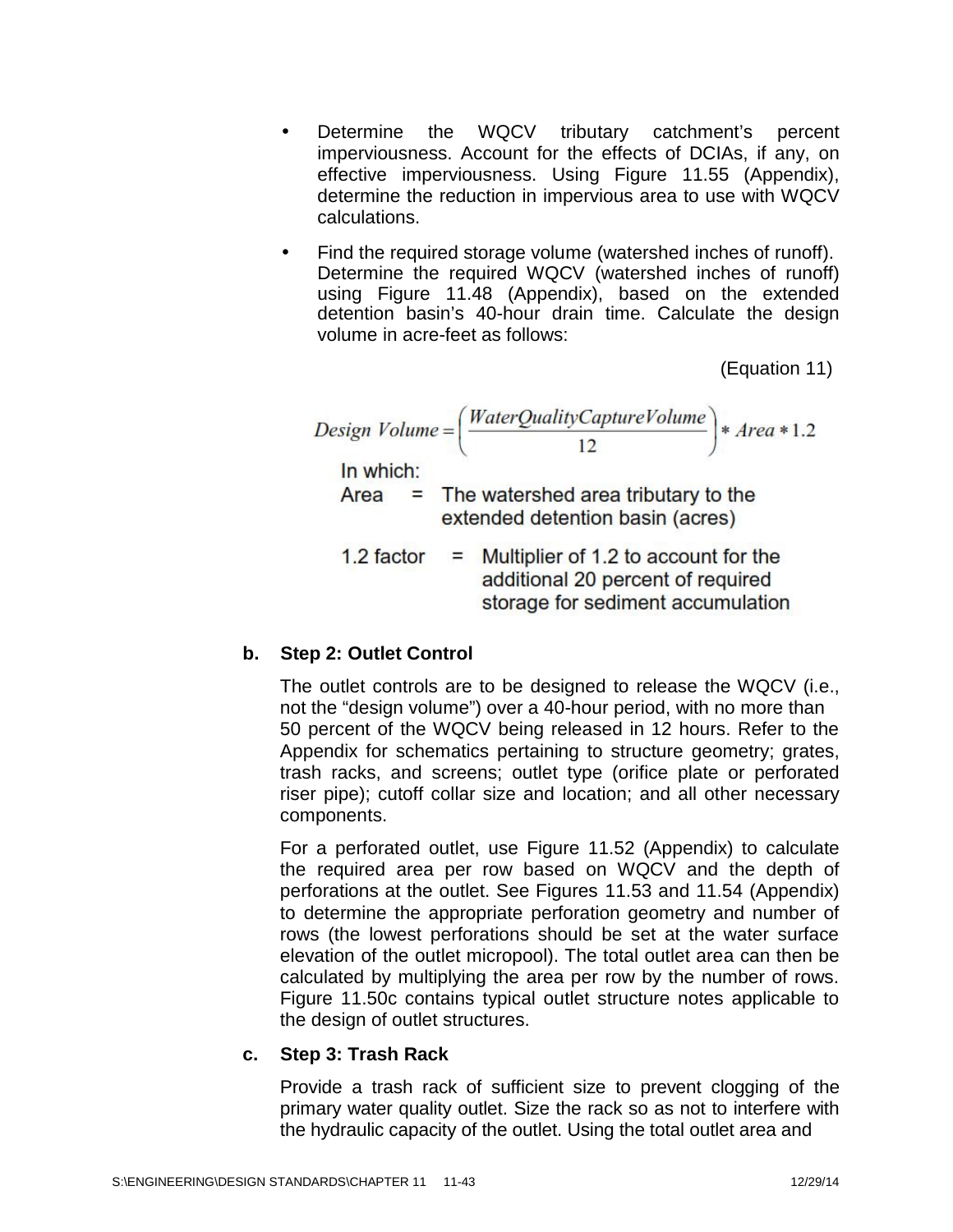the selected perforation diameter (or height), Figures 11.50a, 11.50b, 11.56, or 11.57 (Appendix) will help to determine the minimum open area required for the trash rack. Use one half of the perforated plate's total outlet area to calculate the trash rack's size. This accounts for the variable inundation of the outlet orifices. Figures 11.50a, 11.50b, and 11.56 (Appendix) were developed as suggested standardized outlet designs for smaller sites.

### **d. Step 4: Basin Shape**

Shape the pond whenever possible with a gradual expansion from the inflow area and a gradual contraction toward the outlet, thereby minimizing short circuiting. It is best to have a basin length to width ratio between 2:1 and 3:1. It may be necessary to modify the inflow and outlet points through the use of pipes, swales, or channels to accomplish this. Always maximize the distance between the inlet and the outlet.

## **e. Step 5: Two-Stage Design**

A two-stage design with a pool that fills often with frequently occurring runoff minimizes standing water and sediment deposition in the remainder of the basin. The two stages are as follows:

- **Top Stage:** The top stage should be 2 or more feet deep with its bottom sloped at 2 percent toward the low-flow channel.
- **Bottom Stage:** The active surcharge storage basin of the bottom stage should be 1.0 to 2.0 feet deep below the bottom of the top stage and store no less than 3 percent of the WQCV. Provide a micropool below the bottom active storage volume of the lower stage at the outlet point. The pool should be one half the depth of the upper WQCV depth or 2.5 feet, whichever is larger.

## **f. Step 6: Low-Flow Channel**

Conveys low flows from the forebay to the bottom stage. Erosion protection should be provided where the low-flow channel enters the bottom stage. Lining the low-flow channel with riprap is recommended. Make it at least 9 inches deep if buried riprap is used. At a minimum provide capacity equal to twice the release capacity at the upstream forebay outlet.

## **g. Step 7: Basin Side Slopes**

Basin side slopes should be stable and gentle to facilitate maintenance and access. Side slopes shall be no steeper than 4:1.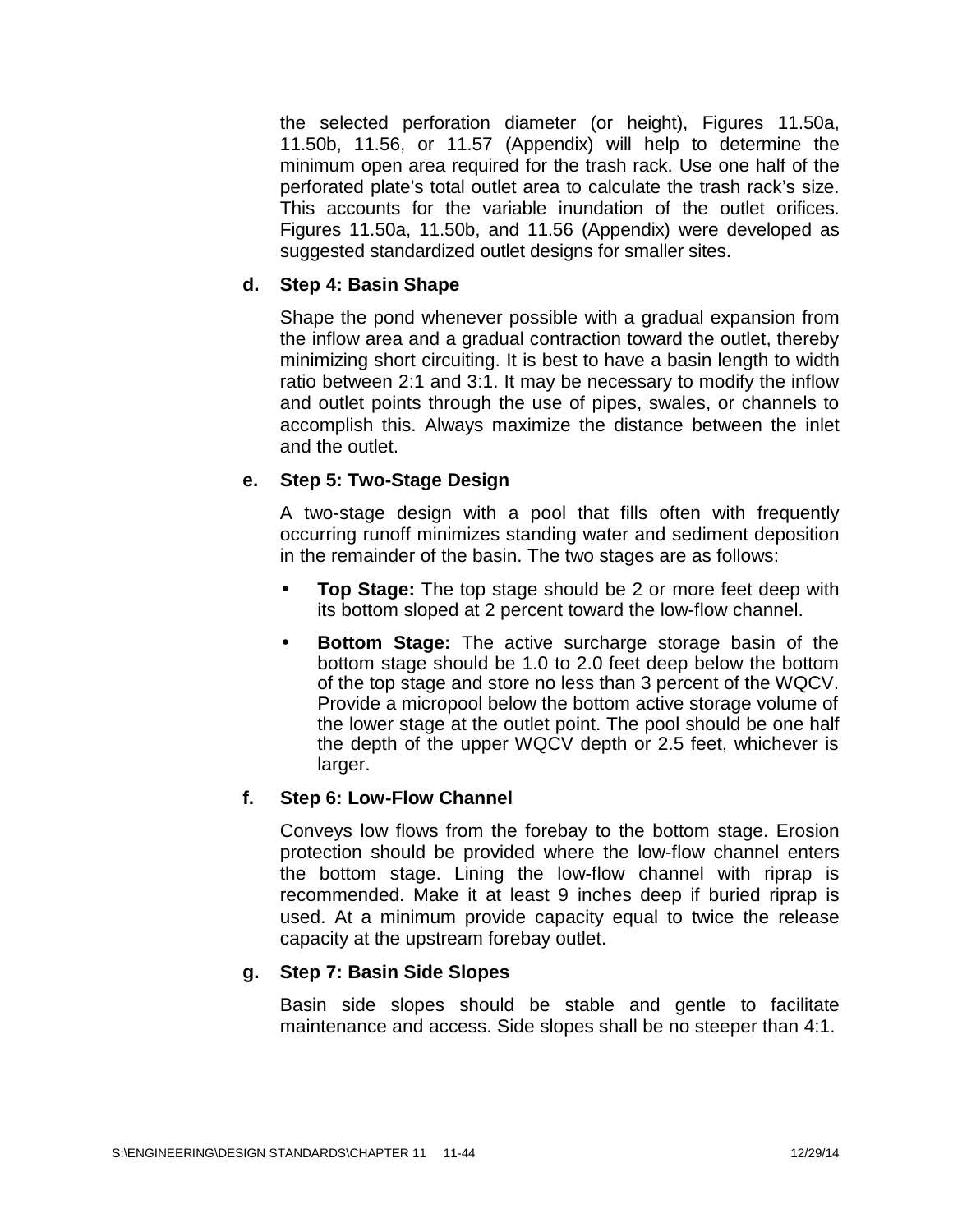# **h. Step 8: Dam Embankment**

The embankment should be designed not to fail during a 100-year or larger storm. Embankment slopes should be no steeper than 3:1, and planted with turf-forming grasses. Poorly compacted native soils should be excavated and replaced. Embankment soils should be compacted to at least 95 percent of their maximum density according to ASTM D 698-70 (Modified Proctor).

# **i. Step 9: Vegetation**

Bottom vegetation provides erosion control and sediment entrapment. Pond bottom, berms, and side sloping areas may be planted with native grasses or with irrigated turf, depending on the local setting.

## **j. Step 10: Maintenance Access**

All weather stable access to the bottom, forebay, and outlet controls area shall be provided for maintenance vehicles. Maximum grades should not exceed 10 percent, and a stable driving surface capable for use by maintenance equipment. If conditions warrant, a gravel or hard surface shall be provided.

## **k. Step 11: Inflow Point**

Dissipate flow energy at the pond's inflow point(s) to limit erosion and promote particle sedimentation.

## **l. Step 12: Forebay Design**

Provide the opportunity for larger particles to settle out in the inflow area, the area that has a solid surface bottom, to facilitate mechanical sediment removal. A rock berm should be constructed between the forebay and the main extended detention basin. The forebay volume of the permanent pool should be about 5 percent of the design water quality capture volume. A pipe throughout the berm to convey water to the main body of the extended detention basin should be offset from the inflow streamline to prevent short circuiting and should be sized to drain the forebay volume in 15 minutes. Presedimentation forebays shall only be utilized when the extended detention basin water quality capture volume exceeds 4,000 cubic feet.

## **m. Step 13: Flood Storage**

Combining the water quality facility with a flood control facility is recommended. The 100-year or other floods may be detained above the WQCV. See Section 11.8.5, Incorporating WQCV into Storm Water Quantity Detention Basins, for further guidance.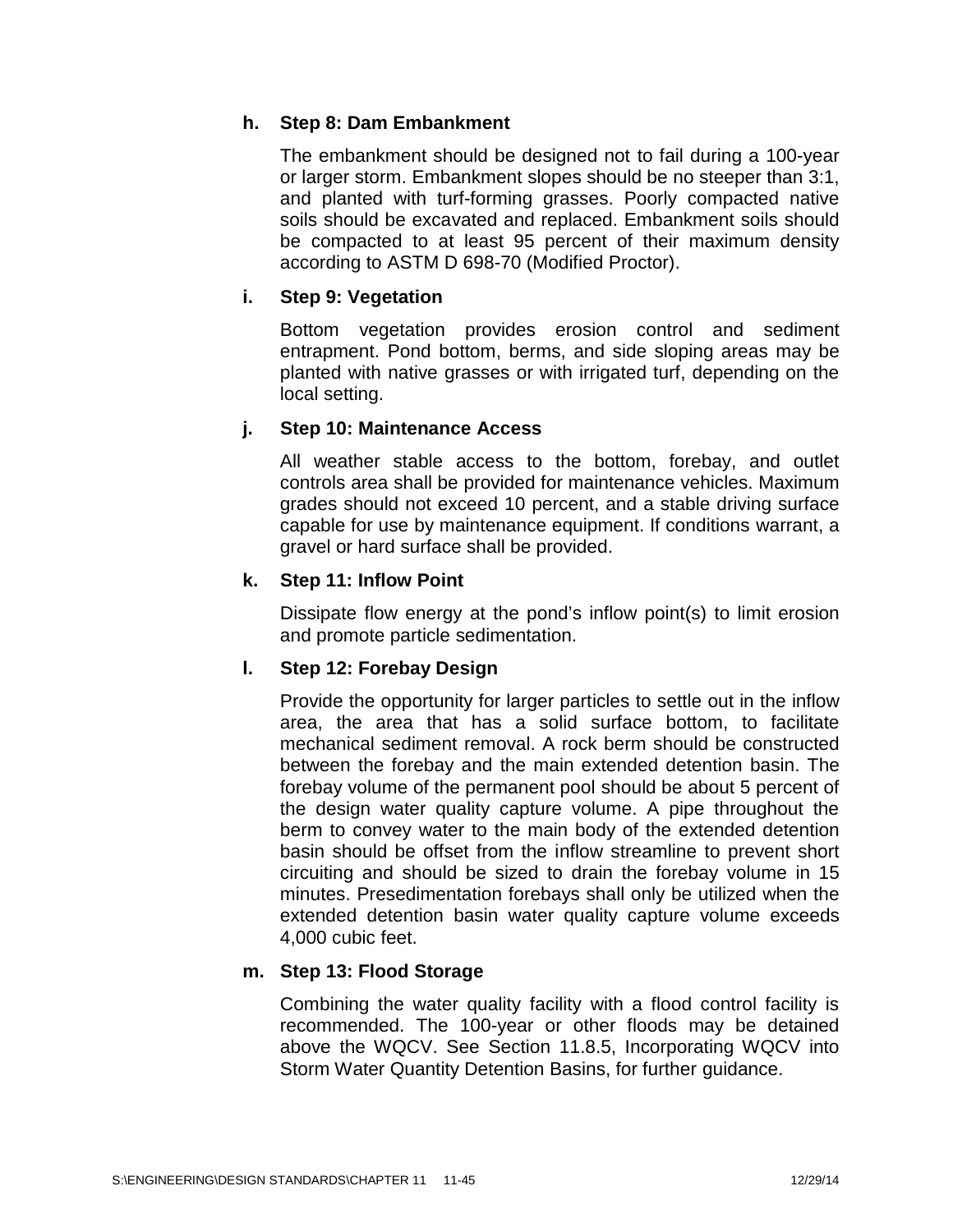# **n. Step 14: Multiple Uses**

Whenever desirable and feasible, incorporate the extended detention basin within a larger flood control basin. Also, whenever possible, try to provide for other urban uses such as active or passive recreation and wildlife habitat. If multiple uses are being contemplated, use the multiple-stage detention basin to limit inundation of passive recreational areas to one or two occurrences a year. Generally, the area within the WQCV is not well suited for active recreation facilities such as ballparks, playing fields, and picnic areas. These are best located above the WQCV level.

# **5. Design Example**

Design forms that document the design procedure are included in the Appendix. A completed form is shown in Figure 11.58 (Appendix) as a design example.

# **11.8.7 Sand Filter Extended Detention Basin**

# **1. Description**

A sand filter extended detention basin is a storm water filter consisting of a runoff storage zone underlain by a sand bed with an underdrain system. During a storm, accumulated runoff ponds in the surcharge zone and gradually infiltrates into the underlying sand bed, filling the void spaces of the sand. The underdrain gradually dewaters the sand bed and discharges the runoff to a nearby channel, swale, or storm sewer.

# **2. General Application**

A sand filter extended detention basin is generally suited to off-line, onsite configurations where there is no base flow and the sediment load is relatively low.

## **3. General Properties**

## **a. General**

Primary advantages of sand filter extended detention basins include effective water quality enhancement through settling and filtering. The primary drawback is a potential for clogging if a moderate to high level of silts and clays is allowed to flow into the facility. For this reason, it should not be put into operation while construction activities are taking place in the tributary catchment. Also, this BMP should not be located close to building foundations or other areas where expansive soils are a concern, although an underdrain and impermeable liner can reduce some of this concern.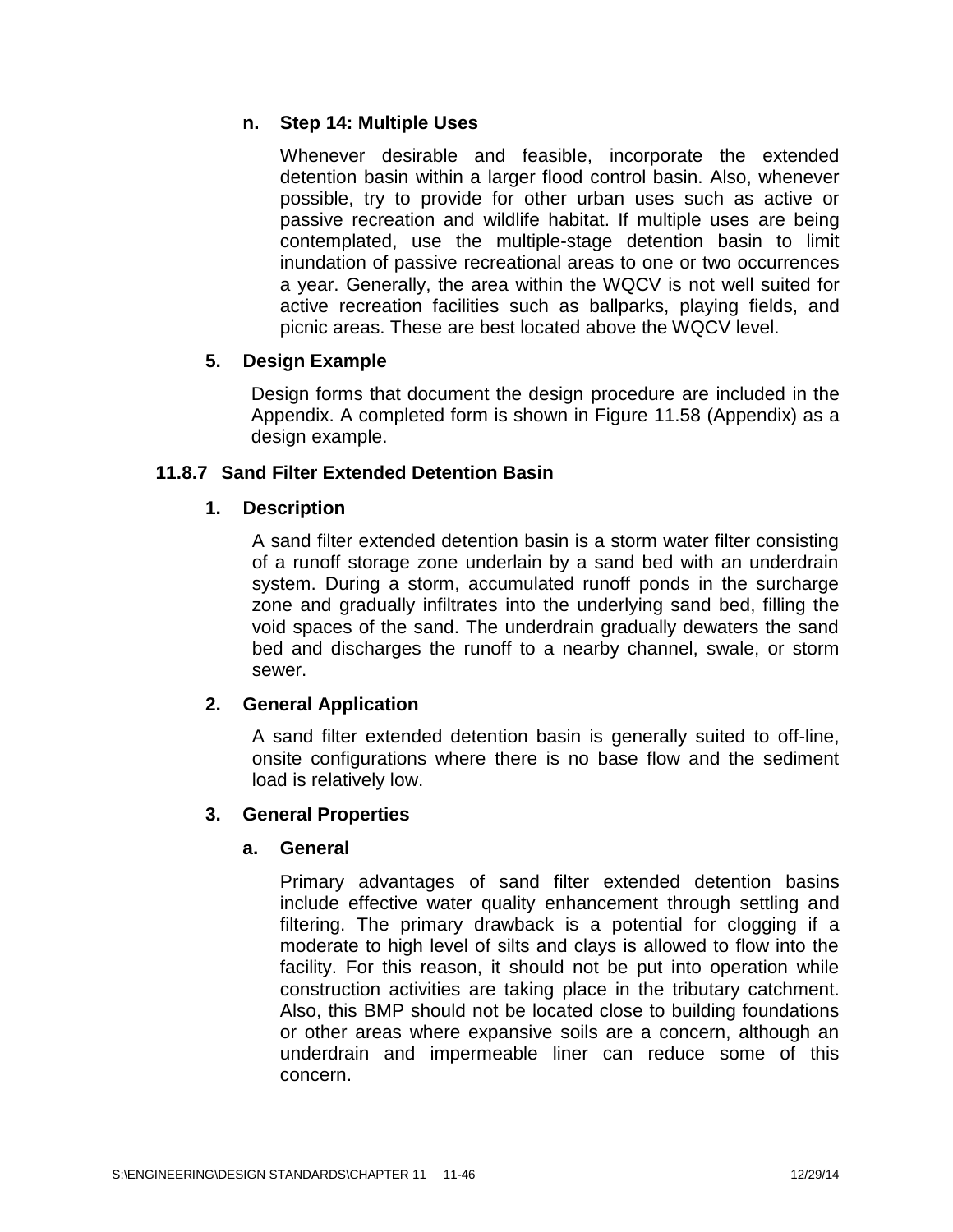# **b. Physical Site Suitability**

Since an underdrain system is incorporated into this BMP, a sand filter extended detention basin is suited for about any site; the presence of sandy subsoils is not a requirement. This BMP has a relatively flat surface area, so it may be more challenging to incorporate it into steeply sloping terrain.

# **c. Pollutant Removal**

Although not fully tested to date in the Sioux Falls area, the tests on filter vaults throughout the United States show that the amount of pollutant removed by this BMP should be significant and should at least equal the removal rates by sand filters tested elsewhere. See Table 11.4 (Appendix) for estimated ranges in pollutant removals.

## **d. Maintenance Needs**

Before selecting this BMP, be sure that the maintenance specified in Table 11.9 (Appendix) will be provided by the owner with responsibilities negotiated with the City. This BMP's performance is dependent on having regular maintenance provided.

## **4. Design Procedure and Criteria**

The layout of a sand filter extended detention basin is shown in Figure 11.59 (Appendix). The following steps outline the design procedure and criteria for a sand filter extended detention basin.

## **a. Step 1: Basin Storage Volume**

Provide a storage volume equal to 100 percent of the WQCV based on a 40-hour drain time, above the sand bed of the basin.

- Determine the WQCV tributary catchment's percent imperviousness. Account for the effects of DCIA, if any, on effective imperviousness. Using Figure 11.55 (Appendix), determine the reduction in impervious area to use with WQCV calculations.
- Find the required storage volume (watershed inches of runoff).
- Determine the required WQCV (watershed inches of runoff) using Figure 11.48 (Appendix), based on the sand filter extended detention basin's 40-hour drain time.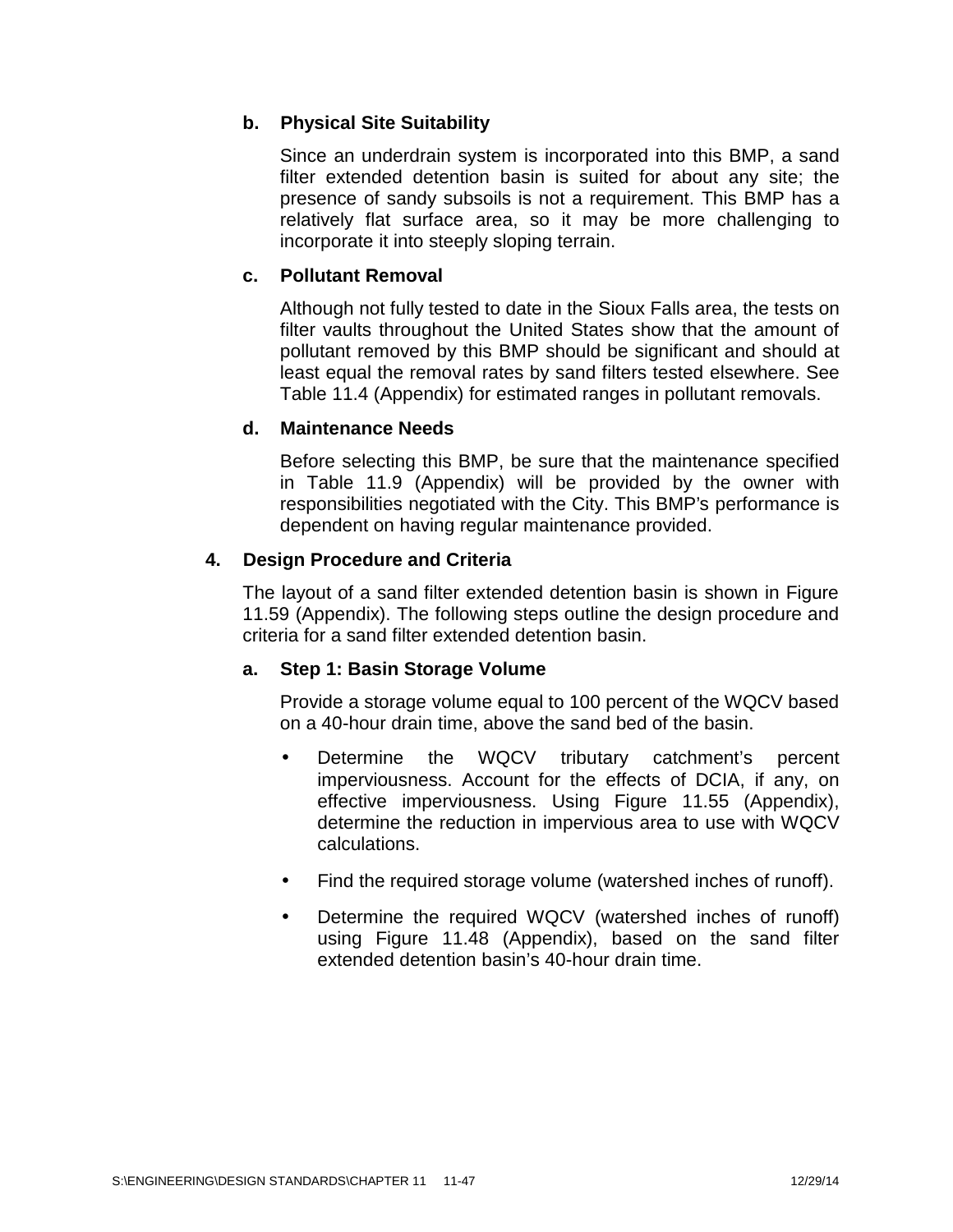Calculate the design volume in acre-feet as follows:

(Equation 12)

$$
Design Volume = \left(\frac{WaterQualityCaptureVolume}{12}\right)*Area
$$

In which:

 $Area =$  The watershed area tributary to the sand filter extended detention basin (acres)

### **b. Step 2: Basin Depth**

Maximum design volume depth shall be 3 feet.

#### **c. Step 3: Filter's Surface Area**

Calculate the minimum sand filter area  $(A<sub>s</sub>)$  at the basin's bottom with the following equation:

(Equation 13)

*A<sup>s</sup>* = *Design Volume / 3* \*43,560 (square feet)

### **d. Step 4: Outlet Controls**

An 18-inch layer of sand (ASTM C-33) over an 8-inch gravel layer (AASHTO No. 8) shall line the entire sand filter extended detention basin for purposes of draining the WQCV.

If expansive soils are a concern or if the tributary catchment has chemical or petroleum products handled or stored, install a 15-milthick impermeable membrane below the gravel layer.

In addition, an overflow shall be provided to convey flows in excess of the WQCV out of the basin.

#### **5. Design Example**

Design forms that document the design procedure are included in the Appendix. A completed form is shown in Figure 11.60 (Appendix) as a design example.

#### **11.8.8 Constructed Wetlands Basin**

#### **1. Description**

A constructed wetlands basin is a shallow retention pond that requires a perennial base flow to permit the growth of rushes, willows, cattails, and reeds to slow down runoff and allow time for sedimentation, filtering, and biological uptake.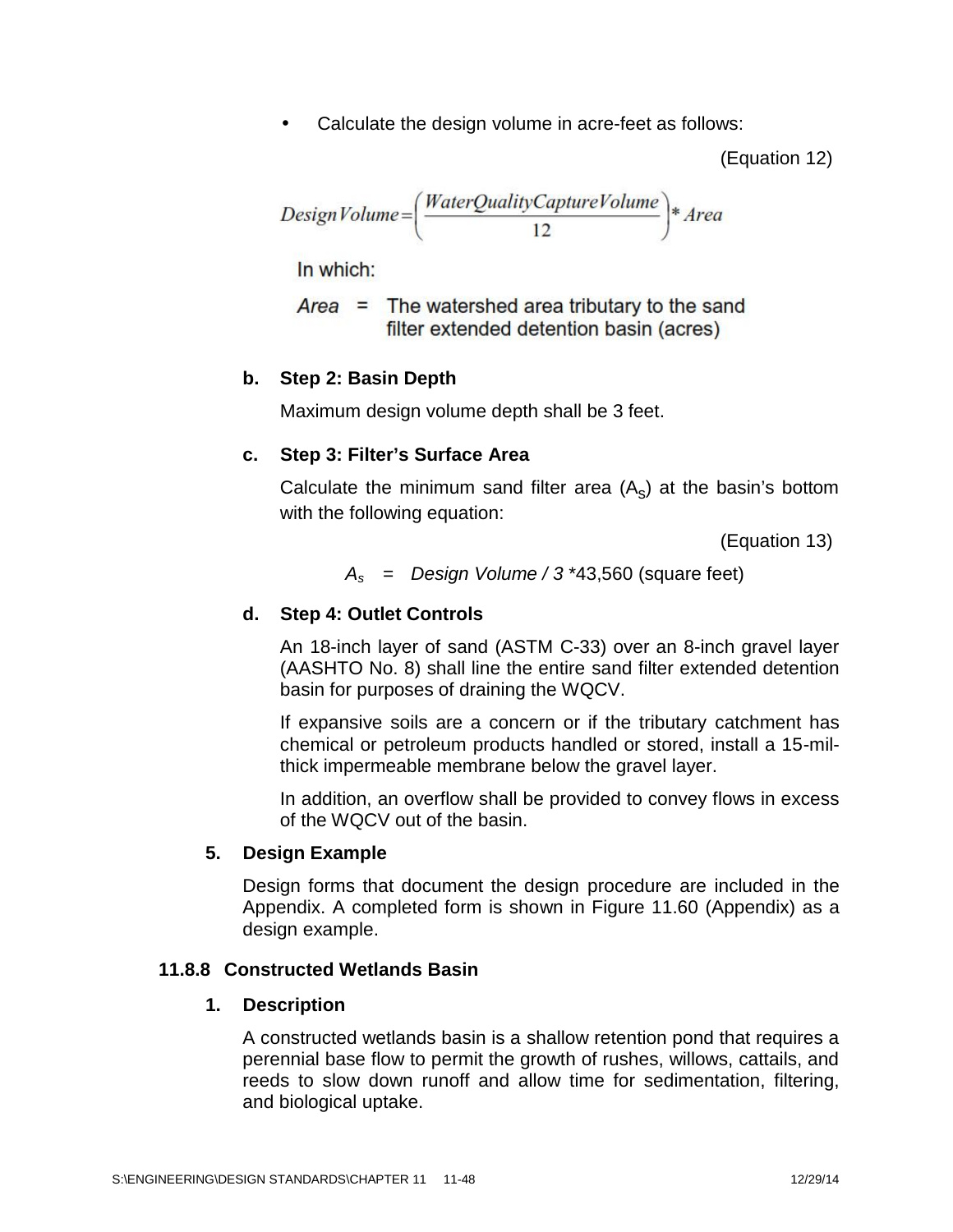Constructed wetlands basins differ from "natural" wetlands as they are totally human artifacts that are built to enhance storm water quality. Sometimes small wetlands that exist along ephemeral drainageways could be enlarged and incorporated into the constructed wetland system. Such action, however, requires the approval of federal and state regulators.

### **2. General Application**

A constructed wetlands basin can be used as a follow-up structural BMP in a watershed, or as a stand-alone onsite facility if the owner provides sufficient water to sustain the wetland. Flood control storage can be provided above the constructed wetlands basin's WQCV pool to act as a multiuse facility.

A constructed wetlands basin requires a net influx of water to maintain its vegetation and microorganisms. A complete water budget analysis is necessary to assure the adequacy of the base flow.

The basic formula for the water budget is as follows:

(Equation 14)

 $\Delta S / \Delta t = Q_i - Q_o$ 

Where:

 $\Delta S / \Delta t$  = the change in storage volume per change in time  $Q_i$  = the flow rate of water entering the wetland, vol/time  $Q<sub>O</sub>$  = the flow rate of water leaving the wetland, vol/time

Equation 15 translates into the following equations where all values are given in consistent units of volume per unit time unless otherwise specified:

(Equation 15)

For water entering a wetland, the formula is:

 $Q_i = P + R_i + B_i + G_l$ 

Where:

P = Direct precipitation on impoundment area

 $RI$  = Storm water runoff from contributing drainage area

- $BI = Base$  flow entering the wetlands
- $GI =$  Seepage and springs from ground water sources

For water leaving, the formula is: (Equati (Equation 16)

$$
Q_O = E + T + R_O + B_O + G_O
$$

Where:

 $E =$  Evaporation from surface

 $T =$  Transpiration from plants

 $R_O$  = Storm water outflow

 $B_O$  = Base flow leaving the wetlands

 $GO = Deep percolation below the root zone$ 

of the substrate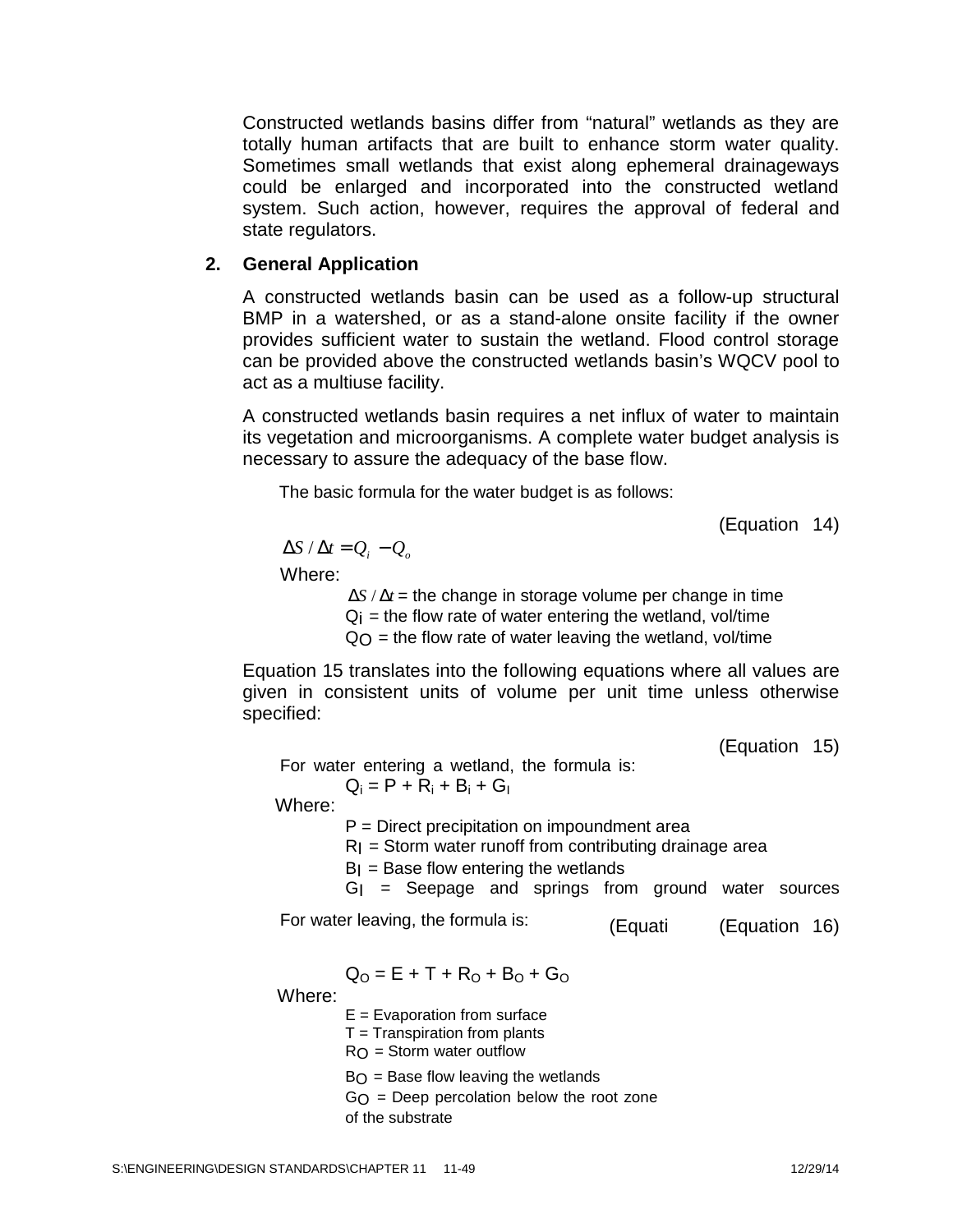To ensure adequate base flow using the water budget analysis, the value of all variables should be determined and the net influx of water  $(Q_1 - Q_0)$  must be greater than the change in storage volume divided by change in storage time.

### **3. General Properties**

#### **a. General**

A constructed wetlands basin offers several potential advantages, such as natural aesthetic qualities, wildlife habitat, erosion control, and pollutant removal. It can also provide an effective follow-up treatment to onsite and source control BMPs that rely upon settling of larger sediment particles. In other words, it offers yet another effective structural BMP for larger tributary catchments.

The primary drawback of the constructed wetlands basin is the need for a continuous base flow to assure viable wetland growth. In addition, silt and scum can accumulate, and unless properly designed and built, can be flushed out during larger storms. In addition, in order to maintain a healthy wetland growth, the surcharge depth for WQCV above the permanent water surface cannot exceed 2 feet.

Along with routine good housekeeping maintenance, occasional cleaning will be required when sediment accumulations become too large and affect performance. Periodic sediment removal is also needed for proper distribution of growth zones and of water movement within the wetland.

## **b. Physical Site Suitability**

A perennial base flow is needed to sustain a wetland, and should be determined using a water budget analysis. Loamy soils are needed in a wetland bottom to allow plants to take root. Exfiltration through a wetland bottom cannot be relied upon because the bottom is either covered by soils of low permeability or because the groundwater is higher than the wetland's bottom. Also, wetland basins require a near-zero longitudinal slope, which can be provided using embankments.

## **c. Pollutant Removal**

See Table 11.4 (Appendix) for estimated ranges in pollutant removals. Reported removal efficiencies of constructed wetlands vary significantly. Primary variables influencing removal efficiencies include design, influent concentrations, hydrology, soils, climate, and maintenance. With periodic sediment removal and routine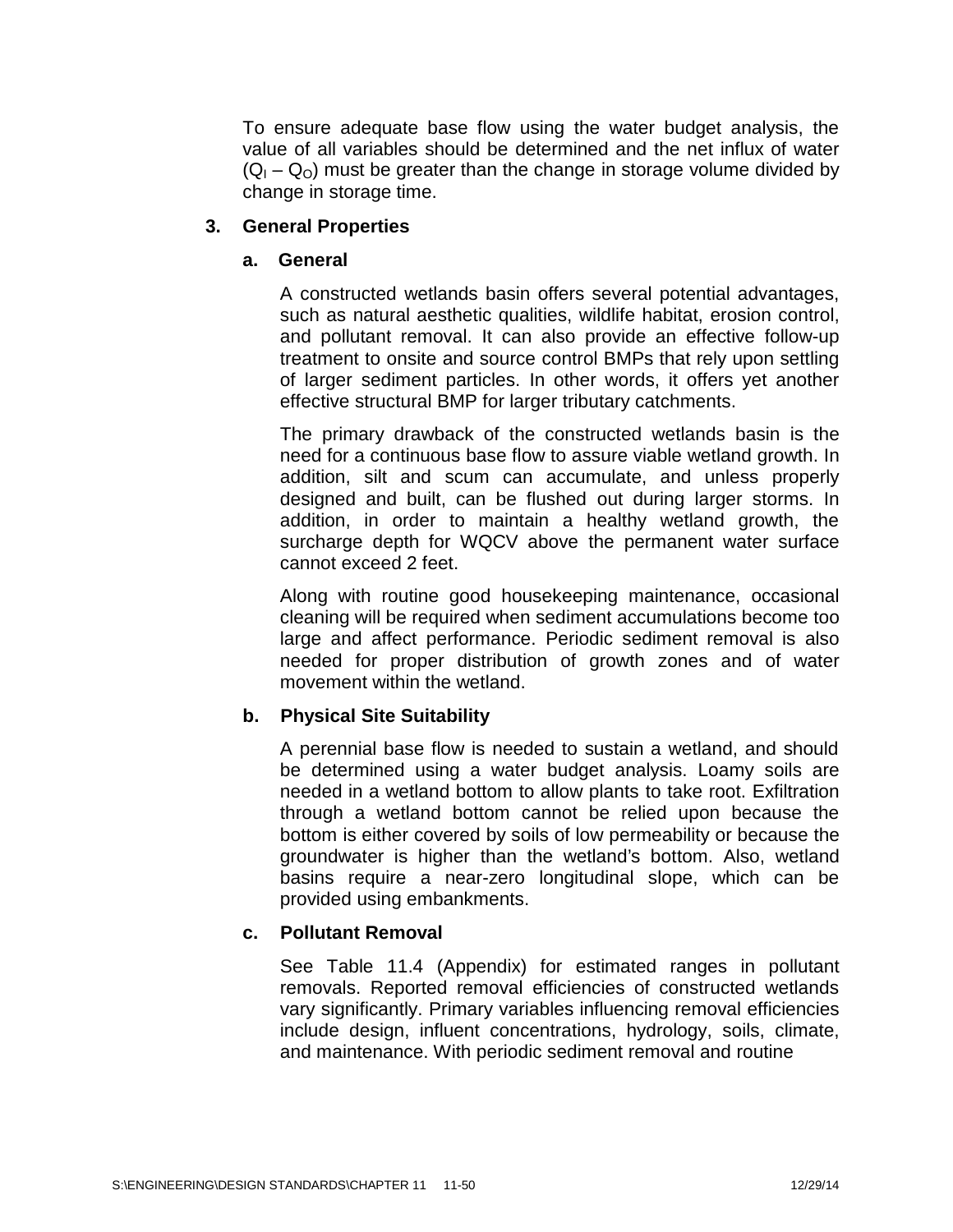maintenance, removal efficiencies for sediments, organic matter, and metals can be moderate to high; for phosphorous, low to high; and for nitrogen, zero to moderate. Pollutants are removed primarily through sedimentation and entrapment, with some of the removal occurring through biological uptake by vegetation and microorganisms. Without a continuous dry weather base flow, salts and algae can concentrate in the water column and can be released into the receiving water in higher levels at the beginning of a storm event as they are washed out.

## **d. Design Considerations**

Figure 11.61 (Appendix) illustrates an idealized constructed wetlands basin. An analysis of the water budget is needed to show the net inflow of water is sufficient to meet all the projected losses (such as evaporation, evapotranspiration, and seepage for each season of operation). Insufficient inflow can cause the wetland to become saline or to die off. Typical maintenance requirements for wetland BMPs include the items listed in Table 11.11 (Appendix).

### **4. Design Procedure and Criteria**

The following steps outline the design procedure for a constructed wetlands basin.

### **a. Step 1: Basin Surcharge Storage Volume**

Provide a surcharge storage volume equal to the WQCV based on a 24-hour drain time, above the lowest outlet (i.e., perforation) in the basin.

- Determine the WQCV using the tributary catchments percent imperviousness. Account for the effects of DCIA, if any, on effective imperviousness. Using Figure 11.55 (Appendix), determine the reduction in impervious area to use with WQCV calculations.
- Find the required storage surcharge volume (watershed inches of runoff) above the permanent pool level. Determine the required storage (watershed inches of runoff) using Figure 11.48 (Appendix), based on the constructed wetland basin 24-hour drain time. Calculate the surcharge volume in acre-feet as follows: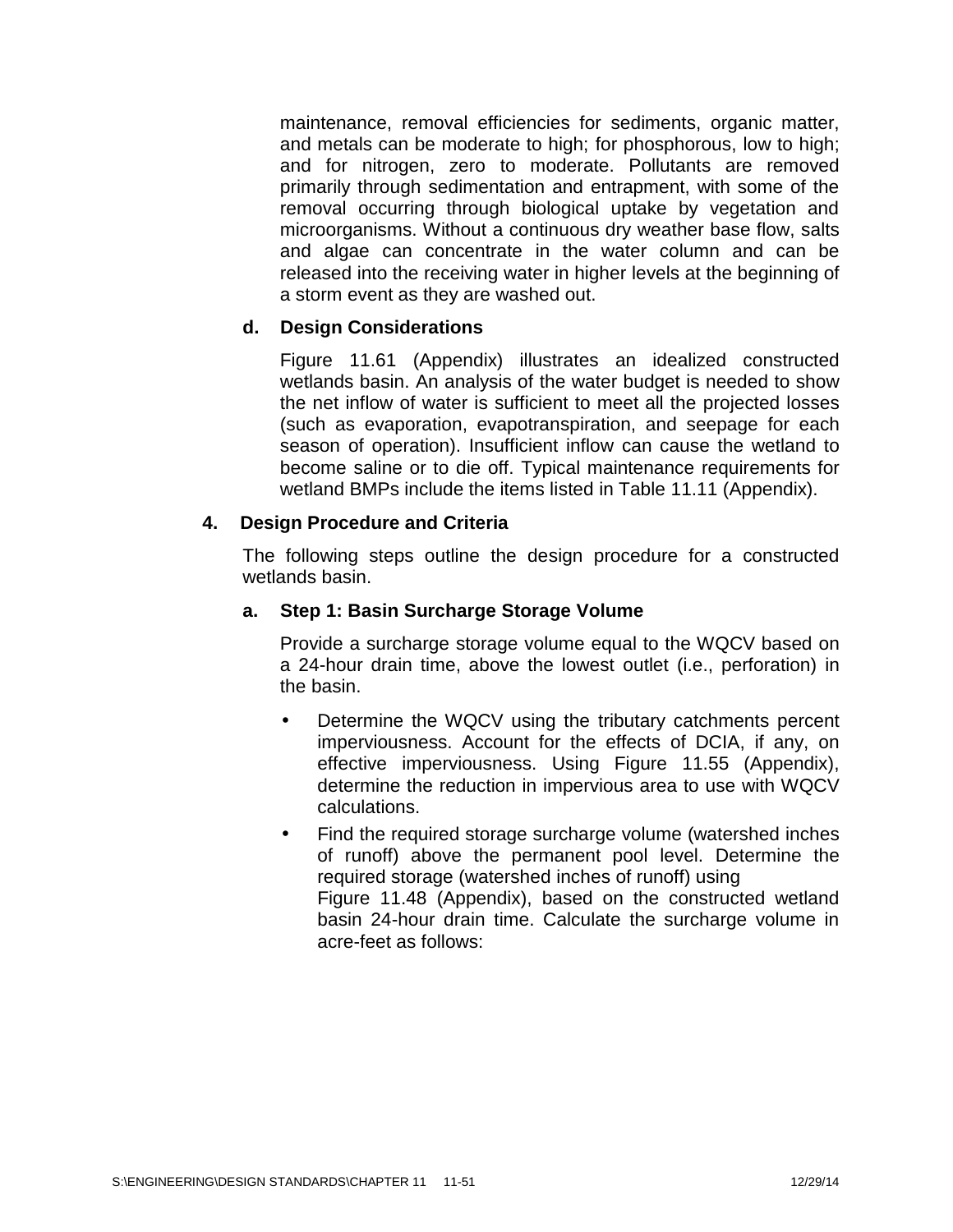Design Surcharge Volume = \n
$$
\left( \frac{WaterQualityCaptureVolume}{12} \right) * Area
$$
\n

In which:

 $Area =$  The drainage area tributary to the constructed wetlands basin (acres).

## **b. Step 2: Wetland Pond Depth and Volume**

The volume of the permanent wetland pool shall be no less than 75 percent of the WQCV found in Step 1.

Proper distribution of wetland habitat is needed to establish a diverse ecology. Distribute pond area in accordance with Table 11.10 (Appendix).

### **c. Step 3: Depth of Surcharge**

The surcharge depth of the WQCV above the permanent pool's WQCV water surface shall not exceed 2.0 feet.

### **d. Step 4: Outlet Control**

Provide outlet controls that limit WQCV depth to 2 feet or less. Use a water quality outlet that is capable of releasing the WQCV in no less than a 24-hour period. Refer to Figures 11.62, 11.63, 11.64, and 11.65 (Appendix) for schematics pertaining to structure geometry; grates, trash racks, and screens; outlet type (orifice plate or perforated riser pipe); cutoff collar size and location; and all other necessary components.

Use Figure 11.66 (Appendix) to calculate the required area per row based on WQCV and the depth of perforations at the outlet. See Figures 11.53 and 11.54 (Appendix) for the appropriate perforation geometry and number of rows (the lowest perforations should be set at the water surface elevation of the outlet pool). The total outlet area can then be calculated by multiplying the area per row by the number of rows. Minimize the number of columns and maximize the perforation hole diameter when designing the outlet to reduce chances of clogging. Figure 11.50c contains typical outlet structure notes applicable to the design of outlet structures.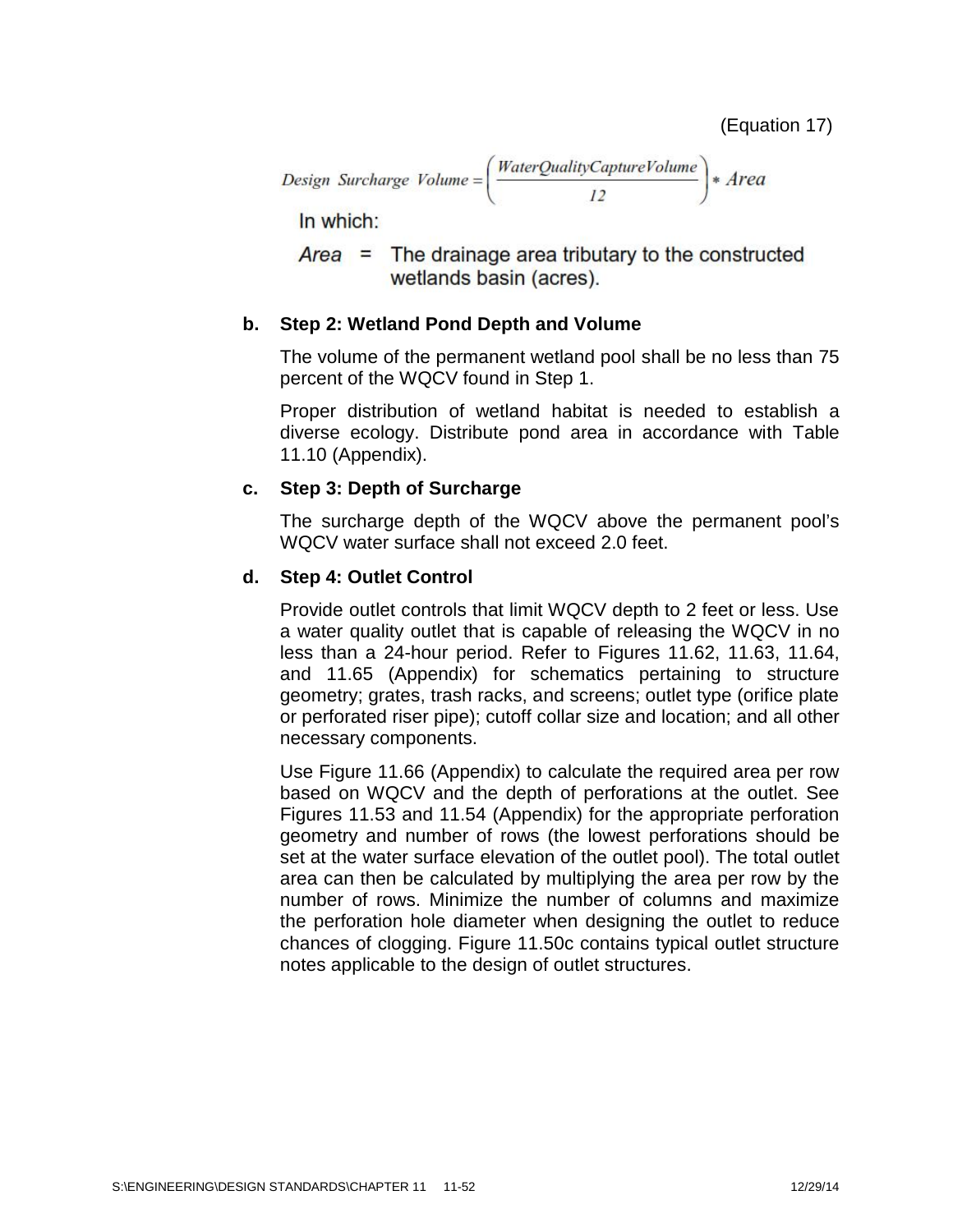# **e. Step 5: Trash Rack**

Provide a trash rack of sufficient size to prevent clogging of the primary water quality outlet. Size the rack so as not to interfere with the hydraulic capacity of the outlet. Using the total outlet area and the selected perforation diameter (or height), Figures 11.50a, 11.50b, 11.56, or 11.57 (Appendix) will help to determine the minimum open area required for the trash rack. If a perforated vertical plate or riser is used, use one half of the total outlet area to calculate the trash rack's size. This accounts for the variable inundation of the outlet orifices. Figures 11.50a, 11.50b, and 11.56 (Appendix) were developed as suggested standardized outlet designs for smaller sites.

# **f. Step 6: Basin Use**

Determine if flood storage or other uses will be provided for above the wetland surcharge storage or in a separate facility. Design for combined uses when they are to be provided.

# **g. Step 7: Basin Shape**

Shape the pond with a gradual expansion from the inflow and a gradual contraction to the outlet, thereby limiting short circuiting. The basin length to width ratio between the inflow area and outlet should be 2:1 to 4:1, with 3:1 recommended. It may be necessary to modify the inflow area and outlet point through the use of pipes, swales, or channels to accomplish this. Always maximize the distance between the inlet and outlet.

## **h. Step 8: Basin Side Slopes**

Basin side slopes are to be stable and gentle to facilitate maintenance and access needs. Side slopes should be no steeper than 4:1.

## **i. Step 9: Base Flow**

A net influx of water that exceeds all of the losses must be available throughout the year. The following equation and parameters can be used to estimate the net quantity of base flow available at a site: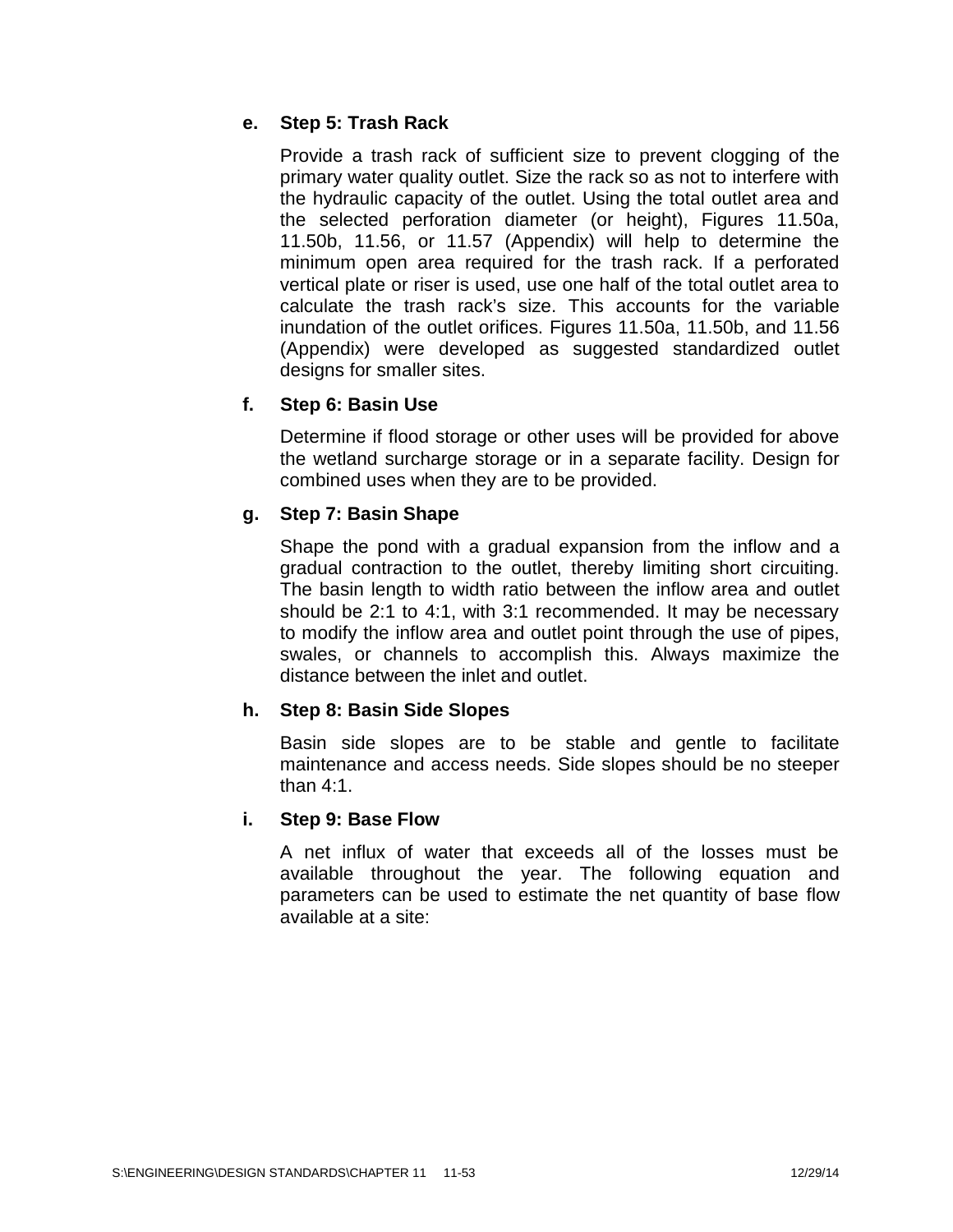(Equation 18)

$$
Q_{net} = Q_{mflow} - Q_{Evap} - Q_{Seepage} - Q_{E.T}
$$

Where:

*.*

| $Q_{Net}$           |     | Net quantity of base flow (acre-feet/year)                                                                                               |
|---------------------|-----|------------------------------------------------------------------------------------------------------------------------------------------|
| $Q_{\text{Inflow}}$ | $=$ | Estimated base flow (acre-feet/year). Estimate<br>by seasonal measurements and/or comparison<br>to similar watersheds.                   |
| $Q_{Evap}$          | $=$ | Loss attributed to evaporation less the<br>precipitation (acre-feet/year). Computed for<br>average water surface)                        |
| $Q_{Seepage}$       |     | Loss (or gain) attributed to seepage<br>to<br>groundwater (acre-feet/year)                                                               |
| $Q_{F.T.}$          | $=$ | Loss attributed to plant evapotranspiration<br>(computed for average plant area above water<br>surface, not including the water surface) |

#### **j. Step 10: Inflow Area and Outlet Protection**

Provide a means to dissipate flow energy entering the basin to limit sediment resuspension. Outlets should be placed in an outlet bay that is at least 3 feet deep. The outlet should be protected from clogging by a skimmer shield that starts at the bottom of the permanent pool and extends above the maximum capture volume depth. Also provide for a trash rack.

#### **k. Step 11: Forebay Design**

Provide the opportunity for larger particles to settle out in an area that has a solid driving surface bottom for vehicles to facilitate sediment removal. The forebay volume of the permanent pool should be 5 to 10 percent of the design water quality capture volume.

#### **l. Step 12: Vegetation**

Cattails, sedges, reeds, and wetland grasses should be planted in the wetland bottom. Berms and side-sloping areas should be planted with native or irrigated turf-forming grasses. Initial establishment of the wetlands requires control of the water depth. After planting wetland species, the permanent pool should be kept at 3 to 4 inches to allow growth and to help establish the plants, after which the pool should be raised to its final operating level.

#### **m. Step 13: Maintenance Access**

Vehicle access to the forebay and outlet area must be provided for maintenance and removal of bottom sediments. Maximum grades should not exceed 10 percent, and a stabilized, all-weather driving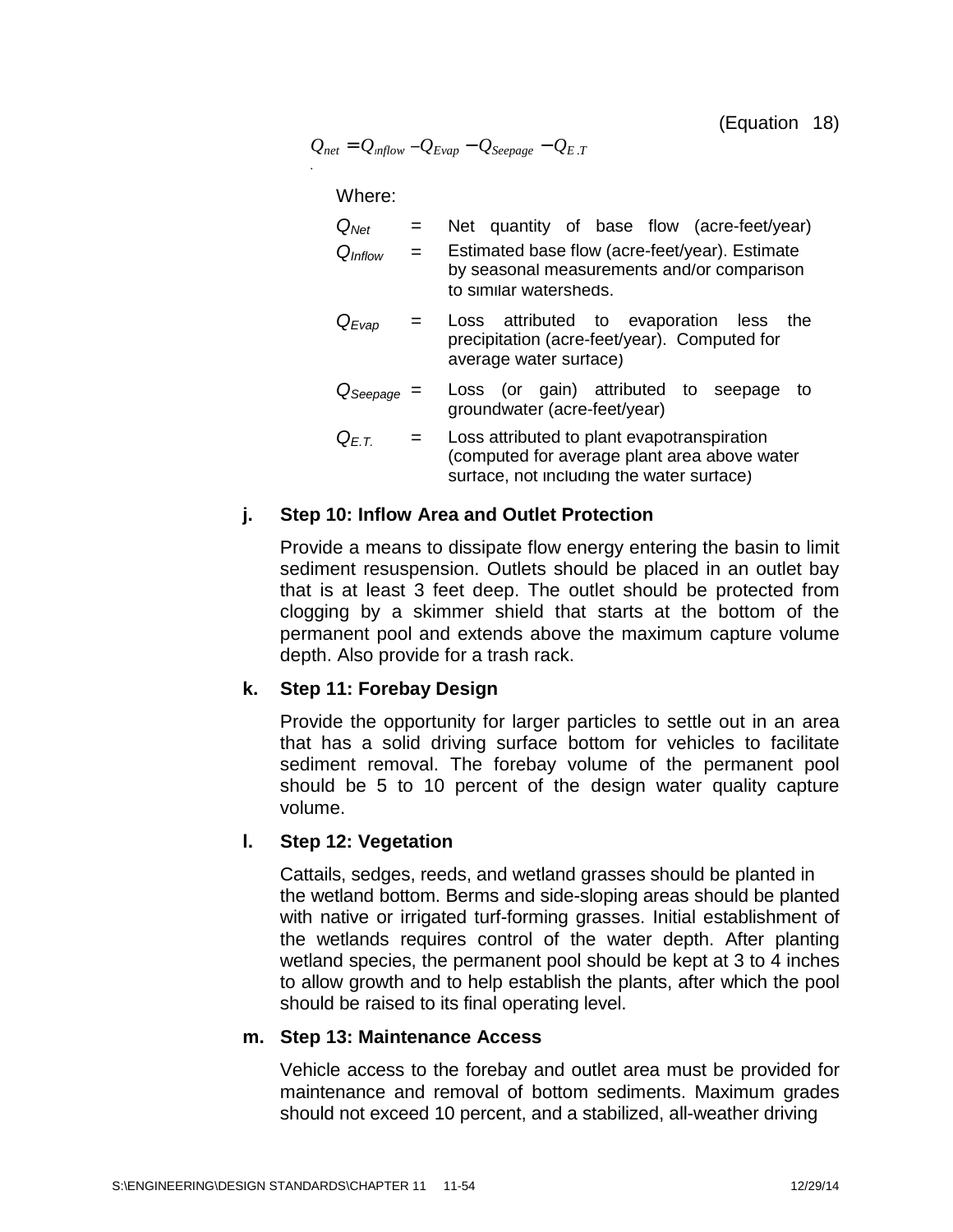surface capable for use by maintenance equipment shall be provided. If conditions warrant, a gravel or hard surface shall be provided.

### **5. Design Example**

Design forms that document the design procedure are included in the Appendix. A completed form is shown in Figure 11.67 (Appendix) as a design example.

### **11.8.9 Retention Pond**

### **1. Description**

A retention pond is a sedimentation facility that has a permanent pool of water that is replaced with storm water, in part or in total, during storm water runoff events. In addition, a temporary detention volume is provided above this permanent pool to capture storm water runoff and enhance sedimentation. Retention ponds are similar to extended detention basins because they are designed to capture in total, as a surcharge to the pond, runoff from frequently occurring storms. However, retention ponds differ from extended detention basins because the influent water mixes with the permanent pool water as it rises above the permanent pool level. The surcharge captured volume above the permanent pool is then released over 12 hours.

Retention ponds require a dry-weather base flow to maintain the permanent pool. They can be very effective in removing pollutants, and, under the proper conditions, can satisfy multiple objectives.

## **2. General Application**

A retention pond can be used to improve the quality of urban runoff from roads, parking lots, residential neighborhoods, commercial areas, and industrial sites and is generally used as regional or follow-up treatment because of the base flow requirements. It can be used as an onsite BMP if the owner provides sufficient water to keep the pond full between storms. A retention pond works well in conjunction with other BMPs, such as upstream onsite source controls and downstream filter basins or wetland channels.

## **3. General Properties**

## **a. General**

A retention pond provides the following benefits:

- Moderate to high removal rates of many urban pollutants.
- Wildlife habitat opportunities.
- Recreation, aesthetics, and open space opportunities.
- Part of a larger flood control basin.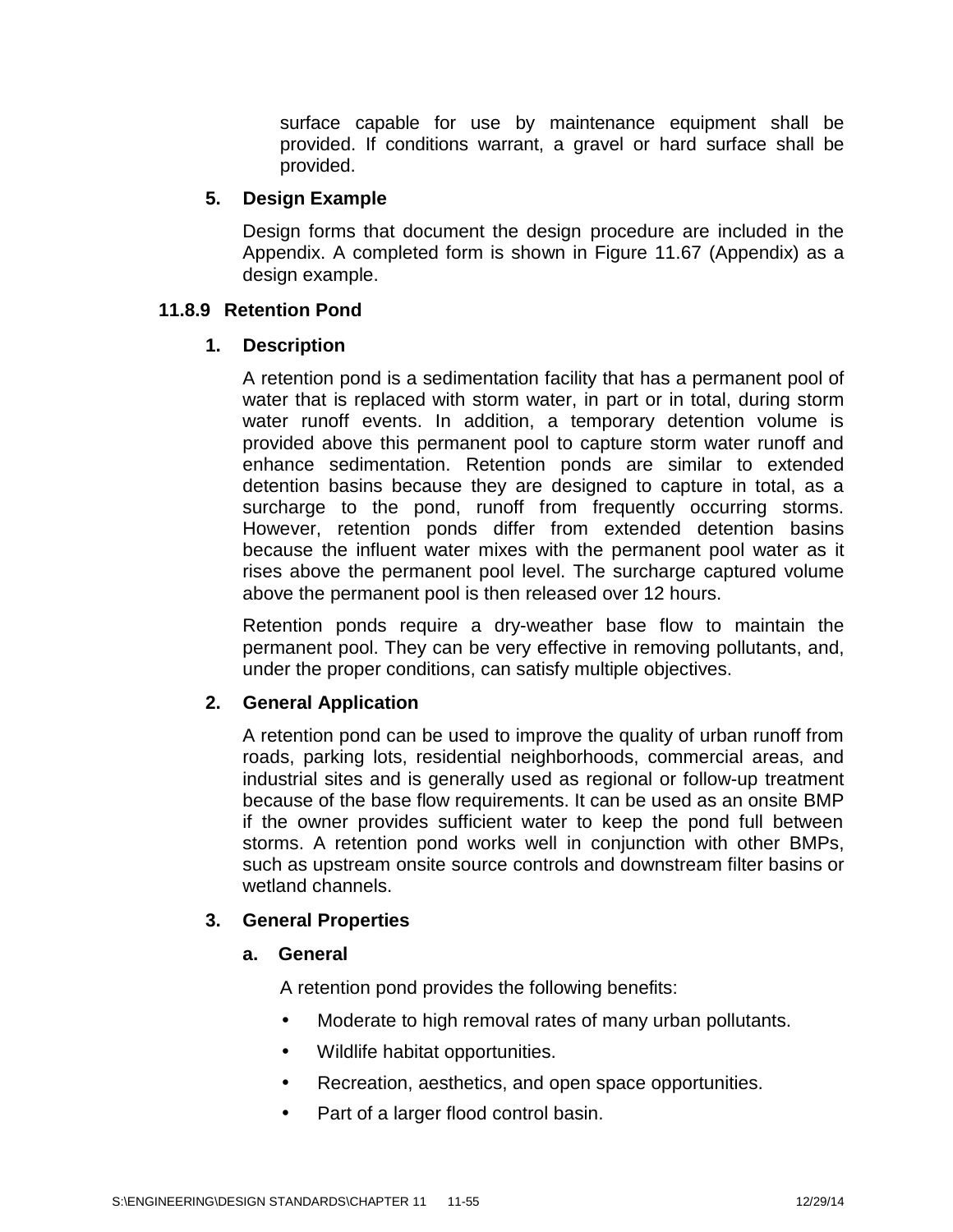Their primary drawbacks include safety concerns; more difficult maintenance and sediment removal than for extended detention basins; floating litter, scum, and algal blooms; possible nuisance odors; and possible mosquito problems. Aquatic plant growth can be a factor in clogging outlet controls. The permanent pool can attract water fowl, which can add to the nutrient load entering and leaving the pond.

### **b. Physical Site Suitability**

Although site suitability concerns are similar to those stated for an extended detention basin, a retention pond has one primary difference—it requires sufficient continuous base flow to maintain the pool. A complete water budget under the projected urbanized watershed conditions should be performed to assure that the base flow will exceed evaporation, evapotranspiration, and seepage losses.

## **c. Pollutant Removal**

See Table 11.4 (Appendix) for pollutant removal ranges. A retention pond achieves moderate to high removal rates for particulate matter through sedimentation during and shortly after the runoff event. During a storm event, part or all of the permanent pool water is displaced and the pool becomes a mixture of the former pool water and new runoff. The period between storms allows biological uptake of soluble nutrients and metals from the water column in the permanent pool while also providing time for quiescent settling of fine sediment particles that remain in the pool after a storm. Some of the sediment can resuspend and soluble compounds can remobilize if a large storm event causes intense mixing or when unfavorable chemical conditions exist in the pool (such as low dissolved oxygen [DO] or pH). Also, algal growth and other biological activity can produce suspended solids and increased concentrations of certain forms of phosphates and nitrogen compounds in dry-weather base flow discharges from the pond.

Without a sufficient continuous base flow, a wet pond can concentrate levels of salts and algae between storm events through evaporation. Besides contributing to nuisance problems, the water quality of the pool is very important. A storm event will displace any concentrated pond water, and in some instances, can result in discharges of water with pollutant concentrations exceeding the inflow—exactly the opposite of the intent for providing this BMP.

#### **d. Aesthetics and Multiple Uses**

A retention pond offers improved aesthetics and multiple uses beyond those typically found at an extended detention basin. The bulk of the capture volume as a surcharge above the permanent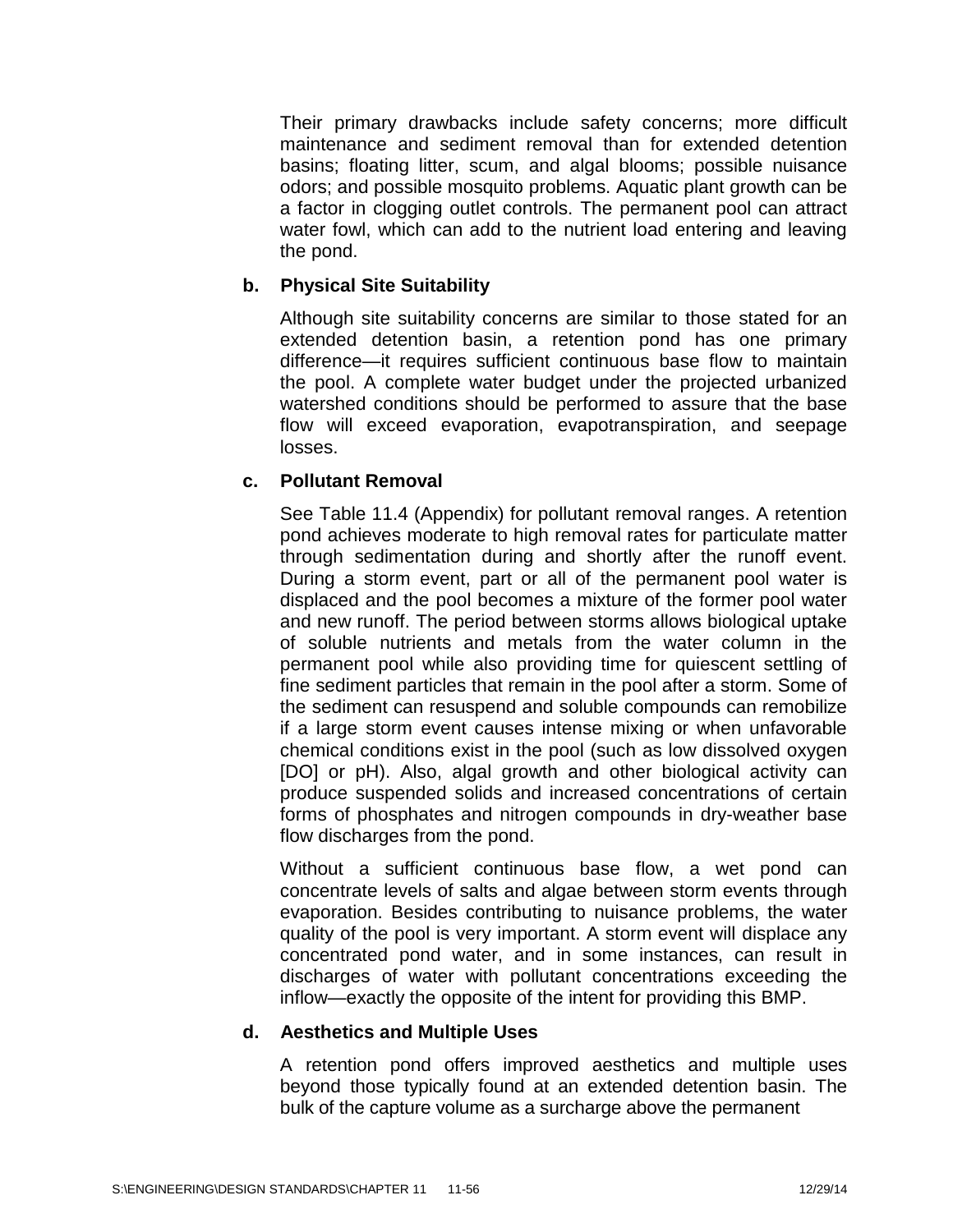pool, with some of it occurring above the dry-weather bank areas. As a result, most of the sediment deposits are left behind within the permanent pool zone, where they are not seen by the public. Also, the permanent pool offers some aquatic habitat and is a habitat for water fowl. However, water fowl can be a nuisance because of the fecal matter they deposit on the banks and in the pool. Maintenance requirements for the retention pond are similar to those for the extended detention basin found in Table 11.8 (Appendix).

### **4. Design Considerations**

The required total basin design volume of a retention pond facility includes the volume needed for a permanent pool (greater than or equal to water quality capture volume) plus a water quality capture volume as a surcharge above the permanent pool. If desired, a flood routing detention volume can be provided above the water quality capture volume.

Whenever desirable and feasible, incorporate the retention pond within a larger flood control basin. Also, whenever possible, try to provide for other urban uses such as active or passive recreation and wildlife habitat. Try to locate recreational areas to limit the frequency of inundation to one or two occurrences a year. Generally, the area within the water quality capture volume is not well suited for active recreation facilities such as ballparks, playing fields, and picnic areas. These should be located above this pool level.

Land requirements are typically 0.5 to 2 percent of the tributary watershed's area. High exfiltration rates can initially make it difficult to maintain a permanent pool in a new retention pond, but the bottom can eventually seal with fine sediment and become relatively impermeable over time. It is best, however, to seal the bottom and the sides of a permanent pool if it is located on permeable soils and to leave the areas above the permanent pool unsealed to promote exfiltration of the storm water detained in the surcharge water quality capture volume.

There are two primary differences in design between a retention pond and an extended detention basin:

- The retention pond requires a base flow to maintain and to flush a permanent pool.
- A retention pond is designed to empty the surcharge water quality capture volume over a 12-hour period, instead of the longer 40 hours needed for an extended detention basin because the sediment removal process is more efficient when the outflow occurs above the bottom of the basin. Sediments become trapped below the outlet and sedimentation continues in the pool after the captured surcharge volume is emptied.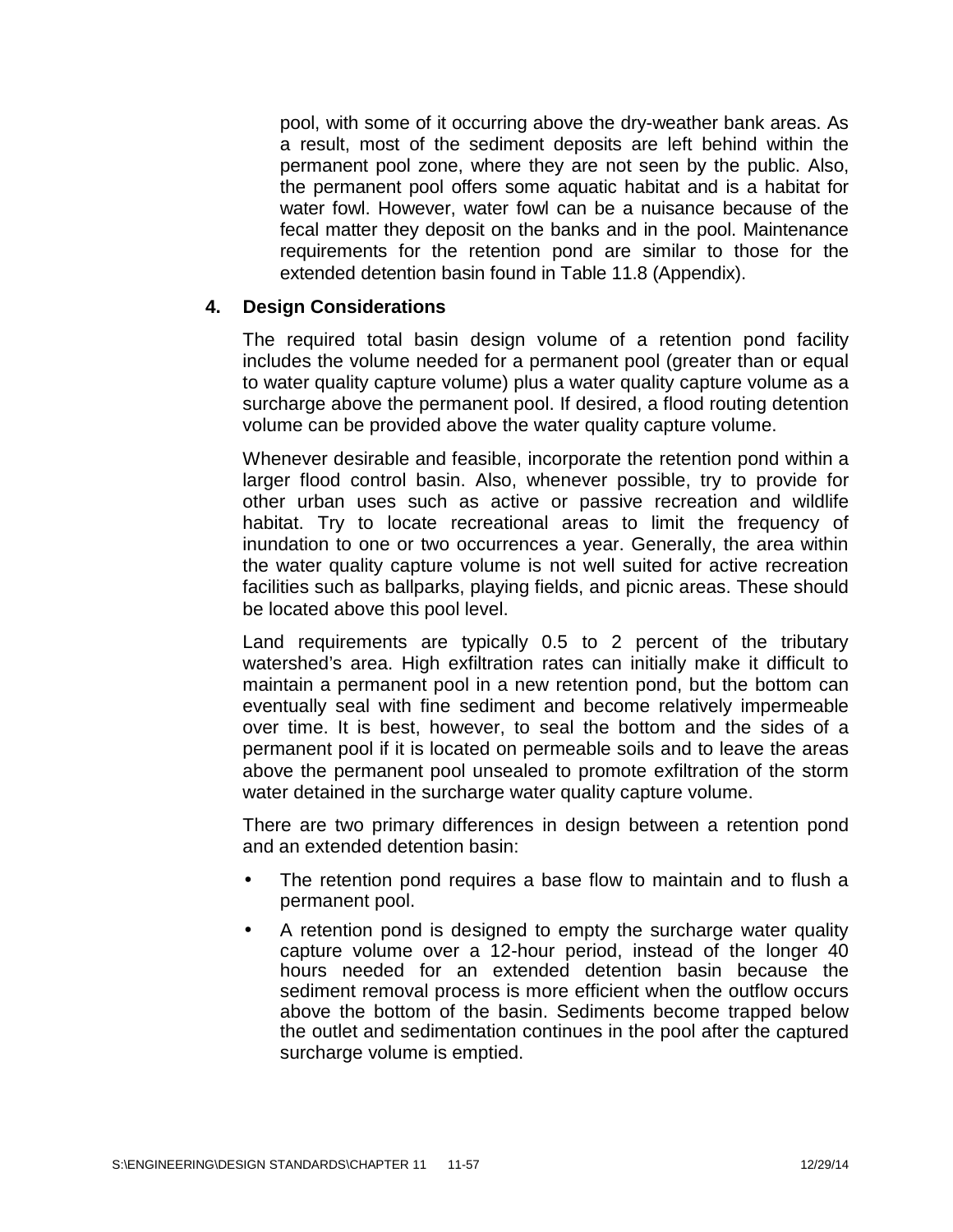Figure 11.68 (Appendix) shows a representative layout for a retention pond. Although flood storage has not been addressed in these recommendations for the same reasons mentioned under extended detention basins, it can be easily provided for above the surcharge water quality capture volume. Embankment and safety design considerations for a retention pond are identical to those discussed for an extended detention basin, except more attention should be given to cutoff collars on the outlet pipe to safeguard against piping along the outlet.

The amount of construction activity within a basin, the erosion control measures implemented, and the size of the basin will influence the frequency of sediment removal from the pond. It is estimated that accumulated sediment will need to be removed at 5- to 20-year intervals if there are no construction activities within the tributary catchment.

### **5. Design Procedure and Criteria**

The following steps outline the design procedure and criteria for a retention pond.

### **a. Step 1: Basin Surcharge Storage Volume**

Provide a storage volume equal to the WQCV based on a 12-hour drain time, above the lowest outlet (i.e., perforation) in the basin.

- Determine the WQCV using the tributary catchment's percent imperviousness. Account for the effects of DCIA, if any, on effective imperviousness. Using Figure 11.55 (Appendix), determine the reduction in impervious area to use with WQCV calculations.
- Find the required storage surcharge volume (watershed inches of runoff). Determine the required water quality capture volume in watershed inches of runoff using Figure 11.48 (Appendix), based on the retention pond 12-hour drain time. The water quality capture volume is the surcharge volume above the permanent pool. Calculate the design surcharge volume in acre-feet as follows:

(Equation 19)

Design Surcharge Volume = \n
$$
\left( \frac{WaterQualityCaptureVolume_I}{I2} \right) * Area
$$
\n

In which:

Water Quality Capture Volume = Water quality capture volume from Figure 11.48 in watershed inches

Area = The tributary catchment drainage area (acres).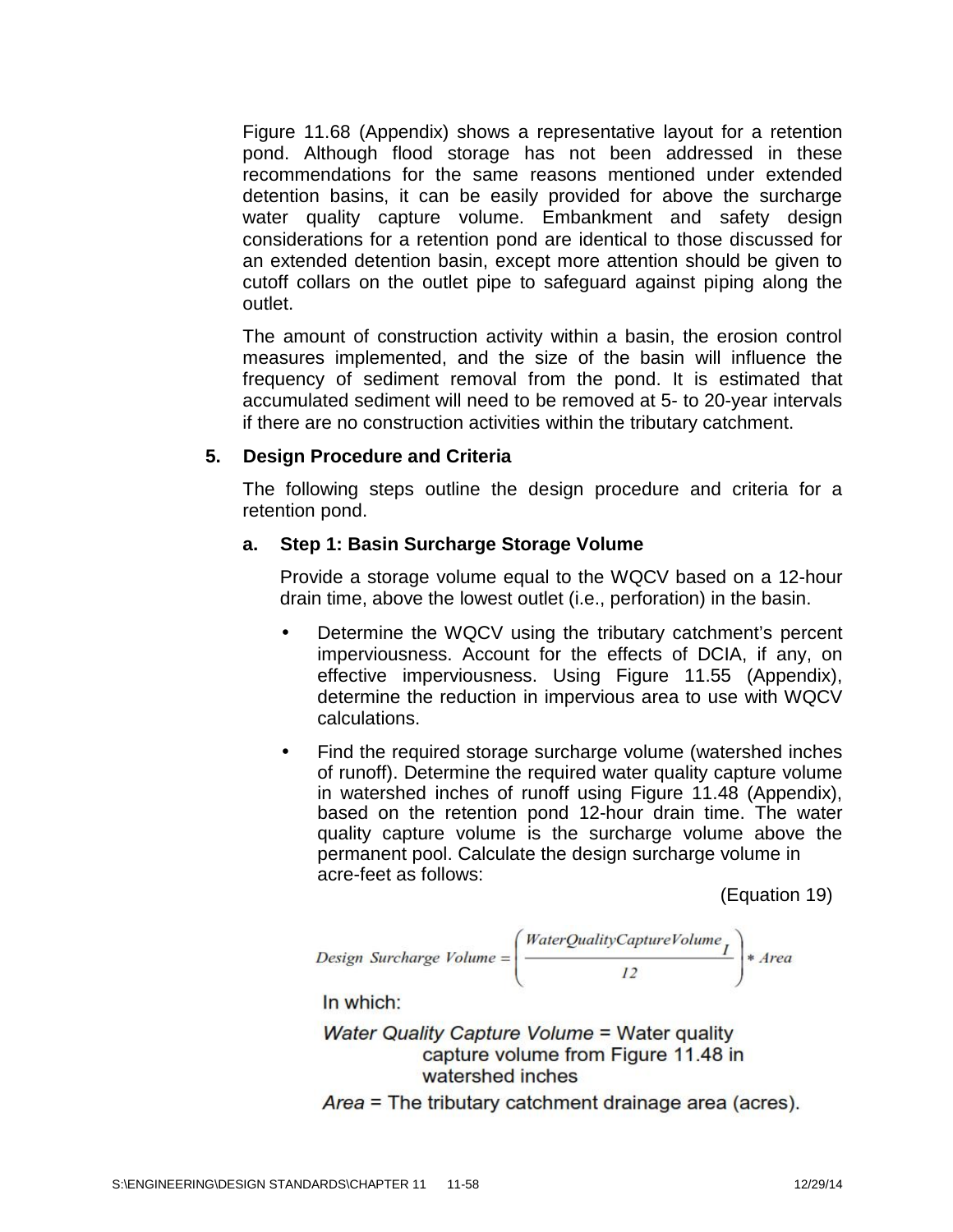### **b. Step 2: Permanent Pool**

The permanent pool provides storm water quality enhancement between storm water runoff events through biochemical processes and continuing sedimentation.

> • Volume of the permanent pool: *Permanent Pool 1.0 to 1.5 (Water Quality Capture Volume)*

### **c. Step 3: Depth Zones**

The permanent pool shall have two depth zones:

- A littoral zone 6 to 12 inches deep that is between 25 to 40 percent of the permanent pool surface area for aquatic plant growth along the perimeter of the permanent pool.
- A deeper zone of 4 to 8 feet average depth in the remaining pond area to promote sedimentation and nutrient uptake by phytoplankton. The maximum depth in the pond shall not exceed 12 feet.

## **d. Step 4: Base Flow**

A net influx of water must be available through a perennial base flow and must exceed the losses. The following equation and parameters can be used to estimate the net quantity of base flow available:

(Equation 20)

$$
Q_{\text{Net}} = Q_{\text{Inflow}} - Q_{\text{Evap}} - Q_{\text{Seepage}} - Q_{\text{E.T.}}
$$

In which:

| $Q_{net}$     | $=$ | Net quantity of base flow (acre-feet/year)                                            |
|---------------|-----|---------------------------------------------------------------------------------------|
| $Q_{inflow}$  | $=$ | Estimated base flow (acre-feet/year) (estimate                                        |
|               |     | seasonal measurements<br>and/or<br>by                                                 |
|               |     | to similar watersheds)                                                                |
| $Q_{evap}$    |     | Loss because of evaporation less the                                                  |
|               |     | precipitation (acre-feet/year) (computed for                                          |
|               |     | average water surface)                                                                |
| $\cup$ Seepag |     | Loss (or gain) because of seepage to                                                  |
|               |     | groundwater (acre-feet/year)                                                          |
| $Q_{F.T.}$    | $=$ | Loss because of plant evapotranspiration                                              |
|               |     | (additional loss through plant area above<br>surface not including the water surface) |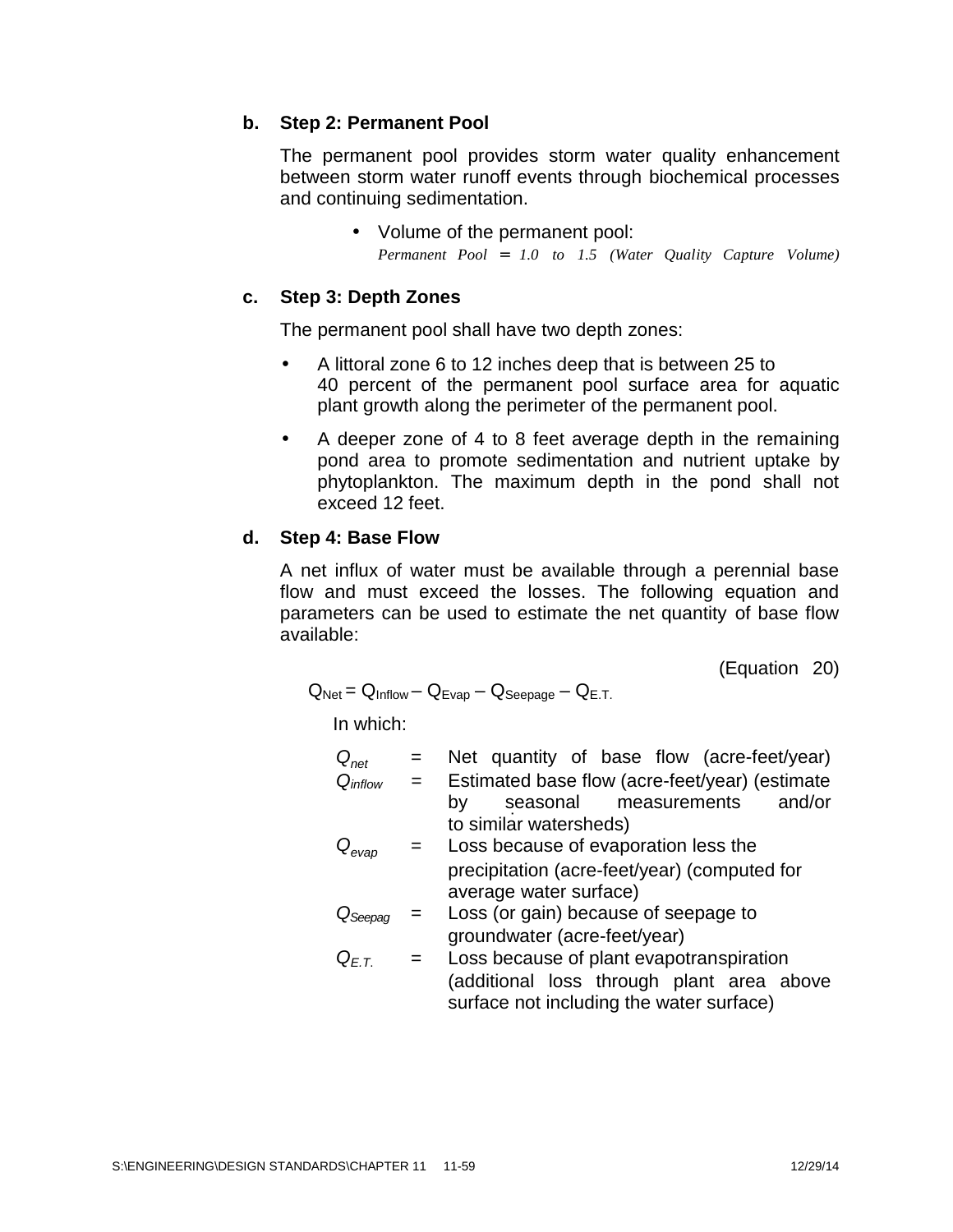# **e. Step 5: Outlet Control**

Provide outlet controls that limit WQCV depth to 2 feet or less. Use a water quality outlet that is capable of releasing the WQCV in no less than a 12-hour period. Refer to Figures 11.62, 11.63, 11.64, and 11.65 (Appendix) for schematics pertaining to structure geometry; grates, trash racks, and screens; outlet type; orifice plate or perforated riser pipe; cutoff collar size and location; and all other necessary components.

Use Figure 11.69 (Appendix) to calculate the required area per row based on WQCV and the depth of perforations at the outlet. See Figures 11.53 and 11.54 (Appendix) to determine the appropriate perforation geometry and number of rows (the lowest perforations should be set at the water surface elevation of the outlet pool). The total outlet area can then be calculated by multiplying the area per row by the number of rows. Minimize the number of columns of perforations and maximize the diameter of perforation holes to reduce clogging potential. Figure 11.50c contains typical outlet structure notes applicable to the design of outlet structures.

# **f. Step 6: Trash Rack**

Provide a trash rack of sufficient size to prevent clogging of the primary water quality outlet. Size the rack so as not to interfere with the hydraulic capacity of the outlet. Using the total outlet area and the selected perforation diameter (or height), Figures 11.50a, 11.50b, 11.56, or 11.57 (Appendix) will help to determine the minimum open area required for the trash rack. Use one half of the total perforated plate outlet area to calculate the trash rack's size. This accounts for the variable inundation of the outlet orifices. Figures 11.50a, 11.50b, and 11.56 (Appendix) were developed as suggested standardized outlet designs for smaller sites.

## **g. Step 7: Basin Shape**

Shape the pond with a gradual expansion from the inflow area and a gradual contraction toward the outlet, thereby limiting short circuiting. The basin length to width ratio between the inflow area and outlet should be between 2:1 and 3:1. It may be necessary to modify the inflow area and outlet point through the use of pipes, swales, or channels to accomplish this. Always maximize the distance between the inlet and the outlet.

## **h. Step 8: Basin Side Slopes**

Side slopes should be stable and sufficiently gentle to limit channel erosion and to facilitate maintenance. Side slopes above the permanent pool should be no steeper than 4:1. The littoral zone should be very flat (that is, 40:1 or flatter) with the depth ranging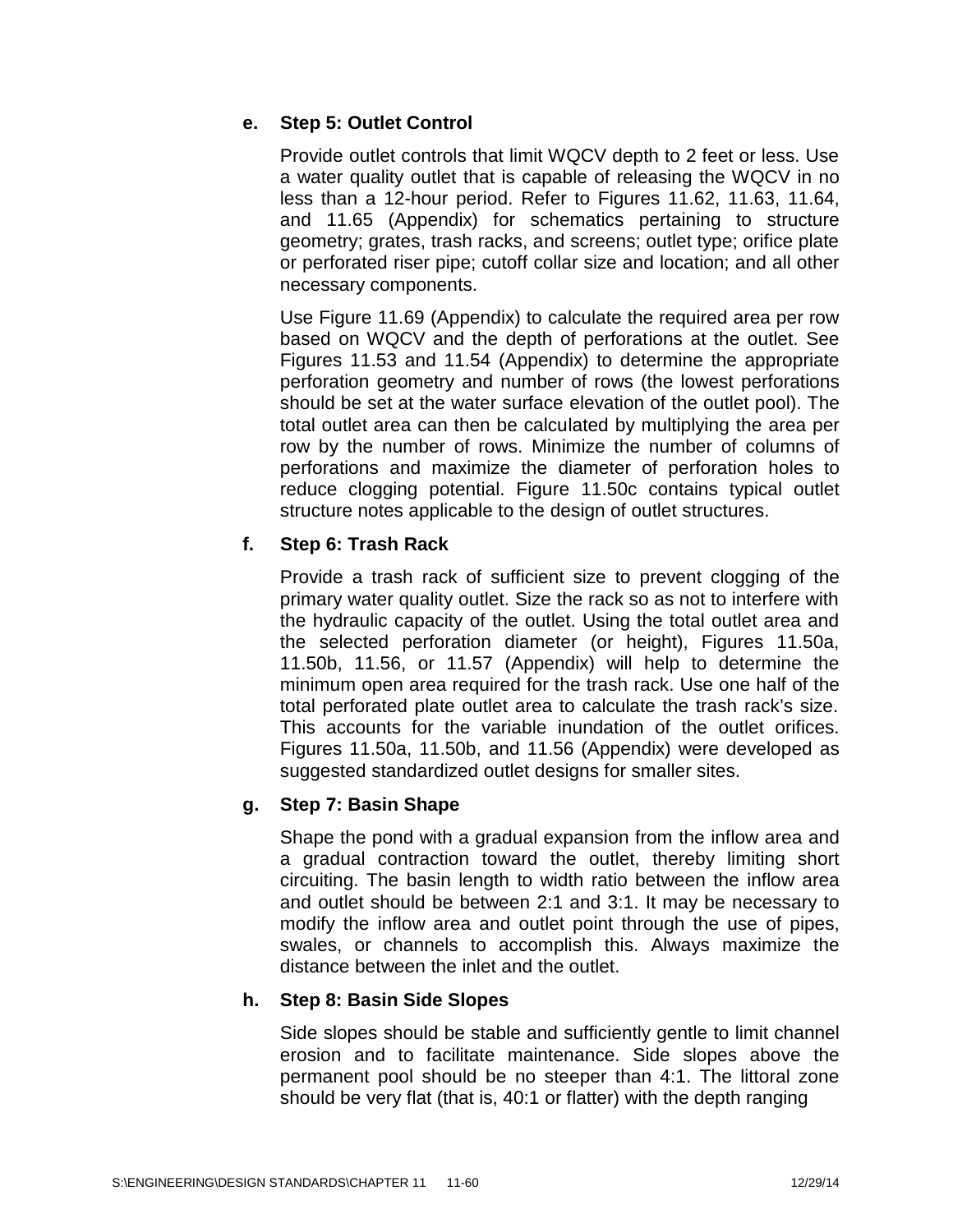from 6 inches near the shore and extending to no more than 12 inches at the furthest point from the shore. The side slope below the littoral zone shall be 3:1 or flatter.

## **i. Step 9: Dam Embankment**

The embankment should be designed not to fail during a 100-year or larger storm. Embankment slopes should be no steeper than 3:1, but preferably 4:1 or flatter, and covered with turf-forming grasses to limit erosion. Poorly compacted native soils should be removed and replaced. Embankment soils should be compacted to 95 percent of their maximum density according to ASTM D 698-70 (modified proctor).

## **j. Step 10: Vegetation**

Vegetation provides erosion control and enhances site stability. Berms and side-sloping areas should be planted with native turfforming grasses or irrigated turf, depending on the local setting and proposed uses for the pond area. The shallow littoral bench should have a 4- to 6-inch organic topsoil layer and be vegetated with aquatic species.

## **k. Step 11: Maintenance Access**

Vehicle access to the basin bottom, forebay, and outlet area must be provided for maintenance and removal of bottom sediments. Maximum grades should not exceed 10 percent, and a stabilized, all-weather driving surface capable for use by maintenance equipment shall be provided. If conditions warrant, a gravel or hard surface shall be provided.

## **l. Step 12: Inflow Area**

Dissipate flow energy at the inflow area to limit erosion and to diffuse the inflow plume where it enters the pond.

## **m. Step 13: Forebay Design**

To provide an opportunity for larger particles to settle out, install an area that has a solid driving surface bottom to facilitate sediment removal. A berm consisting of a rock and topsoil mixture should be part of the littoral bench to create the forebay and have a minimum top width of 8 feet and side slopes no steeper than 4:1. The forebay volume of the permanent pool should be 5 to 10 percent of the design water quality capture volume.

## **n. Step 14: Underdrains**

Provide underdrain trenches near the edge of the pond. The trenches should be no less than 12 inches wide and filled with ASTM C-33 sand to within 2 feet of the pond's permanent pool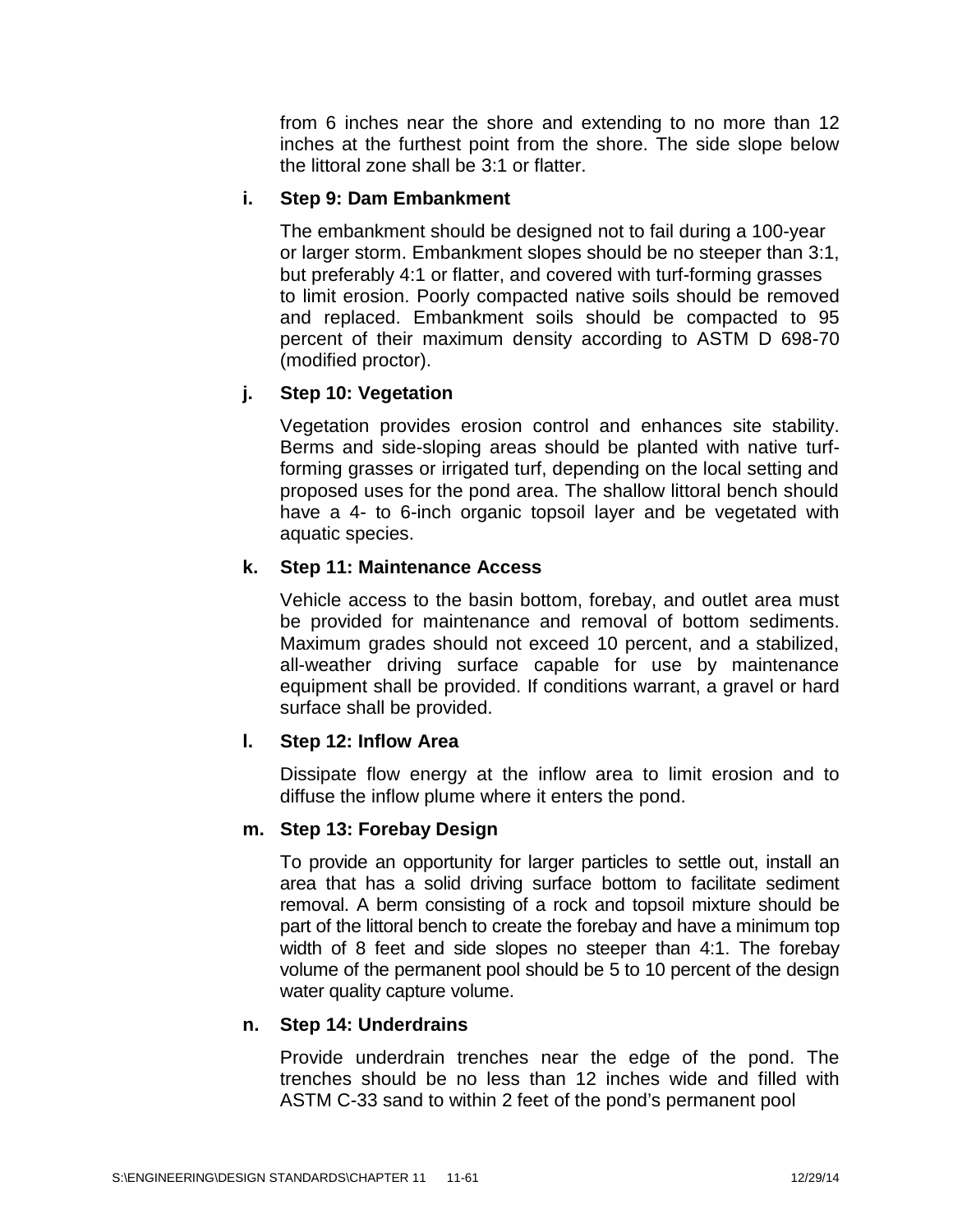water surface, and with an underdrain pipe connected through a valve to the outlet. These underdrains will permit the pond to be dried out when it has to be cleaned out to restore volume lost due to sediment deposition.

### **6. Design Example**

Design forms that document the design procedure are included in the Appendix. A completed form is shown in Figure 11.70 (Appendix) as a design example.

### **11.8.10 Constructed Wetlands Channel**

### **1. Description**

Constructed wetland-bottomed channels take advantage of dense natural vegetation (rushes, willows, cattails, and reeds) to slow down runoff and allow time for settling out sediment and biological uptake.

Constructed wetlands differ from "natural" wetlands as they are artificial and are built to enhance storm water quality. Sometimes small wetlands that exist along ephemeral drainageways may be enlarged and incorporated into the constructed wetland system. Such action, however, requires the approval of federal and state regulators.

## **2. General Application**

Wetland bottom channels can be used in the following two ways:

- A wetland can be established in a totally man-made channel and can act as a conveyance system and water quality enhancement facility. This design can be used along wide and gently sloping channels.
- A wetland bottom channel can be located downstream of a storm water detention facility (water quality and/or flood control) where a large portion of the sediment load can be removed. The wetland channel then receives storm water and base flows as they drain from the detention facility, provides water quality enhancement, and at the same time conveys it downstream. The application of a wetland channel is recommended upstream of receiving waters and within lesser (i.e., ephemeral) receiving waters, thereby delivering better quality water to the more significant receiving water system.

A constructed wetland channel requires a net influx of water to maintain its vegetation and microorganisms. A complete water budget analysis is necessary to assure the adequacy of the base flow.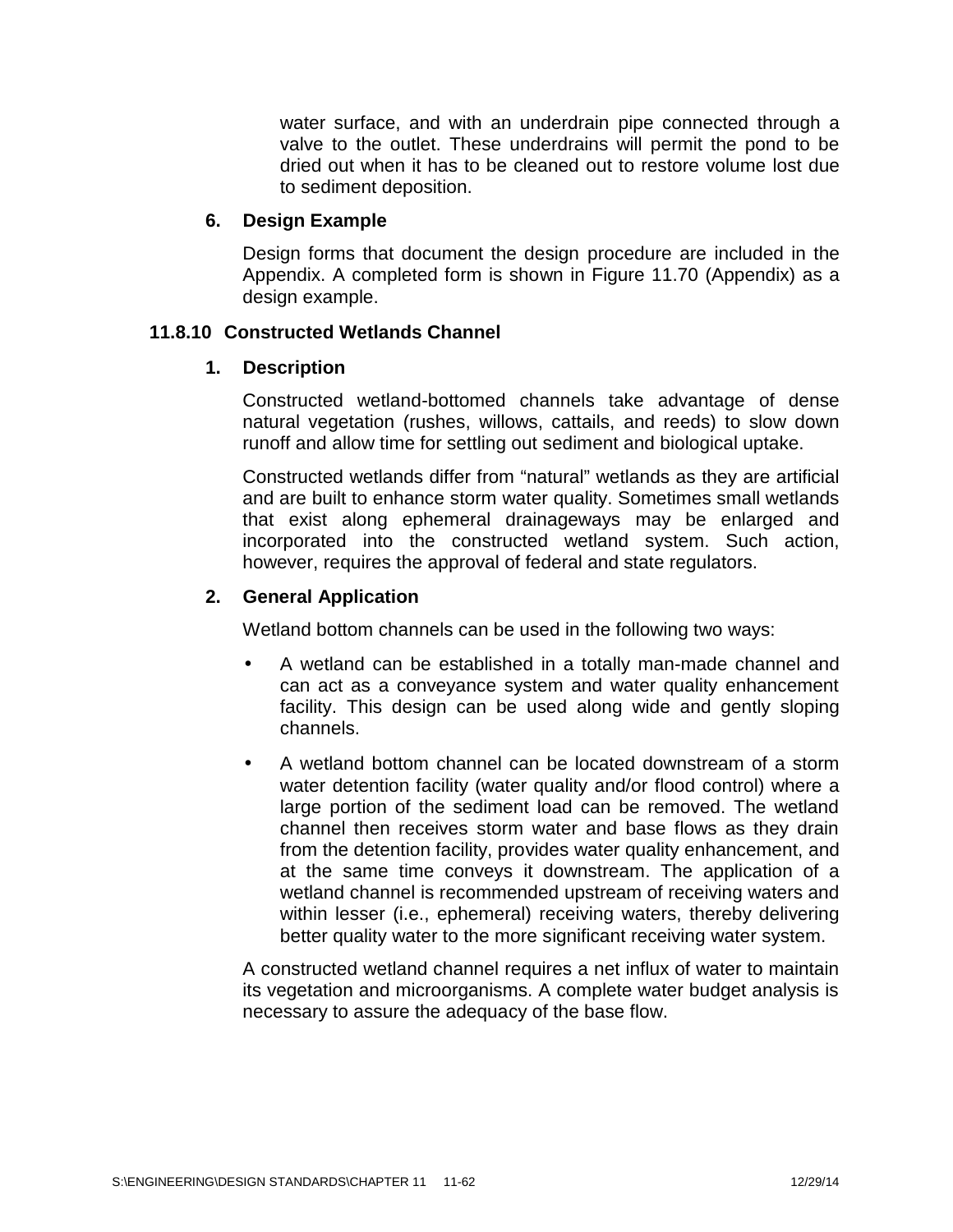# **3. General Properties**

### **a. General**

Constructed wetlands offer several potential advantages, such as natural aesthetic qualities, wildlife habitat, erosion control, and pollutant removal. Constructed wetlands provide an effective follow up treatment to onsite and source control BMPs that rely upon settling of larger sediment particles.

The primary drawback to wetlands is the need for a continuous base flow to assure their presence. In addition, salts and scum can accumulate, and unless properly designed and built, can be flushed out during larger storms.

Other drawbacks include the need for regular maintenance to provide nutrient removal. Regular harvesting and removal of aquatic plants, cattails, and willows are required if the removal of nutrients in significant amounts has to be assured. Even with that, recent data puts into question the net effectiveness of wetlands in removing nitrogen compounds and some form of phosphates. Periodic sediment removal is also necessary to maintain the proper distribution of growth zones and of water movement within the wetland.

## **b. Physical Site Suitability**

A perennial base flow is needed to sustain a wetland, and should be determined using a water budget analysis. Loamy soils are needed in wetland bottoms to allow plants to take root. Infiltration through a wetland bottom cannot be relied upon because the bottom is either covered by soils of low permeability or because the groundwater is higher than the wetland's bottom. Wetland bottom channels also require a near-zero longitudinal slope; drop structures are used to create and maintain a flat grade.

## **c. Pollutant Removal**

Removal efficiencies of constructed wetlands vary significantly. Primary variables influencing removal efficiencies include design, influent concentrations, hydrology, soils, climate, and maintenance. With periodic sediment removal and plant harvesting, expected removal efficiencies for sediments, organic matter, and metals can be moderate to high; for phosphorous, low to moderate; and for nitrogen, zero to low. Pollutants are removed primarily through sedimentation and entrapment, with some of the removal occurring through biological uptake by vegetation and microorganisms. Without a continuous dry-weather base flow, salts and algae can concentrate in the water column and can be released into the receiving water in higher levels at the beginning of a storm event as they are washed out.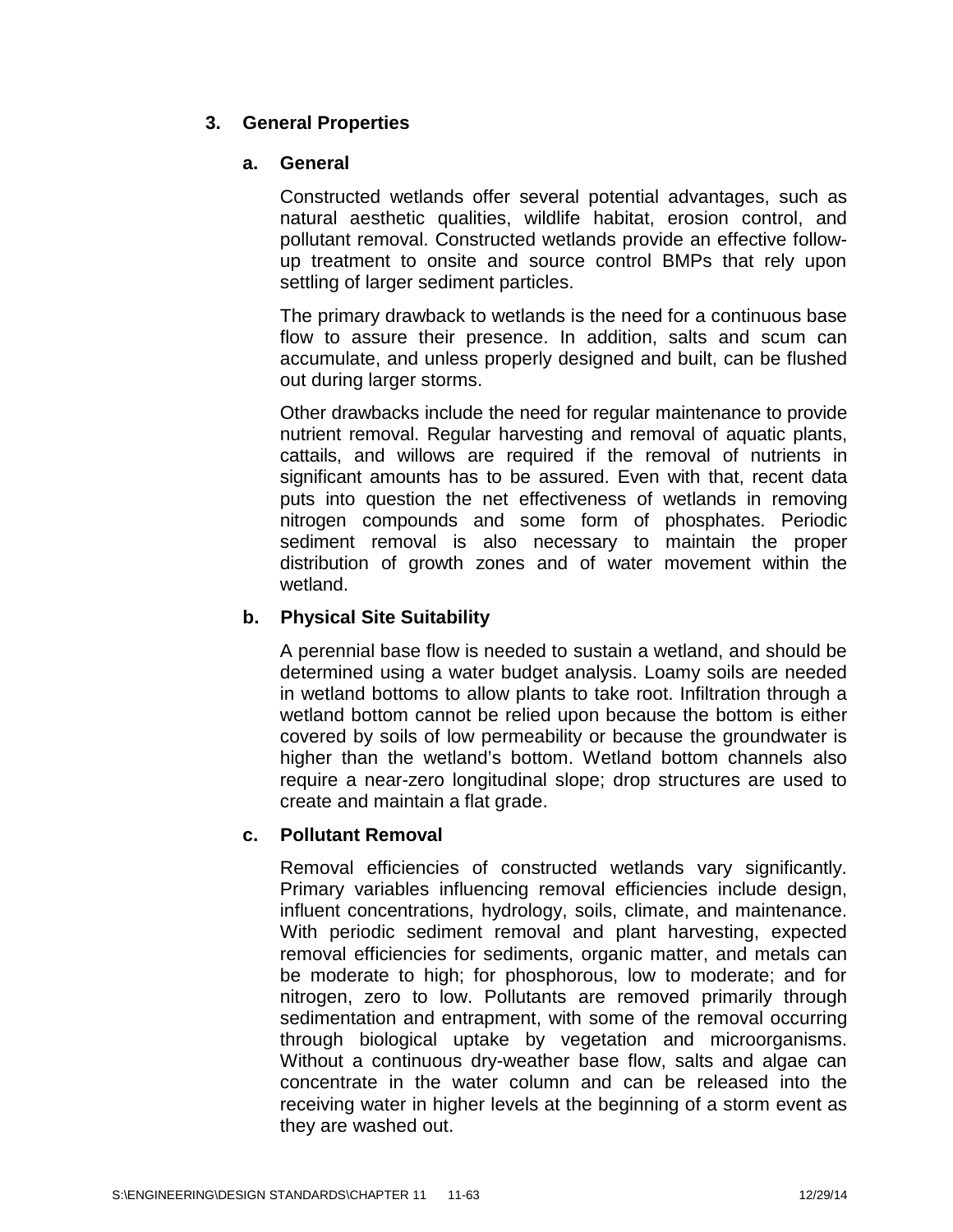# **4. Design Considerations**

Wetlands can be set into a drainageway to form a wetland bottom channel as shown in Figure 11.71 (Appendix). An analysis of the water budget is needed so that the inflow of water throughout the year is sufficient to meet all the projected losses (such as evaporation, evapotranspiration, and seepage) for satisfactory functioning of the wetland. An insufficient base flow could cause the wetland bottom channel to dry out and die. Maintenance requirements for wetland BMPs are shown in Table 11.11 (Appendix).

## **5. Design Procedure and Criteria**

The following steps outline the constructed wetlands channel design procedure. Refer to Figure 11.71 (Appendix) for its design components.

## **a. Step 1: Design Discharge**

Determine the two-year peak flow rate in the wetland channel without reducing it for any upstream ponding or flood routing effects. The channel shall also meet the conveyance requirements of Section 11.5.

# **b. Step 2: Channel Geometry**

Define the newly-built channel's geometry to pass the design two year flow rate at 2.0 feet per second with a channel depth between 2.0 and 4.0 feet. The channel cross section should be trapezoidal with side slopes of 4:1 (horizontal/vertical) or flatter. Bottom width shall be no less than 8.0 feet.

# **c. Step 3: Longitudinal Slope**

Set the longitudinal slope using Manning's equation and a Manning's roughness coefficient of n=0.03, for the two-year flow rate. If the desired longitudinal slope cannot be satisfied with existing terrain, grade control checks or small drop structures must be incorporated to provide desired slope.

## **d. Step 4: Final Channel Capacity**

Calculate the final (or mature) channel capacity during a two-year flood using a Manning's roughness coefficient of  $n = 0.08$  and the same geometry and slope used when initially designing the channel with  $n = 0.03$ . The channel shall also provide enough capacity to contain the flow during a 100-year flood while maintaining 1 foot of free-board. Adjustment of the channel capacity may be done by increasing the bottom width of the channel. Minimum bottom width shall be 8 feet.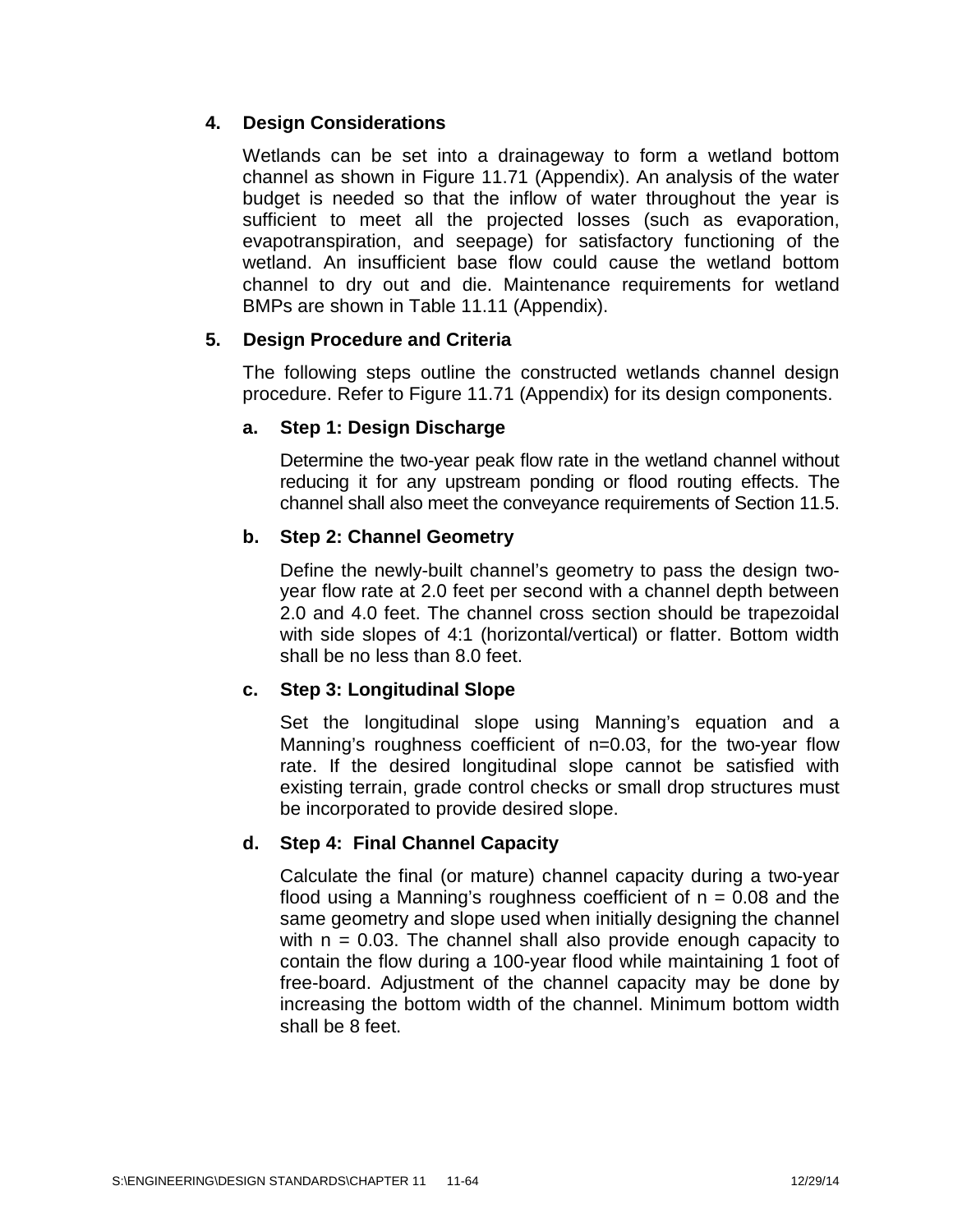# **e. Step 5: Drop Structures**

Drop structures should be designed considering low and high flow hydraulic conditions using standard engineering practices.

# **f. Step 6: Vegetation**

Vegetate the channel bottom and side slopes to provide solid entrapment and biological nutrient uptake. Cover the channel bottom with loamy soils, upon which cattails, sedges, and reeds should be established. Side slopes should be planted with native or irrigated turf grasses.

## **g. Step 7: Maintenance Access**

Vehicle access along the channel length must be provided for maintenance. Maximum grades should not exceed 10 percent, and a stabilized, all-weather driving surface capable for use by maintenance equipment shall be provided.

## **6. Design Example**

Design forms that provide a means of documenting the design procedure are included in the Appendix. A completed form is shown in Figure 11.72 (Appendix) as a design example.

## **11.8.11 Water Quality Catch Basins and Water Quality Catch Basin Inserts**

## **1. Description**

A catch basin is an inlet to the storm drain system that typically includes a grate or curb inlet and a sump to capture sediment, debris, and associated pollutants. Catch basins act as pretreatment for other treatment practices by capturing large sediments. The performance of catch basins at removing sediment and other pollutants depends on the design of the catch basin (e.g., the size of the sump) and maintenance procedures to retain the storage available in the sump to capture sediment. Catch basin efficiency can be improved using inserts, which can be designed to remove oil and grease, trash, debris, and sediment. There are various manufacturers of water quality catch basins and the efficiency may vary with the manufacturer.

## **2. Applicability**

Catch basins are used in drainage systems throughout the United States. Ideal application of catch basins is as pretreatment to another storm water management practice. Catch basin inserts for both new development and retrofits at existing sites may be preferred when available land is limited, as in urbanized areas.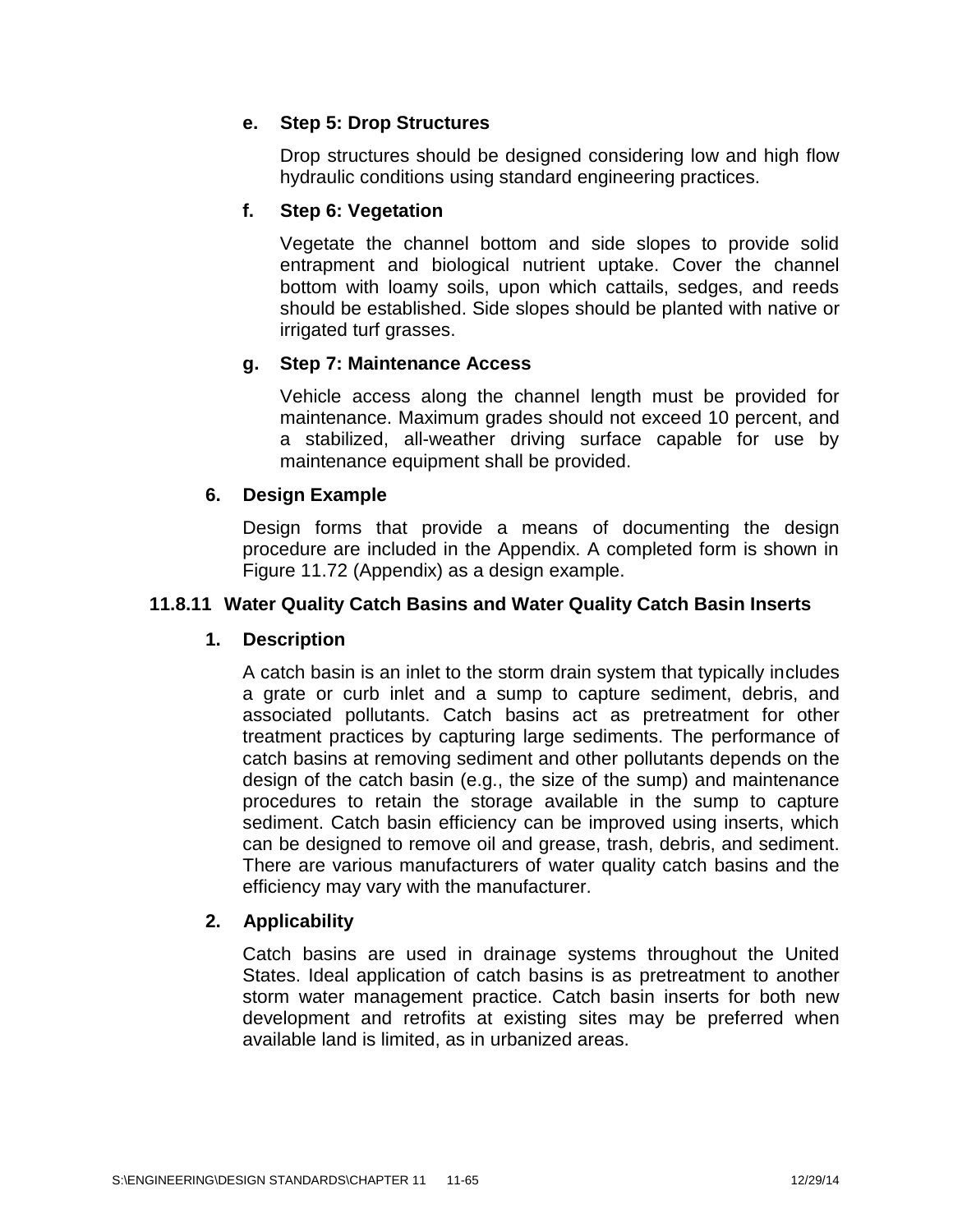# **3. Siting and Design Considerations**

The performance of catch basins is related to the volume in the sump (i.e., the storage in the catch basin below the outlet). Lager et al. (1997) described an "optimal" catch basin sizing criterion, which relates all catch basin dimensions to the diameter of the outlet pipe (D):

- The diameter of the catch basin should be equal to 4D.
- The sump depth should be at least 4D. This depth should be increased if cleaning is infrequent or if the area draining to the catch basin has high sediment loads.
- The top of the outlet pipe should be 1.5D from the bottom of the inlet to the catch basin.

Catch basins can also be sized to accommodate the volume of sediment that enters the system. Pitt et al. (1997) proposed a sizing criterion based on the concentration of sediment in storm water runoff. The catch basin is sized, with a factor of safety, to accommodate the annual sediment load in the catch basin sump. This method is preferable where high sediment loads are anticipated, and where the optimal design described above is suspected to provide little treatment.

### **4. References**

Aronson, G., D. Watson, and W. Pisaro. *Evaluation of Catch Basin Performance for Urban Storm Water Pollution Control*. U.S. Environmental Protection Agency, Washington, DC.

Interagency Catch Basin Insert Committee (ICBIC). *Evaluation of Commercially-Available Catch Basin Inserts for the Treatment of Storm Water Runoff from Developed Sites*. Seattle, WA. 1995.

Lager, J., W. Smith, R. Finn, and E. Finnemore. *Urban Storm Water Management and Technology: Update and Users' Guide*. Prepared for U.S. Environmental Protection Agency. EPA-600/8-77-014. 313 pp. 1977.

Mineart, P., and S. Singh. *Storm Inlet Pilot Study.* Alameda County Urban Runoff Clean Water Program, Oakland, CA. 1994.

Pitt, R., and P. Bissonnette. *Bellevue Urban Runoff Program Summary Report.* U.S. Environmental Protection Agency, Water Planning Division, Washington, DC. 1984.

Pitt, R., M. Lilburn, S. Nix, S.R. Durrans, S. Burian, J. Voorhees, and J. Martinson. *Guidance Manual for Integrated Wet Weather Flow (WWF) Collection and Treatment Systems for Newly Urbanized Areas (New WWF Systems)*. U.S. Environmental Protection Agency, Office of Research and Development, Cincinnati, OH. 2000.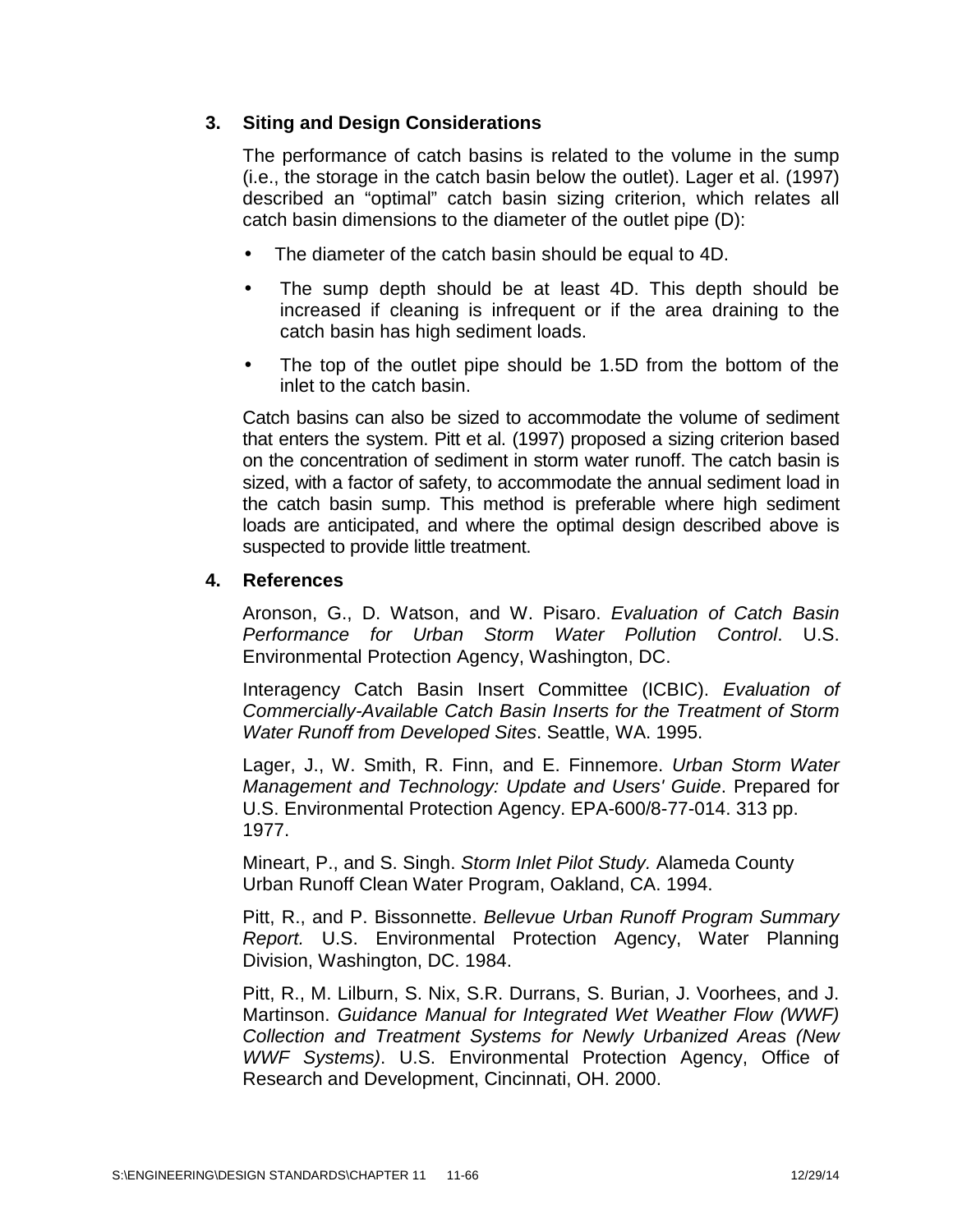## **11.8.12 Bioretention**

#### **1. Definition**

A typical bioretention area is shown in Figure 11.73 (Appendix). Two general types of bioretention facilities exist: off-line and on-line areas. Off-line bioretention areas consist of sand and soil mixtures planted with native plants, which receive runoff from overland flow or from a diversion structure in a traditional drainage system. On-line bioretention areas have the same composition as off-line areas, but are located in grass swales or other conveyance systems that have been modified to enhance pollutant removal by quiescent settling and biofiltration.

### **2. Purpose**

Bioretention is an efficient method for removing a wide variety of pollutants, such as suspended solids and nutrients. It can also be an effective means of reducing peak runoff rates and recharging groundwater by infiltrating runoff. However, not all bioretention facilities will necessarily be optimized for all of these functions.

### **3. Application**

Bioretention areas consisting of sand and soil mixtures planted with native plants, which filter urban runoff, can be used in residential and nonresidential developments. Sources of runoff can be overland flow from impervious areas or discharge diverted from a drainage pipe. Also, on-line bioretention facilities use check dams or other barriers to retain flow in grass swales.

Bioretention facilities are most effective if they receive runoff as close as possible to the source. A site designer needs to look for opportunities to incorporate bioretention facilities throughout the site and minimize the use of inlets, pipes, and downstream controls.

Bioretention should not be used in areas with the following characteristics:

- The water table is within 6 feet of the land surface (the use of collector pipes may reduce this limitation).
- Mature trees would be removed for constructing the bioretention area.
- Slopes are 20 percent or greater.
- An unstable soil stratum is in the area.

## **a. Off-Line**

Off-line bioretention facilities can be applied to most development situations. They are particularly applicable in urban areas where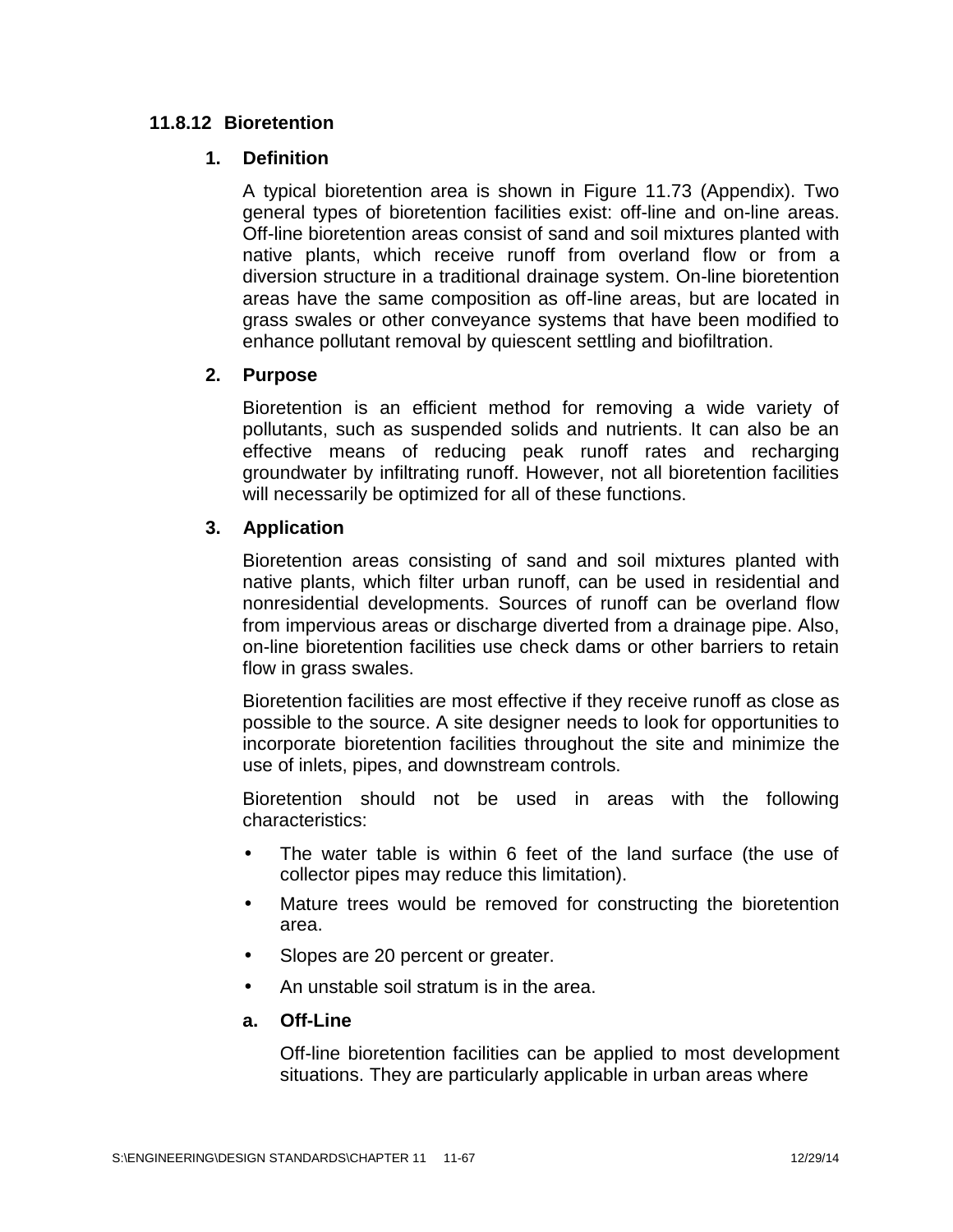the opportunities and the land available for controlling storm water reliably are scarce. Bioretention facilities may be installed in median strips, parking lot islands, or lawn areas of commercial developments. They also can be used in residential subdivisions with open drainage systems or in easements located around lots. Figure 11.74 (Appendix) shows a bioretention area receiving runoff diverted from a storm sewer.

#### **b. On-Line**

On-line bioretention facilities use check dams to "collect" the water in the bioretention area, as shown in Figure 11.75 (Appendix). Adding a bioretention area behind the check dam allows filtering and sedimentation to occur. Check dams should only be used in small open channels or in filter strips that drain five acres or less. Runoff from storms larger than the water quality design storm should safely flow over or bypass the bioretention area.

### **4. Recommended Design Criteria**

#### **a. Performance-Based Guidelines**

Bioretention facilities should be optimized to treat the runoff generated by the water quality design storm. The peak discharge from larger storms should be bypassed, if possible.

A homogenous soil mix of 50 percent construction sand; 20 to 30 percent topsoil with less than 5 percent clay content, and 20 to 30 percent organic compost containing no animal waste provides a planting medium with adequate infiltration capacity. Soil amendments can be added according to the plant species selected. This soil guidance is taken from the North Carolina BMP manual.

In areas where clay contents are higher and the soil is not conducive to infiltration, the bioretention facility can be modified with a collector pipe system installed beneath the basin to form a bioretention filter. The city of Alexandria, Virginia, has developed design guidelines for bioretention filters (city of Alexandria, 1995) and collector pipes for areas of clay soil. As a standard practice, a collector pipe system is now used on all bioretention applications.

Bioretention areas can be used successfully in a wide range of drainage areas. Median strips, ramp loops, and parking lot islands are examples of small drainage areas (less than one acre). In large drainage areas (less than ten acres), diversion structures and energy dissipation devices need to be incorporated into the design to preserve the integrity of the bioretention area.

It is recommended that the size of the bioretention area be 5 to 7 percent of the drainage area multiplied by the *c* coefficient of the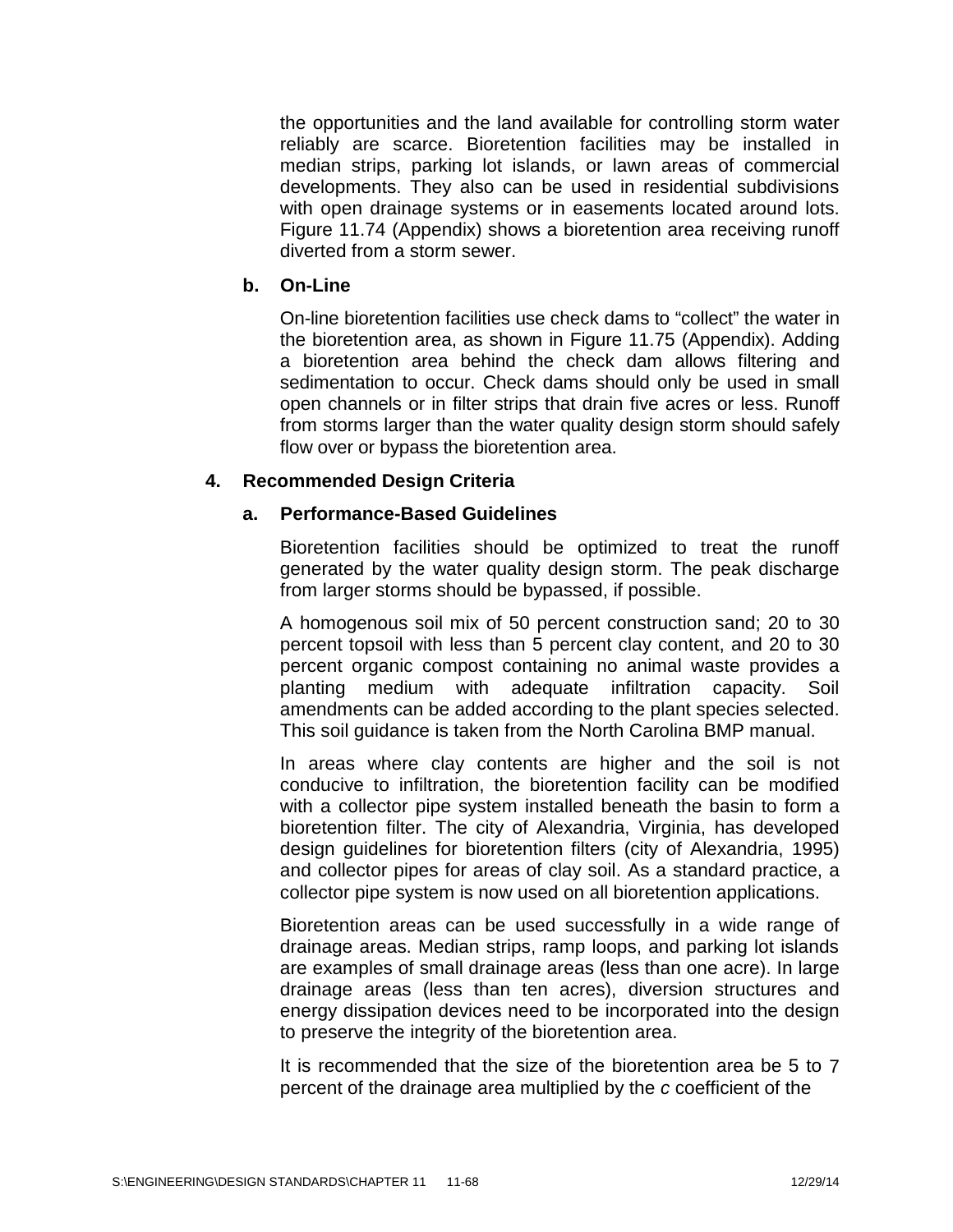Rational Formula (Prince George's County, 1993). However, both smaller and larger ranges are allowed. Ongoing monitoring data will provide better guidance on the design of these facilities. The land required for bioretention facilities can be reduced by partially substituting vertical-extended detention storage for horizontal storage.

Check dams, as shown in Figure 11.75 (Appendix), reduce the velocity of concentrated storm water flows, promoting sedimentation behind the dam. If properly anchored, railroad ties, gabions, or rock filter berms may be used as check dams. The use of railroad ties is shown in Figure 11.76 (Appendix). The use of gabions as a drop structure is shown in Figure 11.77 (Appendix). These types of structures can be used in swales with moderate slopes.

Check dams must be sized and constructed correctly and maintained properly, or they will be either washed out or contribute to flooding. The relationship between ponding depth and discharge rate can be computed by using the critical-depth formula, which accounts for a generalized weir profile. The relevant equation is:

(Equation 21)

$$
Q = ((A^3 \times g) / T)^{1/2}
$$

Where:

| Q | $\mathbf{r} = \mathbf{r}$ | discharge rate                     |
|---|---------------------------|------------------------------------|
| A | $=$                       | area subtended by top of check dam |
|   |                           | ponding elevation                  |

*T* = width of check dam

*g* = gravitational constant

Check dams can be constructed of either rock or logs. The use of other natural materials available on the site thatcan withstand the storm water flow velocities is acceptable. Check dams should not be constructed from straw bales or silt fences because concentrated flows quickly wash out these materials.

Maximum velocity reduction is achieved if the toe of the upstream check dam is at the same elevation as the top of the downstream dam. The center section of the dam should be lower than the edge sections to minimize the potential for erosion of the abutments during frequently occurring storm events.

## **b. Operation and Maintenance**

Monthly inspections are recommended until the plants are established. Annual inspections should then be performed.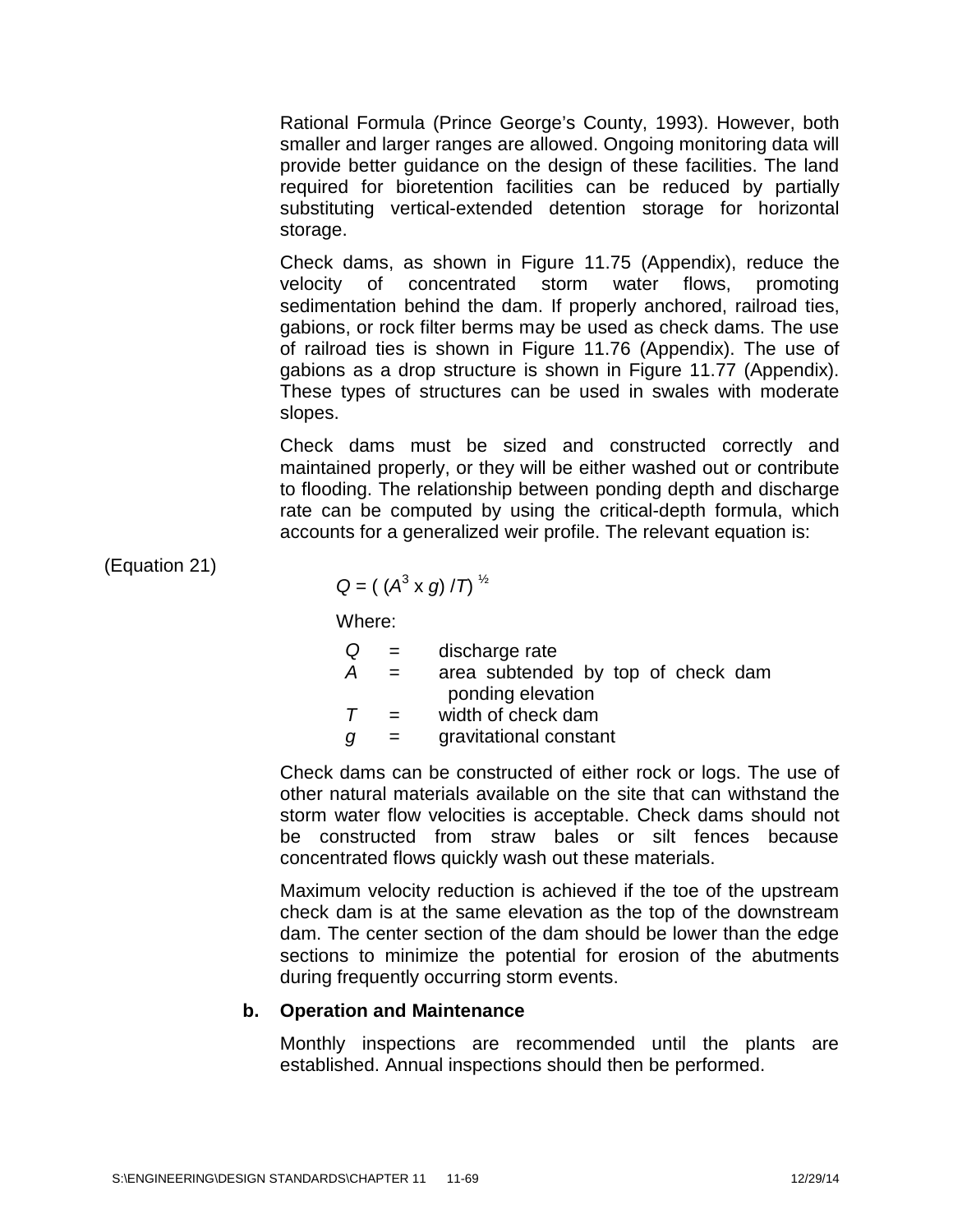Accumulated sediment behind check dams should be removed when it reaches one half of the sump depth.

### **c. Considerations**

If used, collector pipe systems in bioretention areas can become clogged by underlying clay soil. Pipe cleanouts are recommended to facilitate unclogging of the pipes without disturbing the bioretention areas.

# **5. Specifications and Methodology**

# **a. Planting Plan**

Using plants in bioretention areas is intended to replicate a terrestrial forest community ecosystem. The components of this community include trees, a shrub layer, and a herbaceous layer. Native plants should be able to tolerate typical storm water pollutant loads, variable soil moisture, and ponding fluctuations (Prince George's County, 1993). Designers are encouraged to check other sources, such as The Agronomy Guide, the Field Office Technical Guide, and local nurseries, to identify plants that can adapt to specific site conditions.

The plant material layout should resemble a random and natural placement of plants rather than a standard landscaped approach with trees and shrubs in rows or other orderly fashion. The location of the plant material should provide optimal conditions for plant establishment and growth (Prince George's County, 1993).

# **b. Off-Line Bioretention Areas**

There are six major components to the bioretention area:

- Grass buffer strip or energy dissipation area
- Ponding or treatment area
- Planting soil
- Sand bed (optional)
- Organic layer
- Plant material

The grass buffer strip or energy-dissipation area filters particles from the runoff and reduces its velocity. The sand bed further slows the velocity of the runoff, spreads the runoff over the basin, filters part of the water, provides positive drainage to prevent anaerobic conditions in the planting soil, and enhances exfiltration from the basin.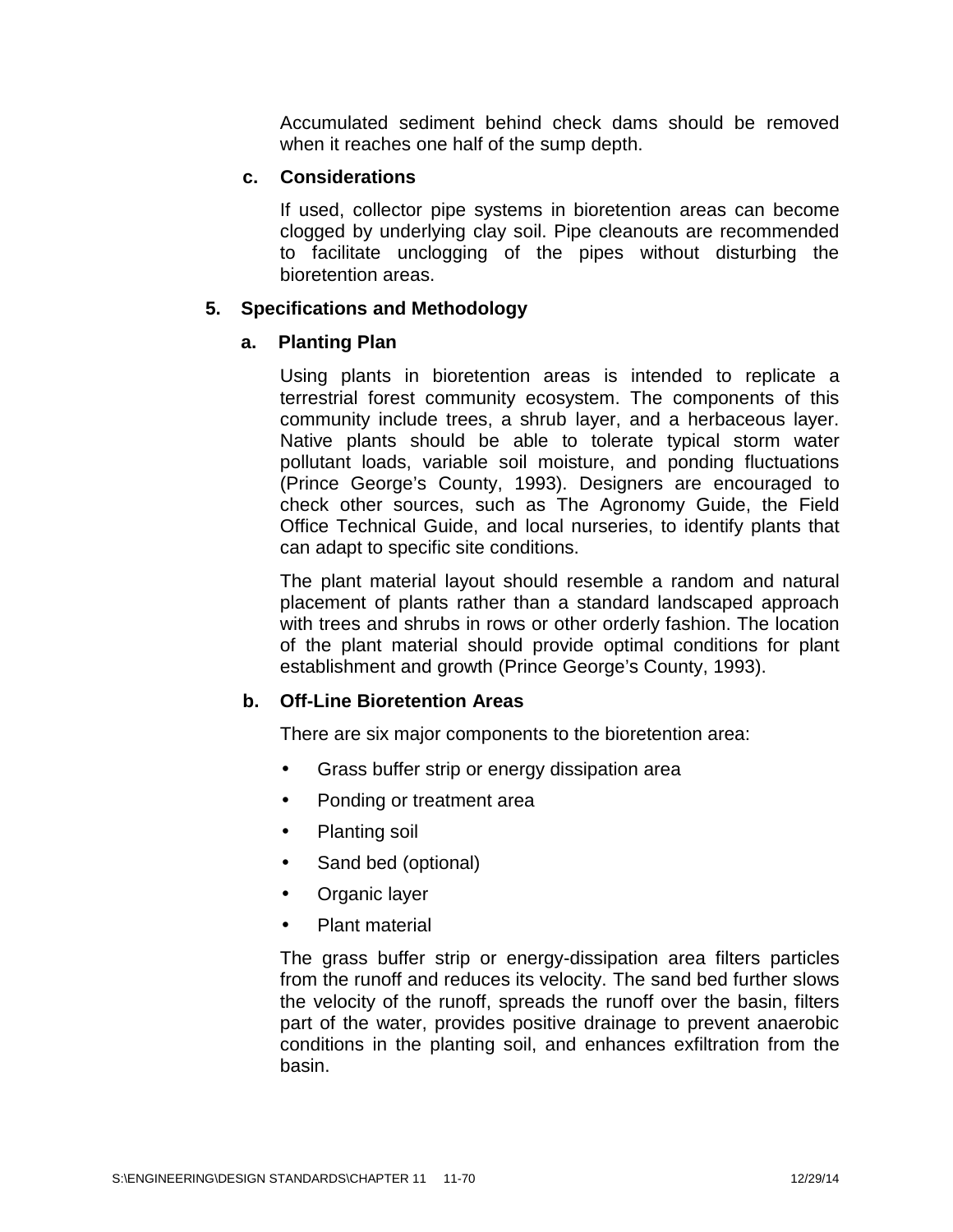The ponding area functions as storage area for runoff awaiting treatment and as presettling basin for particulates that have not been filtered out by the grass buffer. The organic or mulch layer acts as a filter for pollutants, protects the soil from eroding, and is an environment for microorganisms to degrade petroleum-based compounds and other pollutants.

The planting soil layer nurtures the plants with stored water and nutrients. Clay particles in the soil adsorb heavy metals, nutrients, hydrocarbons, and other pollutants. The plant species are selected on the basis of their documented ability to cycle and assimilate nutrients, pollutants, and metals through the interaction among plants, soil, and organic layers (Bitter and Bowers, 1994). The minimum depth of the planting soil layer should be 3 to 4 feet.

The number of tree and shrub plantings may vary, especially in areas where aesthetics and visibility are vital to site development, and the density should be determined on an individual site basis. The minimum and maximum number of individual plants and spacing recommended are shown in Table 11.12 (Appendix). A minimum of three species of trees and three species of shrubs should be selected to assure diversity.

As with any BMP, sizing rules are continually changing. Although the site requirements will determine the actual dimensions, the following dimensions are recommended for bioretention areas:

- Minimum width is 10 to 15 feet.
- Minimum length is 30 to 40 feet.
- The ponded area should have a maximum depth of 6 inches. If collector pipes are used, the maximum pond depth can be increased to 12 inches.
- The planting soil should have a minimum depth of 4 feet. Figures 11.78 and 11.79 (Appendix) show a profile and plan of a typical bioretention area. A curb diversion structure that can be installed to divert gutter flow to a bioretention area is shown in Figure 11.80 (Appendix).

#### **c. On-Line Bioretention Areas**

A bioretention area upstream of a check dam is constructed with similar specifications as the off-line bioretention areas. The depth of the planting soil zone can be reduced (1 to 2 feet) if the drainage area is small (less than two acres).

Rock check dams usually are constructed of approximately 8- to 12-inch rock. The rock is placed either by hand or mechanically, but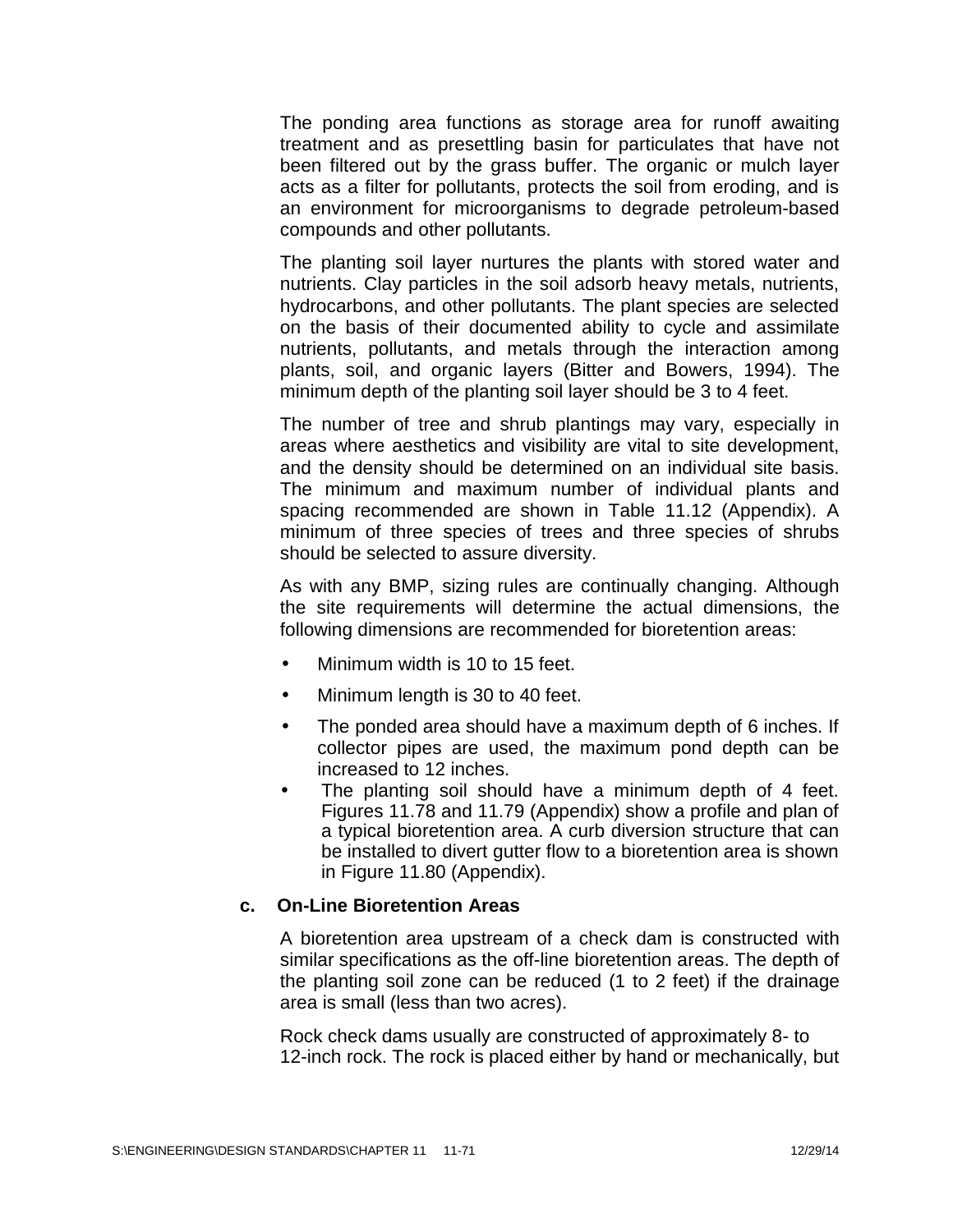never just dumped into the swale. The dam must completely span the ditch or swale to prevent being washed out. The rock used must be large enough to stay in place, given the expected design flow through the channel.

Railroad tie check dams are illustrated in Figure 11.76 (Appendix). The railroad ties should be embedded into the soil at least 18 inches. Gabion applications are illustrated in Figures 11.75 and 11.77 (Appendix).

# **6. Design Methodology for Controlling Runoff Volume**

The runoff capture volume is the minimum volume of rainfall that must be retained and completely infiltrated onsite during every storm. It is also equal to the rainfall quantity associated with the runoff capture design storm.

The runoff capture volume is conveniently stated as a rainfall depth, in inches, over the area of the site. To achieve a suitable level of groundwater recharge, a minimum of 0.73 inch of rainfall from every storm should be detained and infiltrated. All rainfall events with less than 0.73 inch of rainfall should be completely infiltrated.

Analysis of the site will establish the total runoff capture storage that must be provided by infiltration BMPs at a particular site. In general, the retention volume of appropriately located bioretention areas can be applied to satisfy the runoff capture storage requirement for the site.

Bioretention facilities are effective measures for increasing the runoff capture capability of the site. Other methods that can be used to improve runoff capture and infiltration include:

- Installing permeable pavement.
- Installing infiltration trenches or dry wells.
- Modifying the site design to decrease imperviousness.

# **7. Design Methodology for Runoff Peak Attenuation**

Only bioretention facilities with large retention storage capacities will be effective in controlling runoff peak discharge rates. To predict a change in peak runoff, the Natural Resources (formerly Soil) Conservation Service's (NRCS) methodology can be used. This methodology includes the so-called soil cover complex and nondimensionalized unit hydrograph techniques and is implemented in a variety of computer simulation packages. Alternative methodologies, including kinematic wave runoff routing and synthetic unit hydrograph generation, also are available in various computer software packages.

By retaining runoff during the initial stages of a storm, bioretention facilities can significantly reduce peak runoff rates. With these measures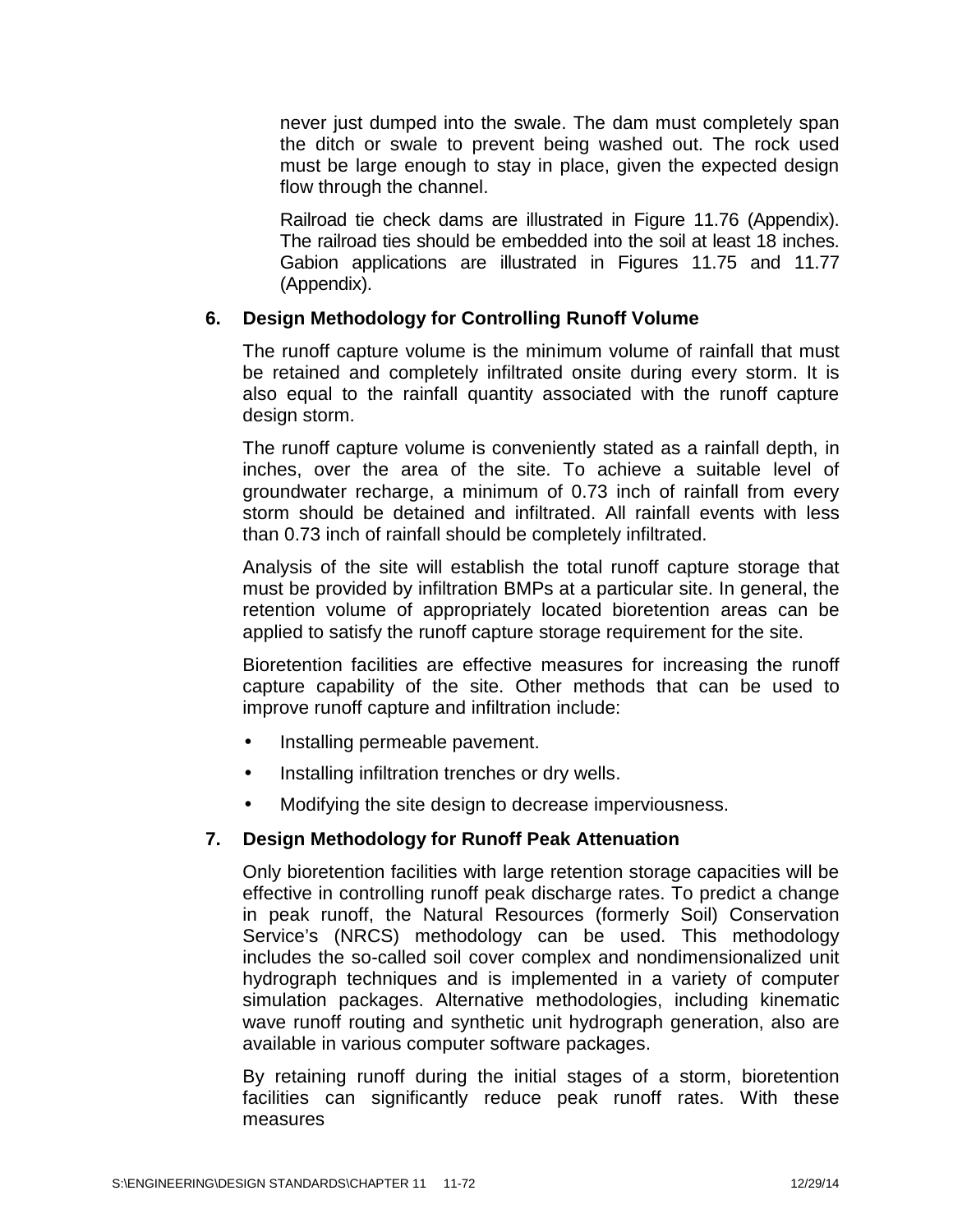implemented, runoff from the site will be delayed until the storage capacity of the facilities is exceeded. When using the NRCS methodology, this effect can be accounted for as an increase in the initial abstraction, *Ia*, for the drainage subarea in which the facility is located. The relationship can be expressed as follows:

$$
R = \frac{(V - Ia)^2}{(V - Ia) + S}
$$
 (Equation 22)  

$$
S = \frac{1,000}{CN} - 10
$$
 (Equation 23)

Where:

| V |  | Rainfall volume (inches, over the drainage area) |
|---|--|--------------------------------------------------|
|---|--|--------------------------------------------------|

- *R* = Runoff volume (inches, over the drainage area)
- Ia = Initial abstraction (inches, over the drainage area)
- *S* = Potential maximum retention after runoff begins (inches, over the drainage area)

 $CN = NRCS$  runoff curve number

*Ia* can be approximated as the combined runoff capture storage divided by the surface area of the drainage subarea. The effect will be more important for small runoff peak attenuation design storms.

Some bioretention facilities may also include peak attenuation storage. The impacts of large flows and velocities on the plant material need to be carefully evaluated before using bioretention facilities as peak attenuation facilities. Bioretention facilities with small drainage areas (i.e., less than 0.25 acre) may be effective for peak attenuation if they are installed throughout a subdivision or nonresidential development.

#### **8. References**

Bitter, S. D. and J K. Bowers. "Bioretention as a Water Quality Best Management Practice." *Watershed Protection Techniques*. Vol. 1, No. 3. 1994.

CH2M HILL 2001. *Storm Water Best Management Practices*. Prepared for the North Carolina Department of Environment and Natural Resources Division of Water Quality.

City of Alexandria (Virginia). *Alexandria Supplement to the Northern Virginia BMP Handbook,* Section XIII, Bioretention and Bioretention Filters. Department of Transportation and Environmental Services. Alexandria, VA. February 1994.

Pennsylvania State University. *The Agronomy Guide*. College of Agricultural Sciences (latest edition).